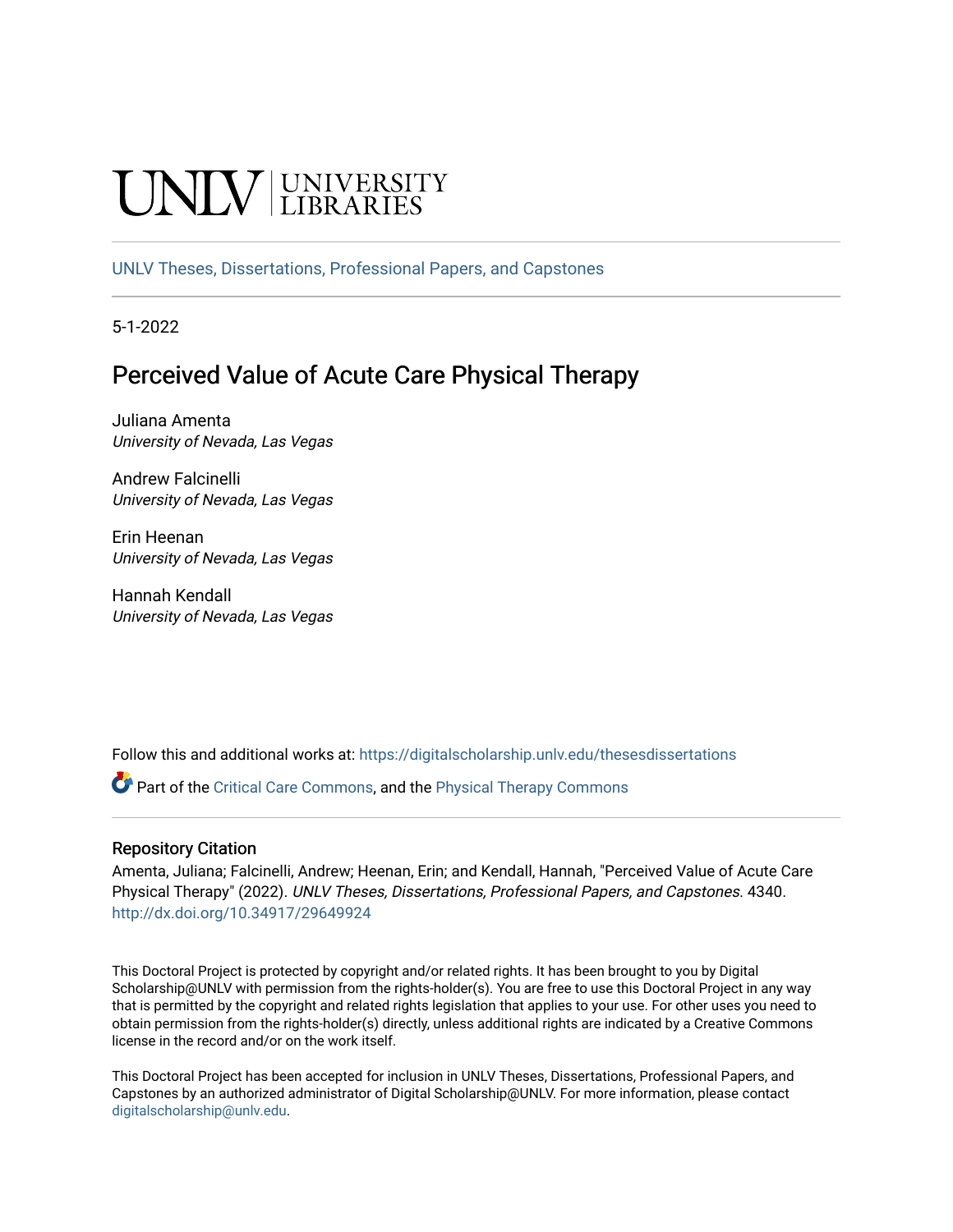# PERCEIVED VALUE OF ACUTE CARE PHYSICAL THERAPY

By

Juliana Amenta Drew Falcinelli Erin Heenan Hannah Kendall

A doctoral project submitted in partial fulfillment of the requirements for the

Doctor of Physical Therapy

Department of Physical Therapy School of Integrated Health Science The Graduate College

University of Nevada, Las Vegas May 2022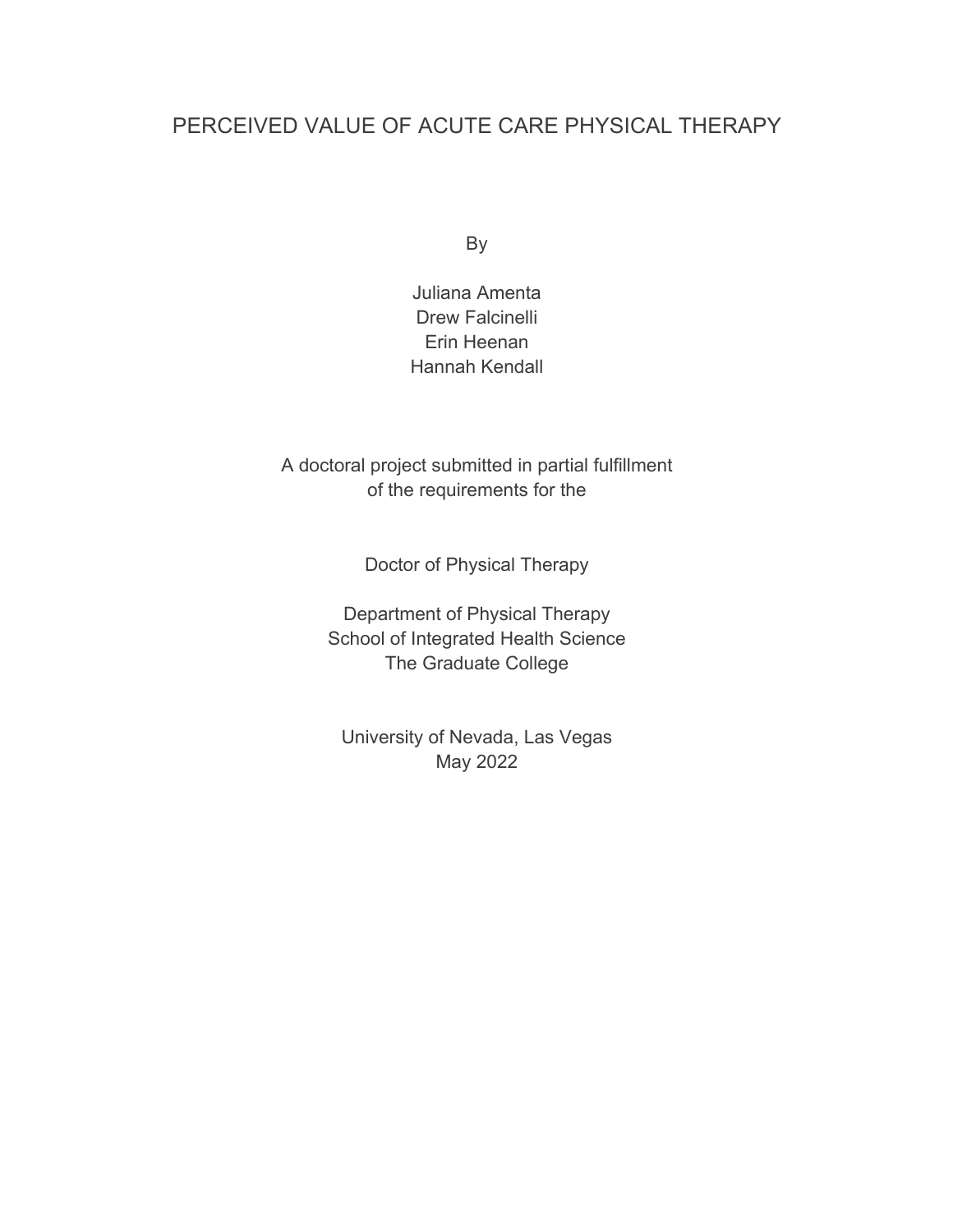

# **Doctoral Project Approval**

The Graduate College The University of Nevada, Las Vegas

May 13, 2022

This doctoral project prepared by

Name Juliana Amenta

Andrew Falcinelli

Erin Heenan

Hannah Kendall

entitled

Perceived Value of Acute Care Physical Therapy

is approved in partial fulfillment of the requirements for the degree of

Doctor of Physical Therapy Department of Physical Therapy

Jenny Kent, Ph.D.

Daniel Young, Ph.D. *Research Project Advisor*

Merrill Landers, Ph.D. *Chair, Department of Physical Therapy*

Jenny Kent, Ph.D.<br>*Examination Committee Chair* **Examination Committee Chair** *Since Provost for Graduate Education & Examination Committee Chair Vice Provost for Graduate Education & Dean of the Graduate College*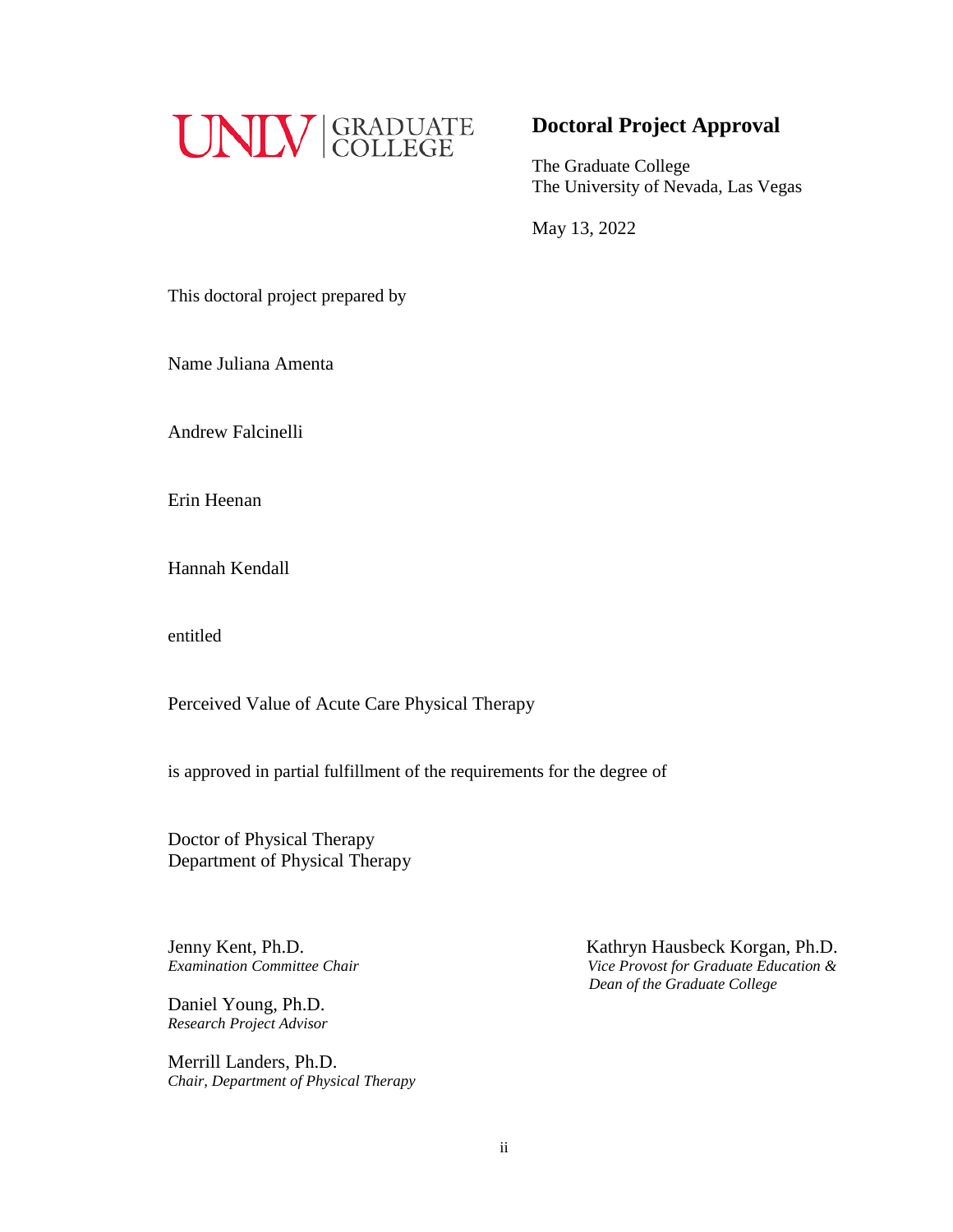# **ABSTRACT**

### *Background/Significance/Objective*

Although there is some research regarding physical therapy in the acute hospital setting, much of it is focused on the role physical therapists play with specific patient populations or diagnoses. By understanding more about how physical therapy services can add value in the acute hospital, their skills could be better utilized to maximize benefit for both individual patients and the hospital. The purpose of this study was to investigate the perceived value that physical therapists bring to the acute care hospital from the perspective of both physical therapists and their supervisors in Southern Nevada.

# *Methods*

This study used an online survey to assess perceptions of value among physical therapists and their supervisors working in acute hospitals in Southern Nevada. Both groups of participants were asked to answer questions regarding the ideal methods for measuring value, how value is currently measured, ways to increase value, the value of physical therapist involvement in wound care, and more.

# *Results*

Participants included 25 physical therapists and 2 supervisors. Despite some variability, the two groups agreed on many of the statements such as length of stay and readmission rates as useful measurements of value and being a role model for other

iii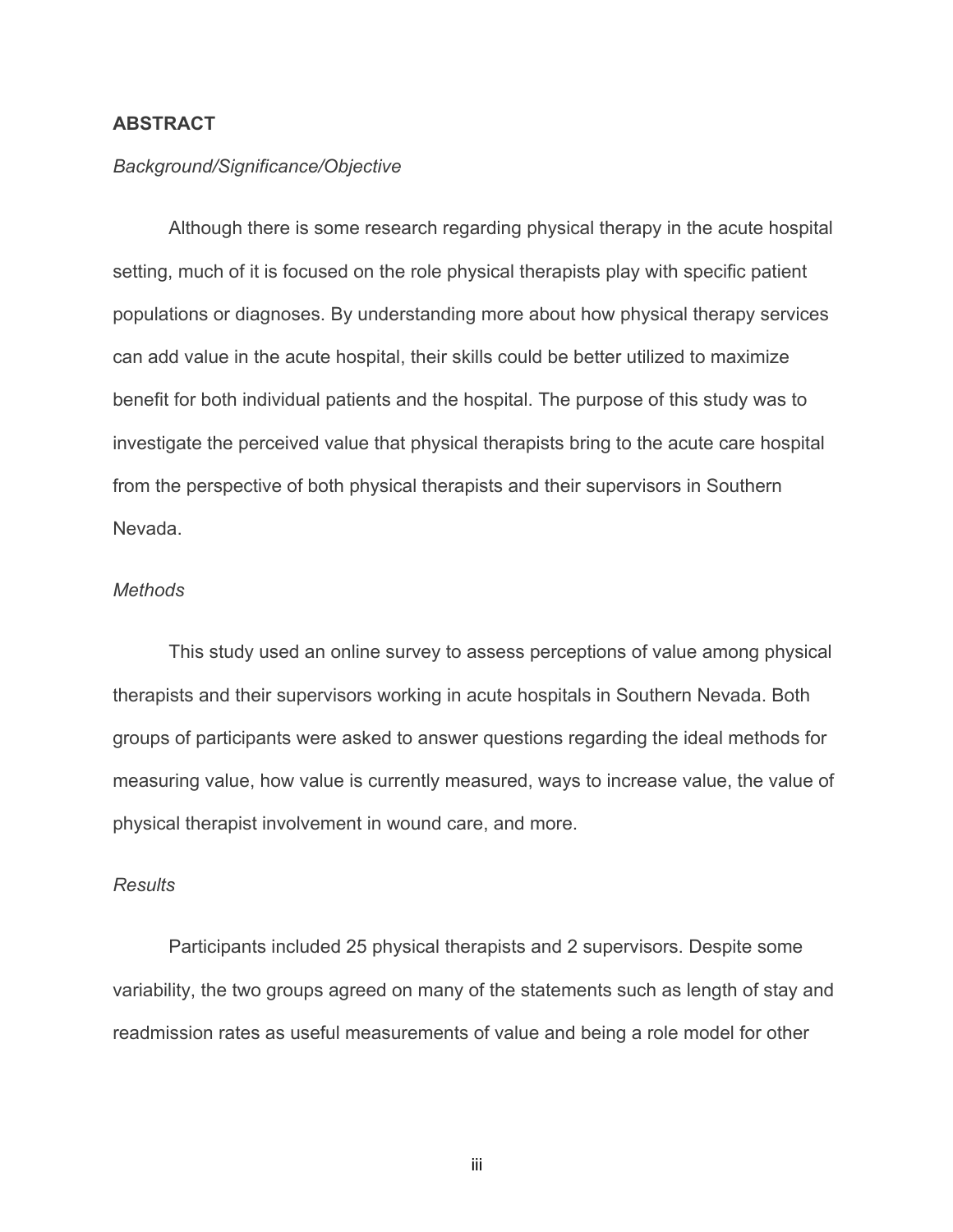physical therapists and mentoring new graduates are effective ways physical therapists can increase their value.

# *Discussion*

Physical therapists and their supervisors found value in acute care physical therapy and agreed in most areas. Physical therapists found the most value in educating patients and assisting with functional limitations. Both therapists and supervisors felt that value was best assessed through length of stay and readmission rates and did not see as much value in assessment through the use of billable units. The survey revealed that both groups felt that physical therapists could add the most value by being a role model for or mentoring new therapists.

# *Keywords*

Value, acute care, physical therapy, length of stay, wound care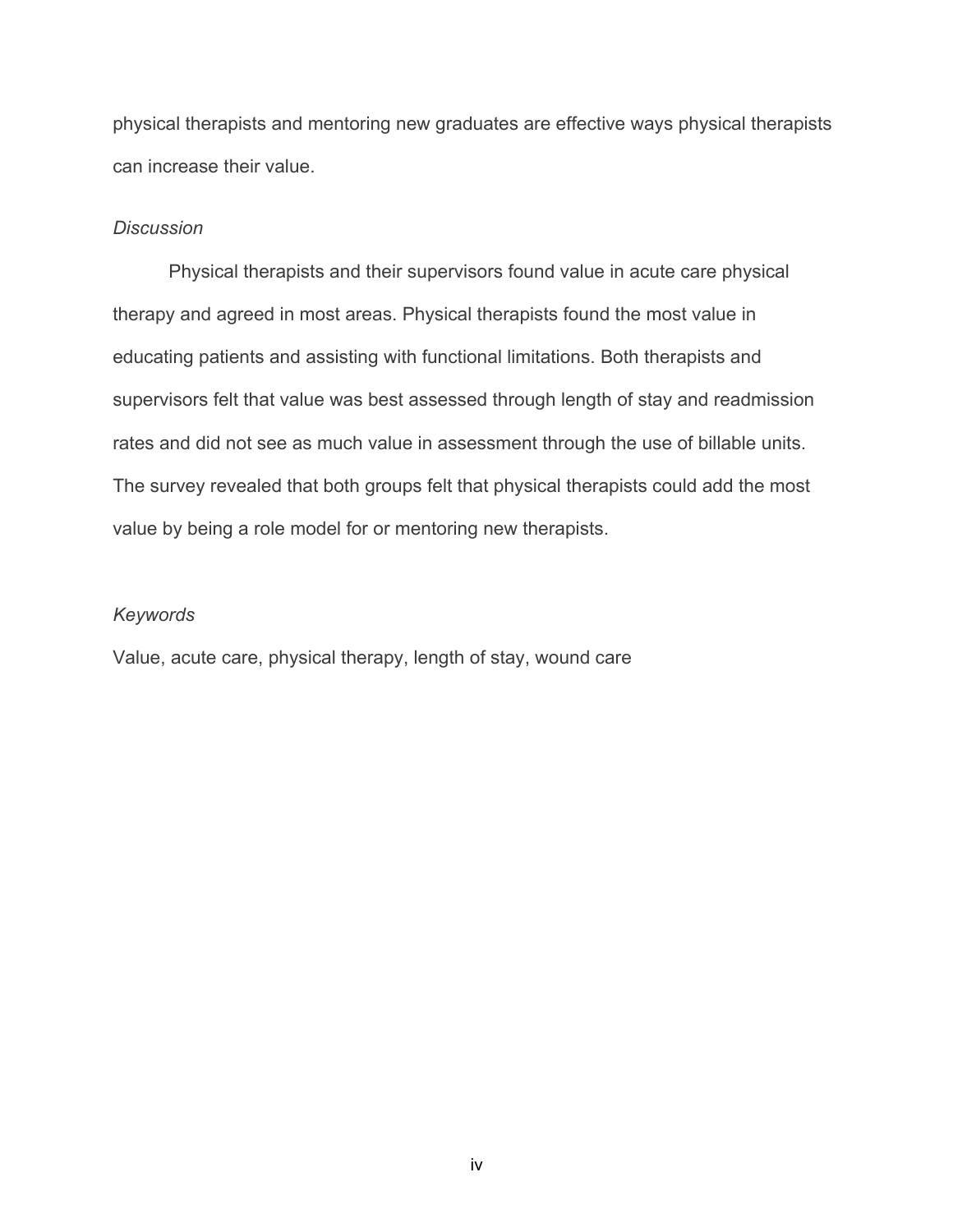# **ACKNOWLEDGEMENTS**

Daniel L. Young, PT, DPT, PhD

Sean Reilly PT, DPT

Jenny A. Kent, PhD, CSci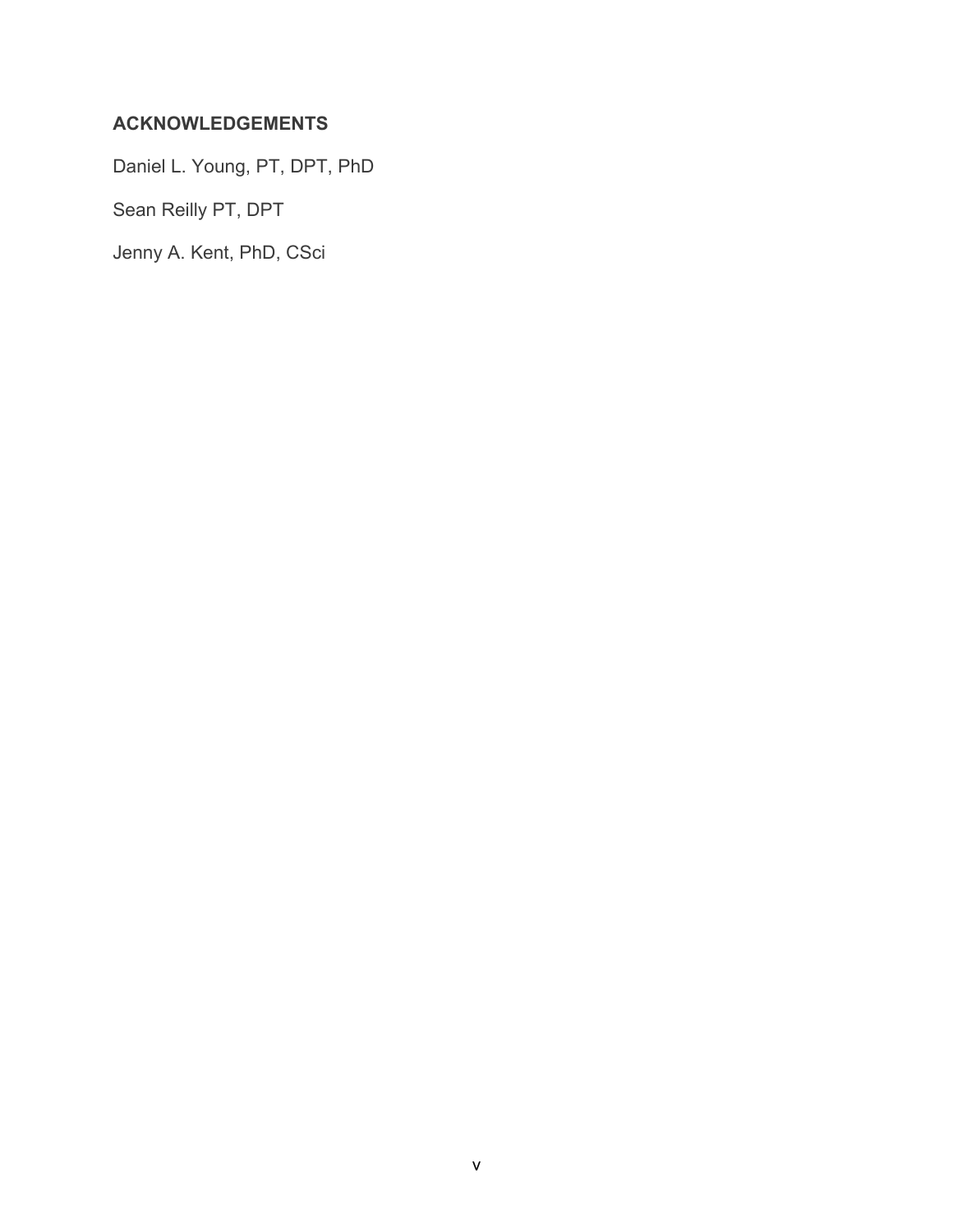# **TABLE OF CONTENTS**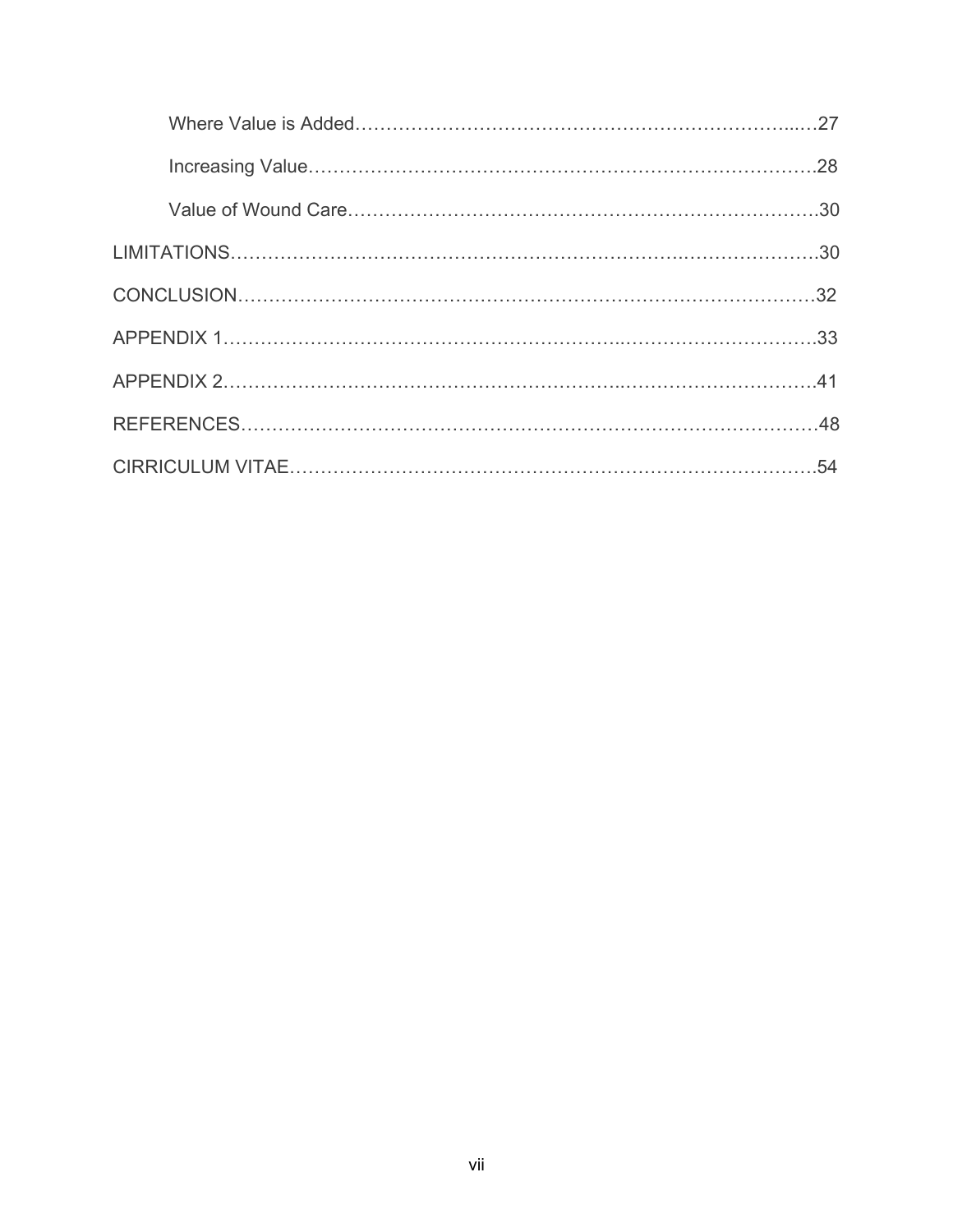# **LIST OF TABLES**

| Table 1 Demographic Information of Physical Therapist Participants11 |  |
|----------------------------------------------------------------------|--|
| Table 2 Demographic Information of Supervisor Participants12         |  |
|                                                                      |  |
|                                                                      |  |
|                                                                      |  |
|                                                                      |  |
|                                                                      |  |
|                                                                      |  |
|                                                                      |  |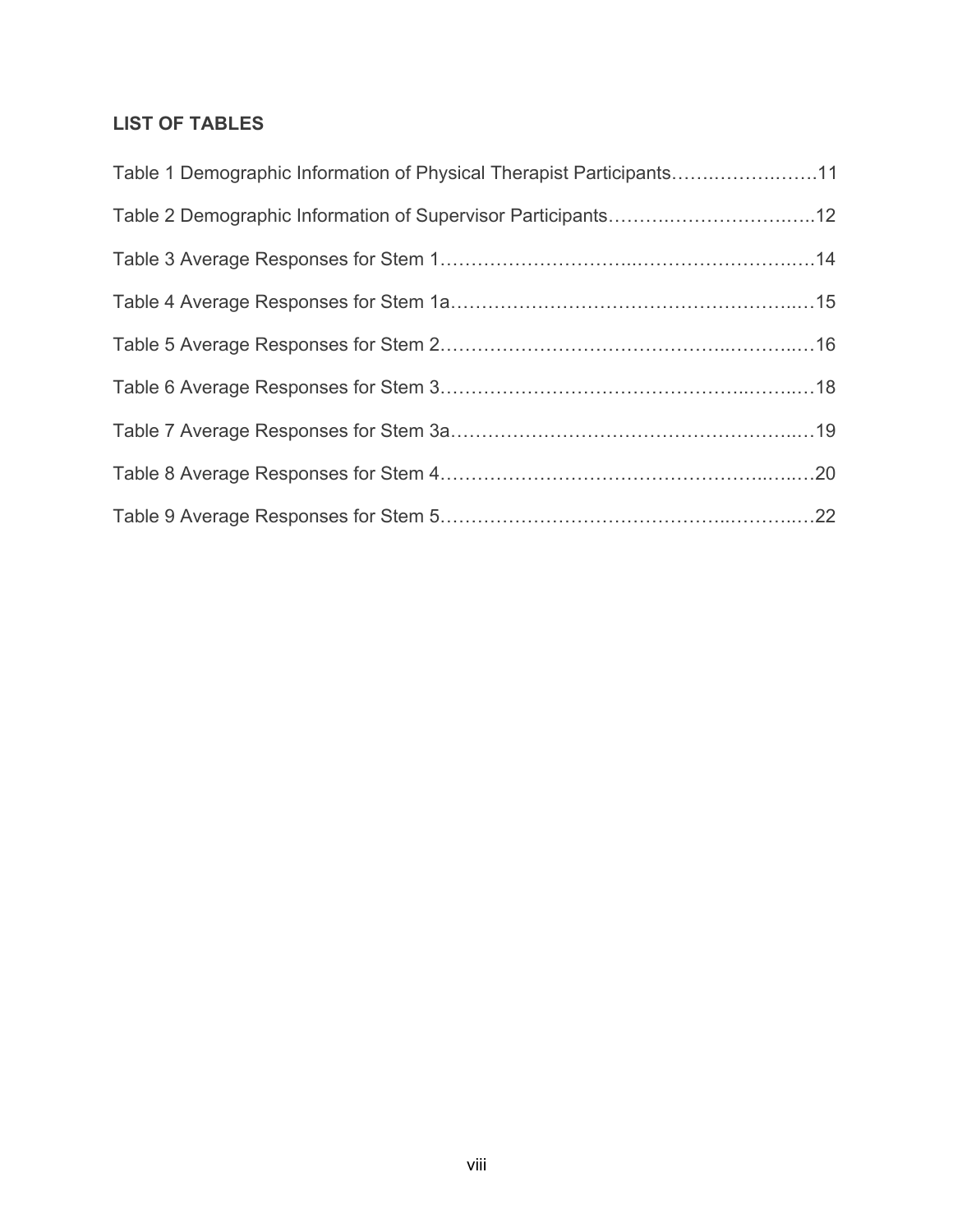### **INTRODUCTION**

Physical therapists make up one piece of the interdisciplinary team working in hospitals. Physical therapists will examine patients, provide education, set goals, and create plans to improve strength, endurance, and overall function with the goal of improving functional mobility to promote safe discharge (Jette et al., 2009; Masley et al., 2011; Gorman et al., 2010). Because physical therapists are one part of a large team working in the hospital and physical therapy is not prescribed in a uniform fashion across all hospitals, it can be difficult to discern the specific value they add to the team (Freburger et al., 2012). Multiple studies have aimed to demonstrate the roles physical therapists play in the hospital setting, and various studies describe value in very specific populations or with specific treatments; however, few illustrate the overall value that physical therapists bring to the setting and what aspects of their job offer the most value (Phillips et al., 2020, Curry et al., 2018, Langhorne et al., 2018; Anderson & Biely, 2020, Needham et al., 2010; Schweickert et al., 2009; Li et al., 2013; Engel et al., 2013, Johnso et al., 2017; Kayambu et al., 2013). There are even fewer studies that have sought out the therapist or supervisor perspective of what value physical therapists can offer to the hospital setting.

To fully understand the perceived value of acute hospital physical therapists, it is important to first define value. Michael Porter describes value as "health outcomes achieved per dollar spent" (Porter, 2010). He suggests that value in health care should be based on outcomes and not just the amount of time spent with the patient or the amount of treatment provided (Porter, 2010). More recently, a study used Porter's definition in combination with hours worked and an average hourly cost to build the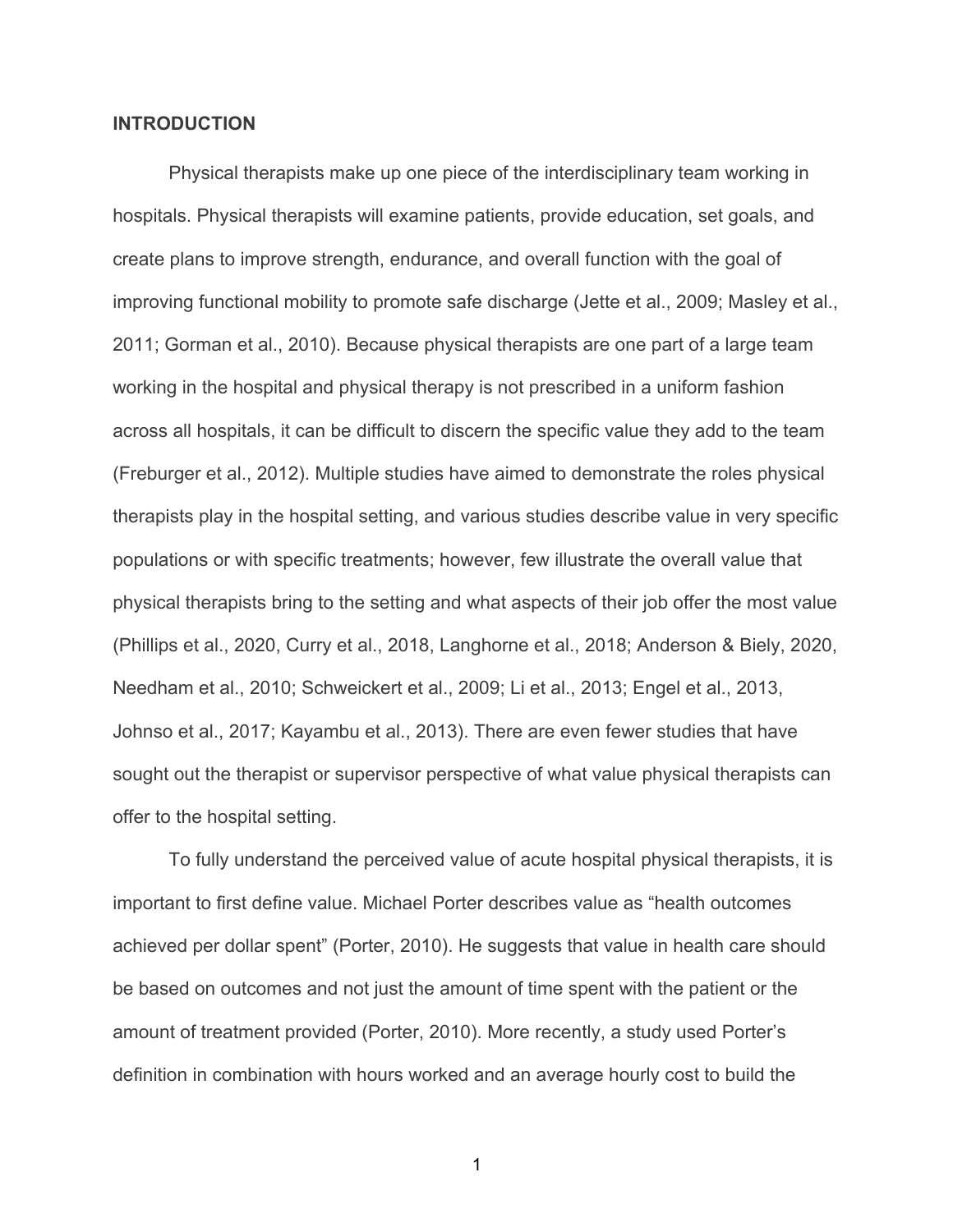Therapy Value Quotient (TVQ) (Hull & Thut, 2018). This equation was designed specifically for acute care physical therapy teams and their employers in the hospital setting to encourage value-based patient care (Hull & Thut, 2018). This new equation quantifies the idea of value and integrates both hours worked and outcomes. Though these equations offer insight into physical therapist value in relationship to patient physical function, it does not account for areas physical therapists may add value that do not directly correlate to patient function. Porter and Hull have created a good starting point for measuring therapy value in the hospital, however there is still a gap in applying this quotient, or other potential definitions of value, to the current state of practice of acute care physical therapy.

The current evidence regarding physical therapists in the acute hospital setting is mostly focused on the services that physical therapists provide and the benefits of physical therapy in very specific populations such as patients who have undergone total joint surgeries, mobilizing post stroke, and patients in the ICU. The literature currently includes information about what the job of the acute care physical therapist entails. Multiple sources discuss that physical therapists integrate medical information and physical therapy knowledge to evaluate patients, set goals, and provide intervention (Jette et al., 2009; Masley et al., 2011). Acute care physical therapists are also required to communicate and collaborate efficiently with other healthcare professionals as part of the medical team (Masley et al., 2011; Gorman et al., 2010). Physical therapists in an acute care hospital will typically work with a variety of populations including patients with musculoskeletal, pulmonary, and neurological impairments as well as those with infections and general deconditioning (Gorman et al., 2010). Though a general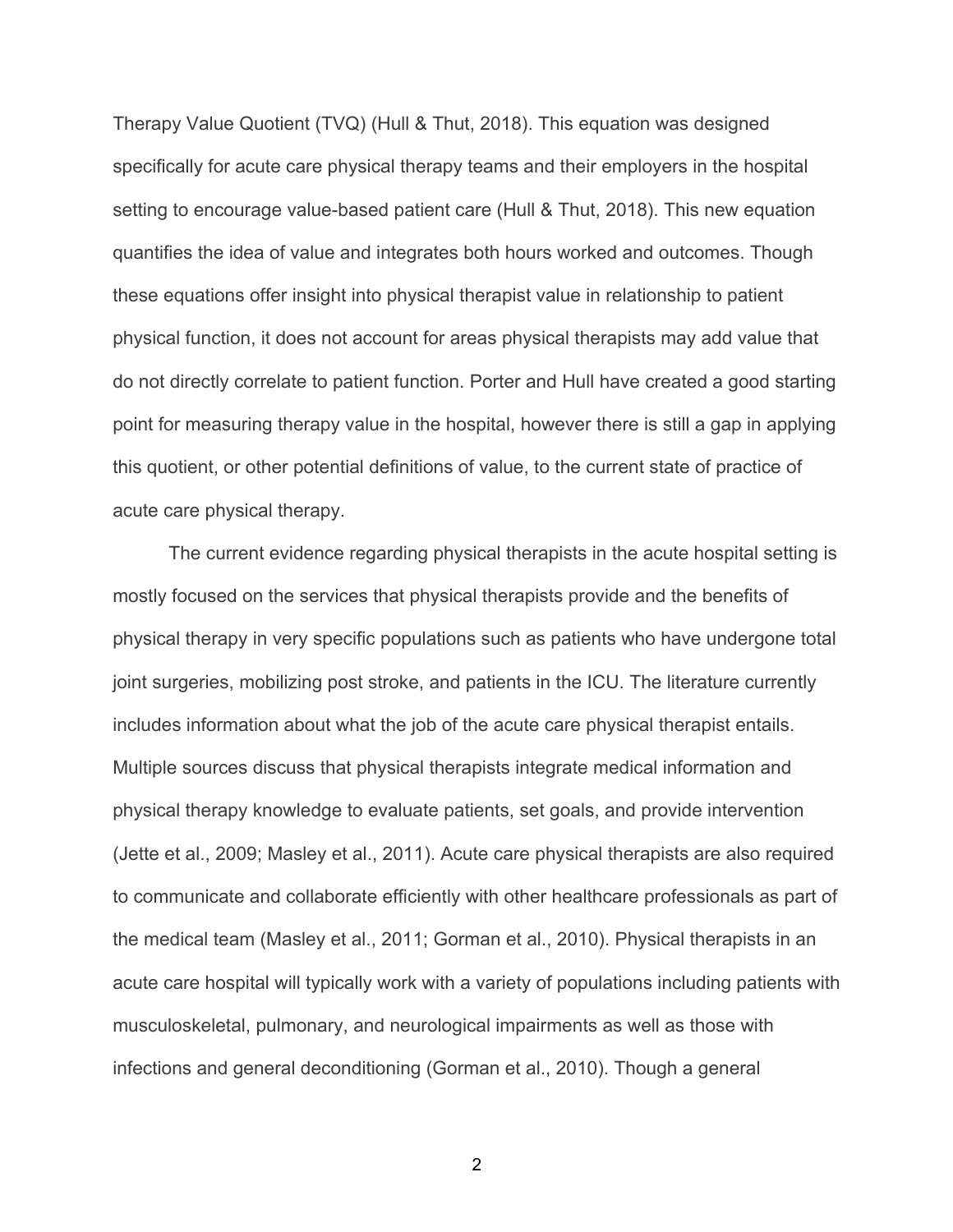description of the role of the physical therapist in an acute care hospital exists, it is more challenging to find uniformity in treatment information such as frequency and duration of visits or number of patients seen (Jette et al., 2009). The literature indicates that there is currently a lack of consistency in the distribution of physical therapy services across hospitals, which creates one barrier to fully understanding the value physical therapists bring to the setting.

The literature that currently exists pertaining to the benefit of acute care physical therapists is targeted to specific populations. Physical therapists can improve outcomes in post-operative care of joint replacements by mobilizing the patients soon after their surgery. Patients that participated in physical therapy the day of their surgery have increased likelihood to discharge home and decreased length of stay (Tsirakidis et al., 2020; Phillips et al., 2020). Physical therapy in the hospital also improves range of motion, strength, balance, and gait after total joint replacements (Curry et al., 2018). Physical therapists can also improve outcomes when working with patients who have suffered a stroke. Physical therapists have demonstrated the ability to decrease length of stay and improve activities of daily living by mobilizing the patient early (Langhorne et al., 2018; Anderson & Biely, 2020). Studies have also demonstrated that physical therapists also add benefit in the intensive care unit (ICU). A study by Kayambu et al. found that patients that received physical therapy in the ICU had improved quality of life, physical function, peripheral muscle strength, and respiratory muscle strength as well as decreased hospital length of stay and time on a ventilator. Physical therapists have also been able to reduce delirium, decrease time in the ICU, and accelerate return to independent functional status for patients in the ICU (Needham et al., 2010;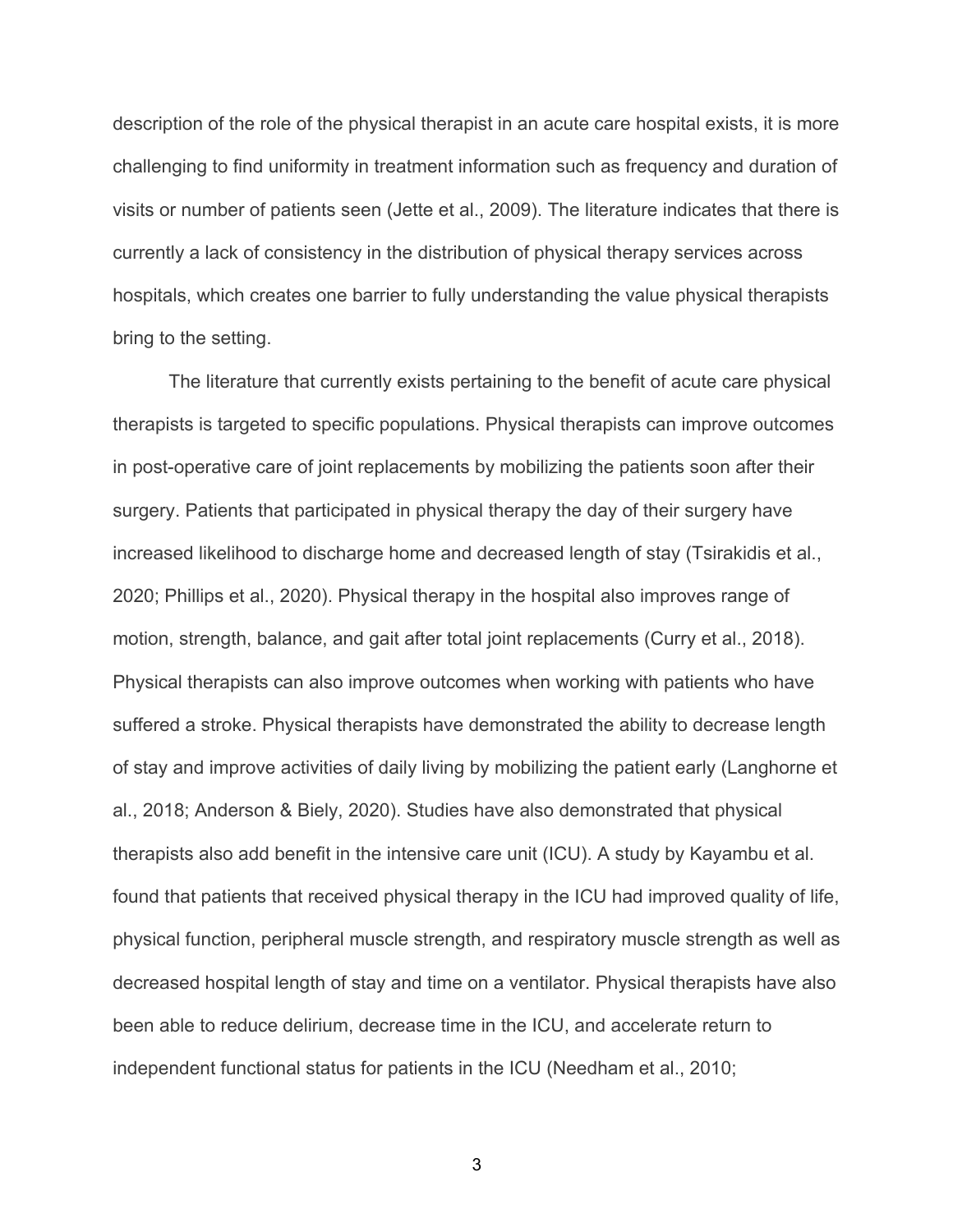Schweickert et al., 2009; Li et al., 2013; Engel et al., 2013). Outside of these specific patient populations, there is limited research that describes the impact that physical therapists have in hospital settings. These studies also did not look directly into the economic benefits physical therapists may have in the hospital setting, only the implied value they have due to decreasing length of stay and improved outcomes.

Physical therapists may also add benefit to the acute hospital setting by offering non-traditional services such as wound care. Medicare cost projections for all wounds ranged from \$28.1 billion to \$96.8 billion, including costs for infection management, among which surgical wounds and diabetic ulcers were the most expensive to treat (Nussbaum et al., 2018). Physical therapists are educated in wound care and some even get clinical training in this specialty (Moore et al., 2020). Physical therapists are trained to be able to provide wound care in the hospital (Woelfel & Gibbs, 2017) and can become certified in wound care through the American Physical Therapy Association or through the American Board of Wound Management. Though physical therapists are trained in wound care, there is a lack of studies that evaluate the value of having physical therapists performing wound care in the hospital.

Understanding the value physical therapists can bring to the hospital setting is important due to the current prospective payment model. Under this model, the hospital is not compensated separately for the individual services the physical therapist provides, but rather is paid a lump sum for all provided care patients receive during their hospital stay (Center for Medicare and Medicaid Services, 2021). Ultimately, the hospital is reimbursed the same amount whether or not the patient is seen by the physical therapist. It is important to understand the areas that physical therapists can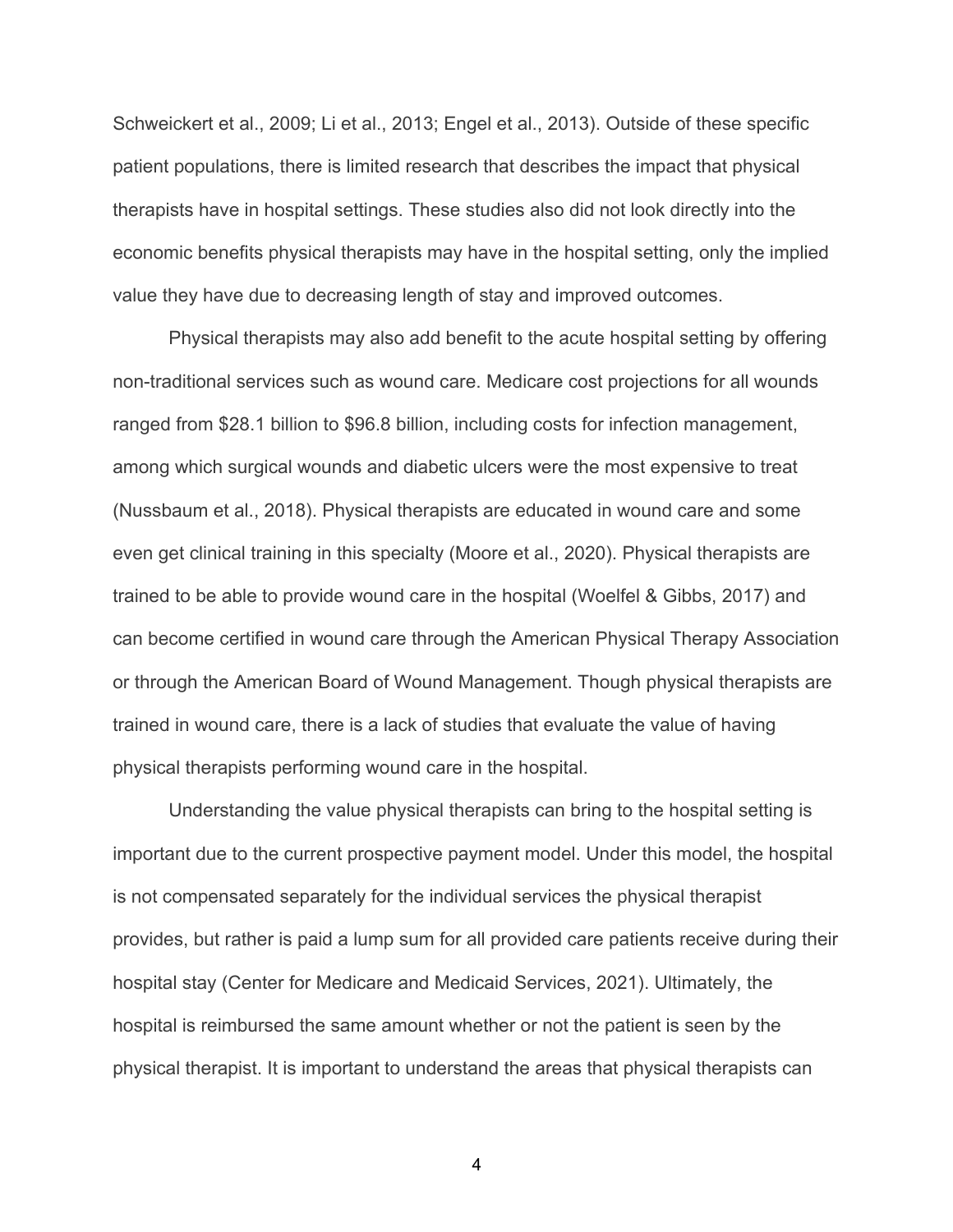reduce overall costs for the hospital to support the utilization of their services and overall value to the hospital. It is also important to ensure the therapists' skills are utilized appropriately and efficiently to maximize the benefit they can bring.

In this study we aim to gather the perspectives of Southern Nevada physical therapists and their employers on the value these two groups believe physical therapists bring to the hospital. Our hypothesis is that physical therapists and their employers perceive value in specific services provided by physical therapists. We expect the perceived value of both therapists and their employers will differ from the way therapist work is currently measured in the hospital. We also believe there will be some differences between the perception of value from the viewpoint of the physical therapist compared to the employers.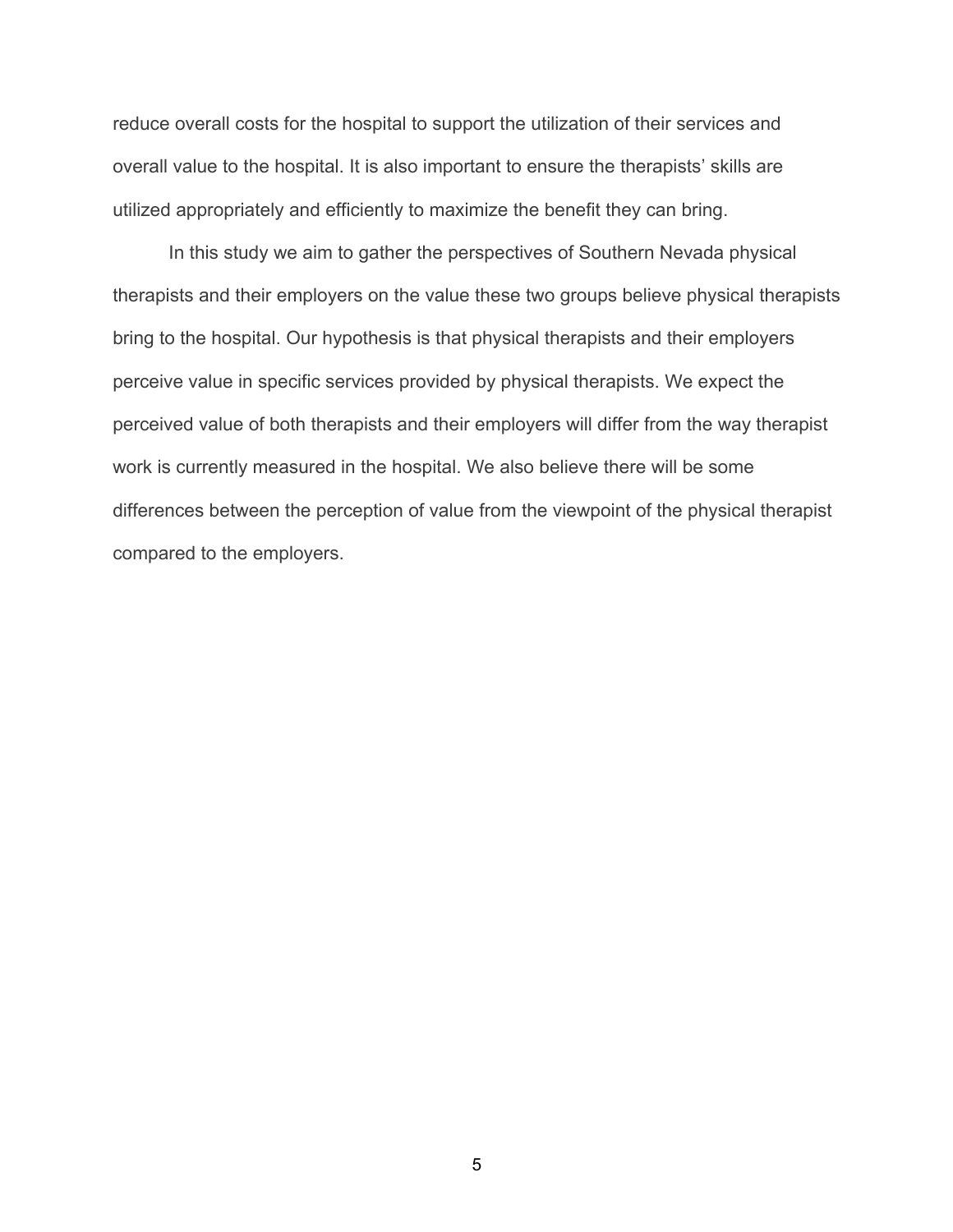## **METHODS**

### *Survey Development*

To assess our hypothesis, a survey was designed to effectively assess the value that physical therapists and their employers believe the physical therapists bring to the hospital team. An extensive literature review as well as consultation with a physical therapist in the field were performed to gather information about what questions should be asked.

To contextualize responses, the research team elected to collect general demographic information about the participants, such as age, years worked as an acute care physical therapist, the hospital(s) they currently work at, if they have a wound care certification, and if they are a part of a designated wound care team. Based on brainstorming with physical therapists practicing in the hospital and a literature review, five areas of acute care physical therapist value in the hospital were chosen to investigate. The therapists that helped develop the questions were excluded from participating in the survey. The five areas were 1) how therapists' value is assessed, 2) how their relationship with their employer affects their perceived value, 3) what aspects of their daily routine they found the most valuable, 4) how they felt they can best increase their value, and 5) in what ways participating in wound care affects their value.

Utilizing the information elicited from the literature review and experience of the consulting physical therapists, specific questions were created for each of the five general areas of value. Once the specific questions were developed, the researchers developed a stem question for each section to organize the survey. Each stem began with an incomplete base sentence or stem that signified a section of the survey. The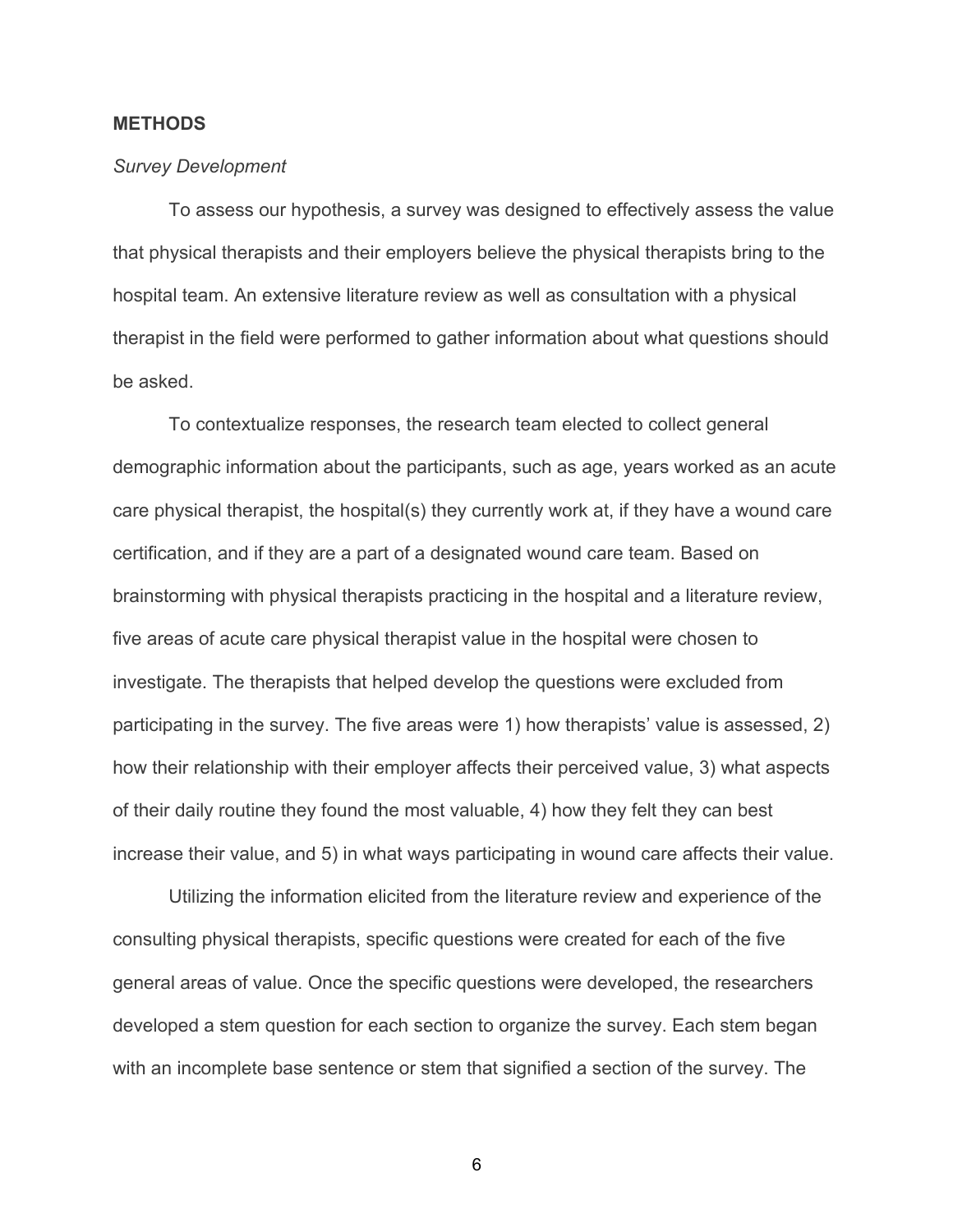stems were each directed at one of the five areas of value the survey was designed to assess. The questions were then reworded to complete the stems, allowing the participants to rate each statement on a six-point Likert scale ranging from strongly disagree to strongly agree. The survey was entered into an online survey platform (Qualtrics) where the Anonymous Responses setting was activated to ensure IP addresses were not collected.

### *Participants & Recruitment*

A list of hospitals in southern Nevada was used to develop recruitment strategies per hospital and to track what hospitals had included responses to the survey. A recruitment flyer was distributed via emails to current students on clinical rotations, faculty of the University of Nevada Las Vegas Physical Therapy (UNLVPT) program, alumni of the UNLVPT program, and on social media. The flyer included the purpose of the study, the inclusion criteria, the procedure, the benefits of participation, the survey link, and contact information of the research team (Appendix 3).

The first group contacted were current UNLVPT students participating in clinical education. An email was sent to ask the students to share the recruitment flyer with their clinical instructors or other acute care physical therapists they knew. The next group contacted was the faculty of UNLVPT. They were encouraged to share the recruitment flyer with their colleagues. The recruitment flyer was then shared with alumni of the program via email. Finally, alumni of the UNLVPT program were emailed the recruitment flyer and asked to participate if they were eligible or to share the information with colleagues that fit the inclusion criteria. Acute care physical therapists who were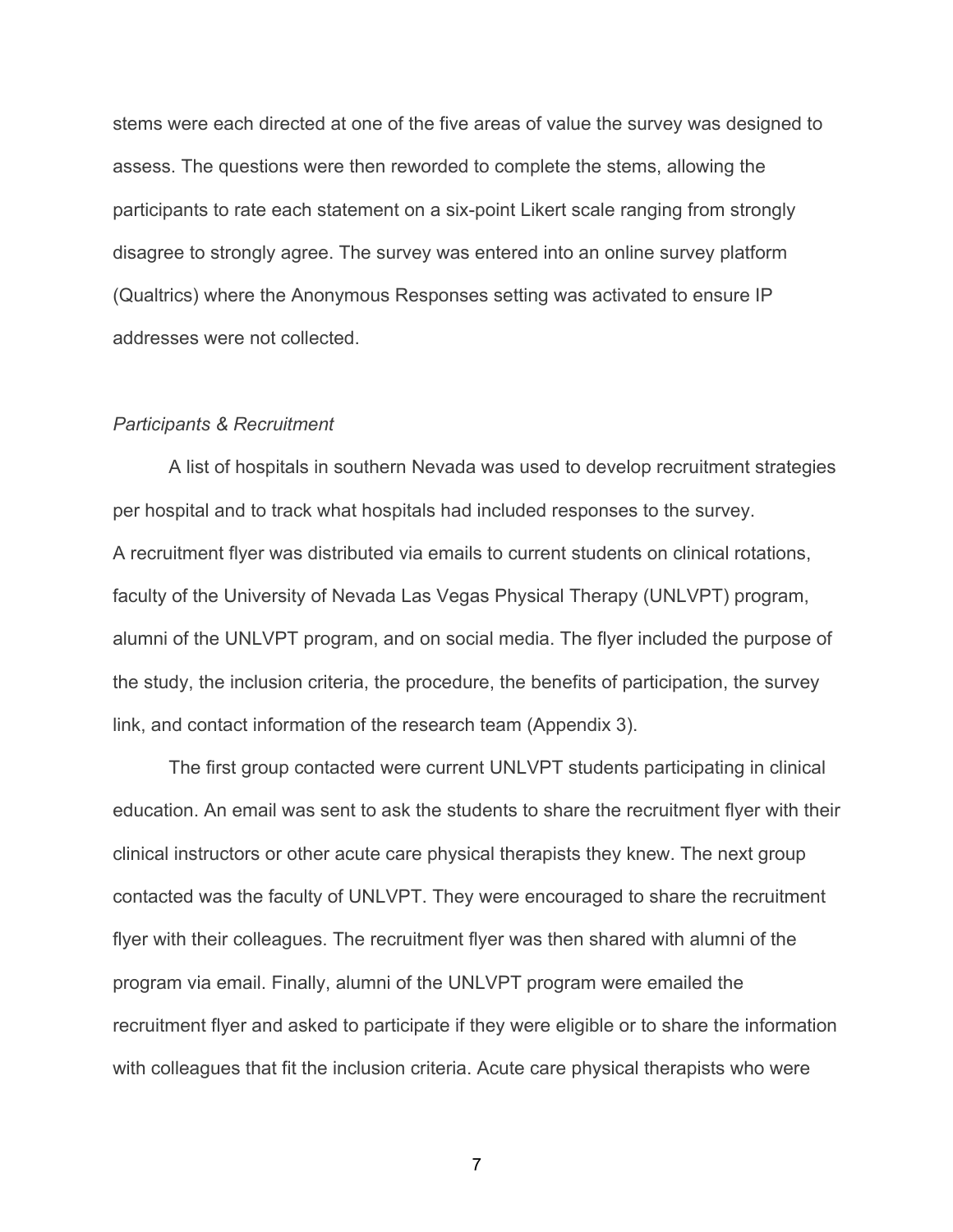interested were asked to share the recruitment flyer with their coworkers, colleagues, and supervisors to participate as well. One month after the survey was opened, a second round of recruitment emails and flyers was sent. Part time instructors for the UNLVPT program were asked to participate in the survey if they fit the inclusion criteria for "physical therapist" and to relay the information to their colleagues that fit the inclusion criteria as well. The recruitment material was also posted on UNLVPT social media.

### *Participation*

The recruitment information included a link to the online survey. This link took the participant directly to the survey where they first had to read the informed consent. If they proceeded, the first page of the survey asked them to select "Physical Therapist" or "Administrator." For the purpose of this study "Administrator" referred to a physical therapy supervisor. From there the participant was directed to the appropriate survey. To ensure the participant fit the eligibility criteria, they next filled out demographic questions. After completing the demographic questions, if they were eligible, they were able to complete the survey and submit their responses. The survey was open for two months.

# *Analysis*

After the survey was closed, the responses were evaluated to ensure there were no duplicate entries. Once verified, the responses were downloaded for analysis without participants' names or identifying information. The responses were then screened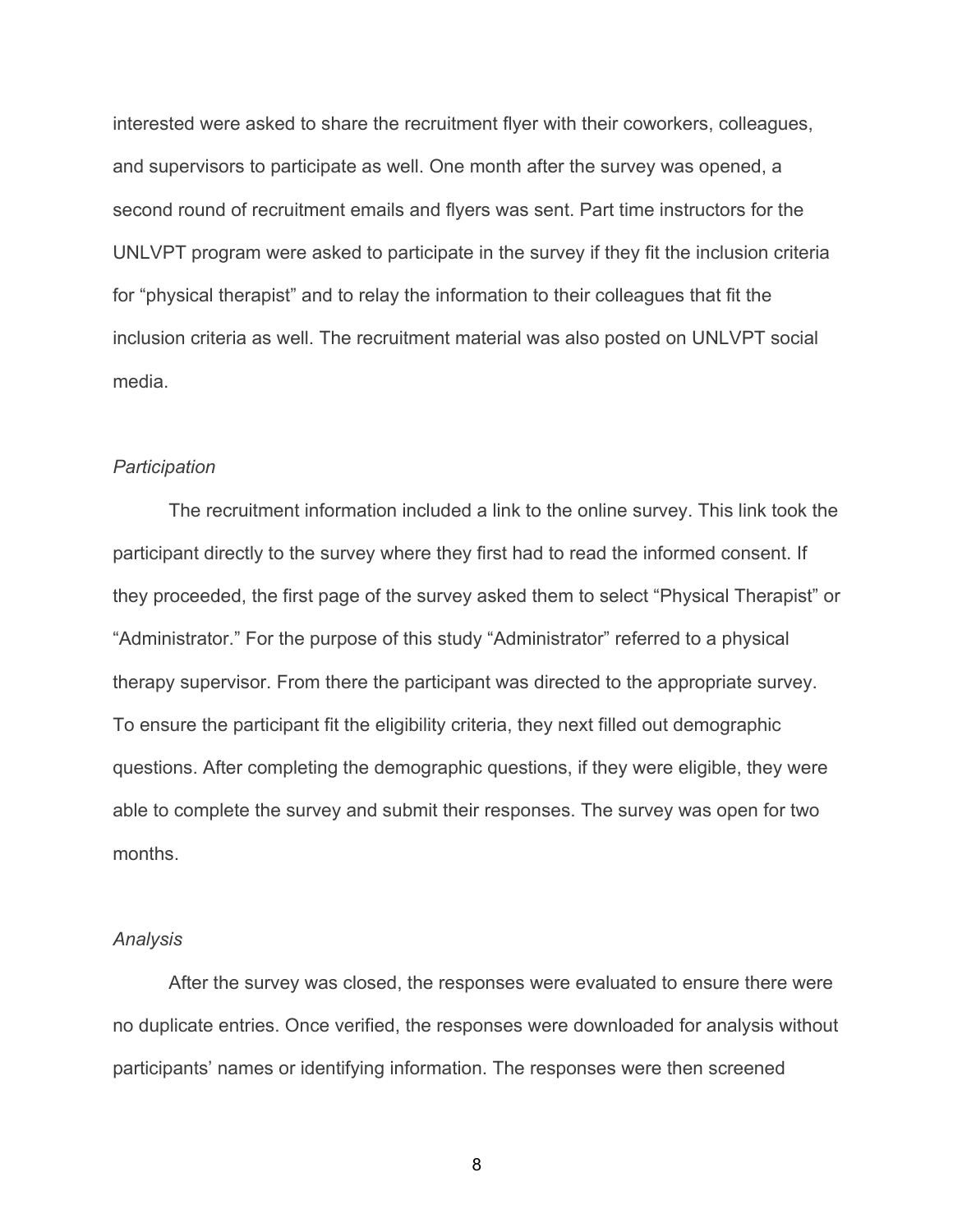based on their demographic information to ensure that they met all the inclusion criteria. All respondents that did not meet all the criteria or did not consent to their data being used for the research project were removed from the data set.

The first section of the survey that was analyzed was demographic information. This information was assessed to better understand the population that responded to the survey. The average number of hours worked, years of experience overall and in the acute setting, and caseload of all the respondents were found. The demographic questions were then grouped to evaluate the characteristics of the therapists surveyed and allow the survey data to be analyzed based on years of experience in acute care and caseload.

Questions from each stem were then analyzed to report therapists' and supervisors' opinion on each question within that stem's group. To quantify the degree in which the respondents agreed or disagreed with each question, each Likert option was converted to a numeric value (strongly disagree  $= 1$ , disagree  $= 2$ , slightly disagree  $= 3$ , slightly agree  $= 4$ , agree  $= 5$ , strongly agree  $= 6$ ). Once the responses were converted, the average score for each question was calculated. The average scores were used to compare the perceptions of value between the responses in each stem. The data was further analyzed to determine if years of experience or size of caseload played a factor in how the physical therapists responded. The researchers compared the average scores of therapists based on years of experience, size of caseload, hours worked, and if they had advanced certifications. The responses of the physical therapists were compared to the responses of the supervisors. The two stems that assessed how physical therapists can add value and how value is measured, had two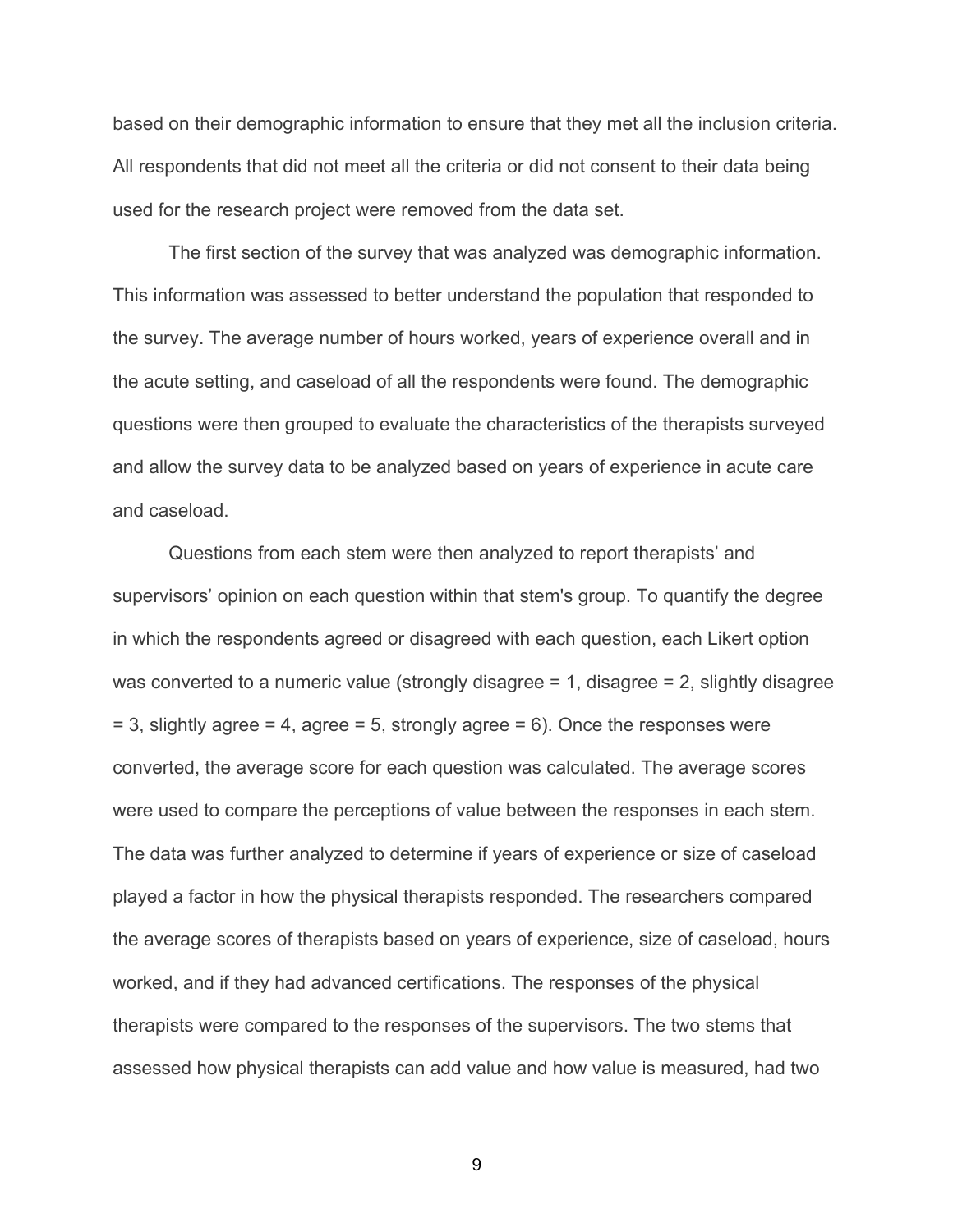parts to their stems (for example "Stem 1" and "Stem 1a"). The first part of the stem included statements to assess what the physical therapist or supervisors feels brings the most value and the second part of the stem ("Stem 1a") assessed the participants' perspective on what is currently occurring in their hospital. This allowed the researchers to compare how the physical therapist's perception of value coincided with their perception of what is actually occurring in the hospital they work.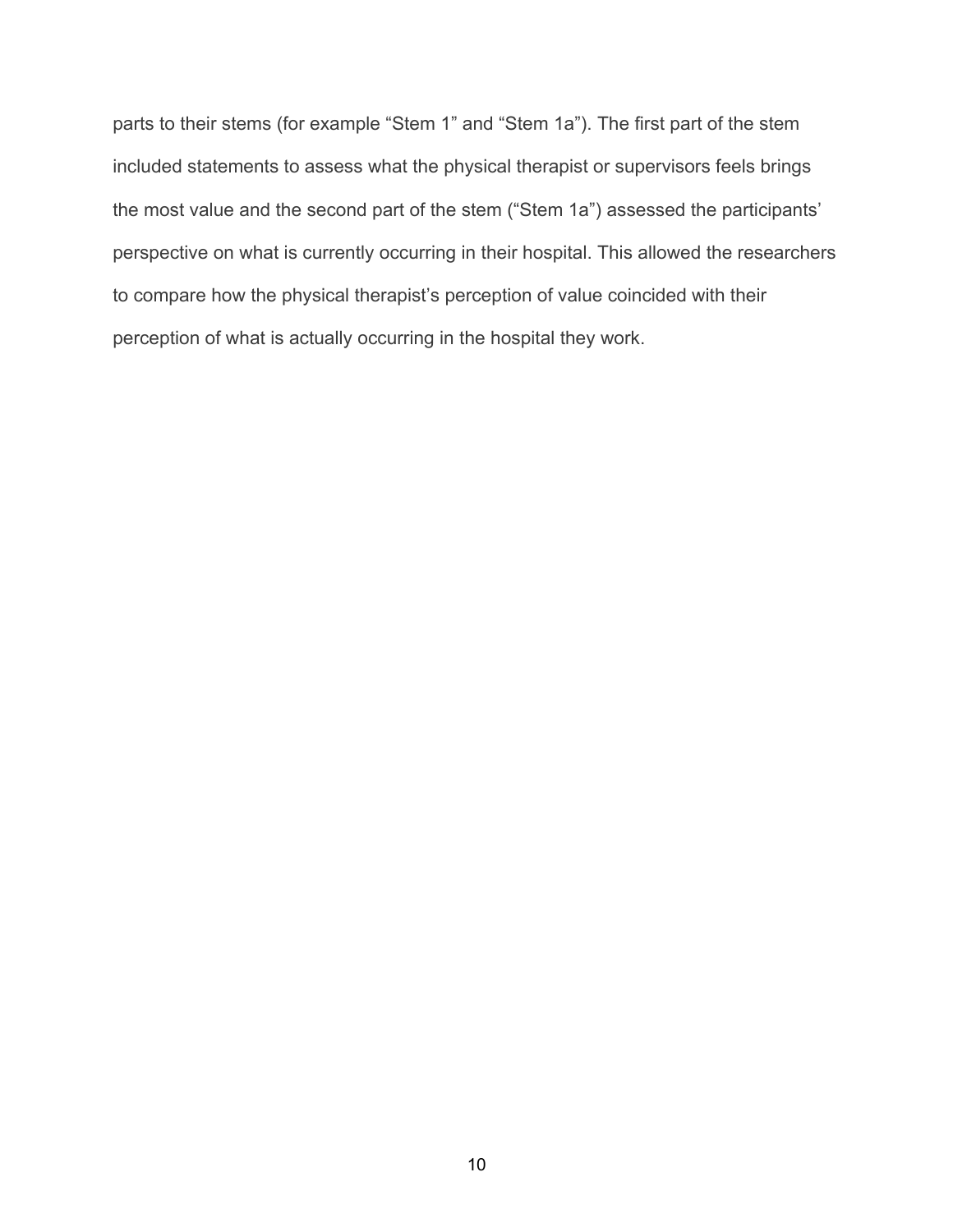# **RESULTS**

# *Demographic Info:*

Forty participants responded to the survey. Of the 40 responses, 37 were physical therapists and 3 were supervisors. Of the physical therapist responses, 12 were excluded due to not meeting all of the inclusion criteria such as working at a hospital in an area other than southern Nevada, not meeting the required number of hours worked in acute care, or not providing consent for their information to be used. One supervisor's response was excluded due to not providing consent for their information to be used. The demographic information of the participants is included below (*Table 1, Table 2*).

| <b>Hospitals Represented</b> |          |  |  |  |  |  |
|------------------------------|----------|--|--|--|--|--|
| Total                        | 9        |  |  |  |  |  |
| <b>Hours Worked</b>          |          |  |  |  |  |  |
| <40 hours                    | 5        |  |  |  |  |  |
| $>$ /= 40 hours              | 20       |  |  |  |  |  |
| Years of Experience in Acute |          |  |  |  |  |  |
| $\le$ /= 1 year              | 4        |  |  |  |  |  |
| >1-5 years                   | 8        |  |  |  |  |  |
| >5-10 years                  | 3        |  |  |  |  |  |
| > 10 years - 20 years        | 10       |  |  |  |  |  |
| >20 years                    | $\Omega$ |  |  |  |  |  |
| Caseload                     |          |  |  |  |  |  |
| $0 - 10$                     | 1        |  |  |  |  |  |

Table 1. Demographic information of physical therapist survey participants.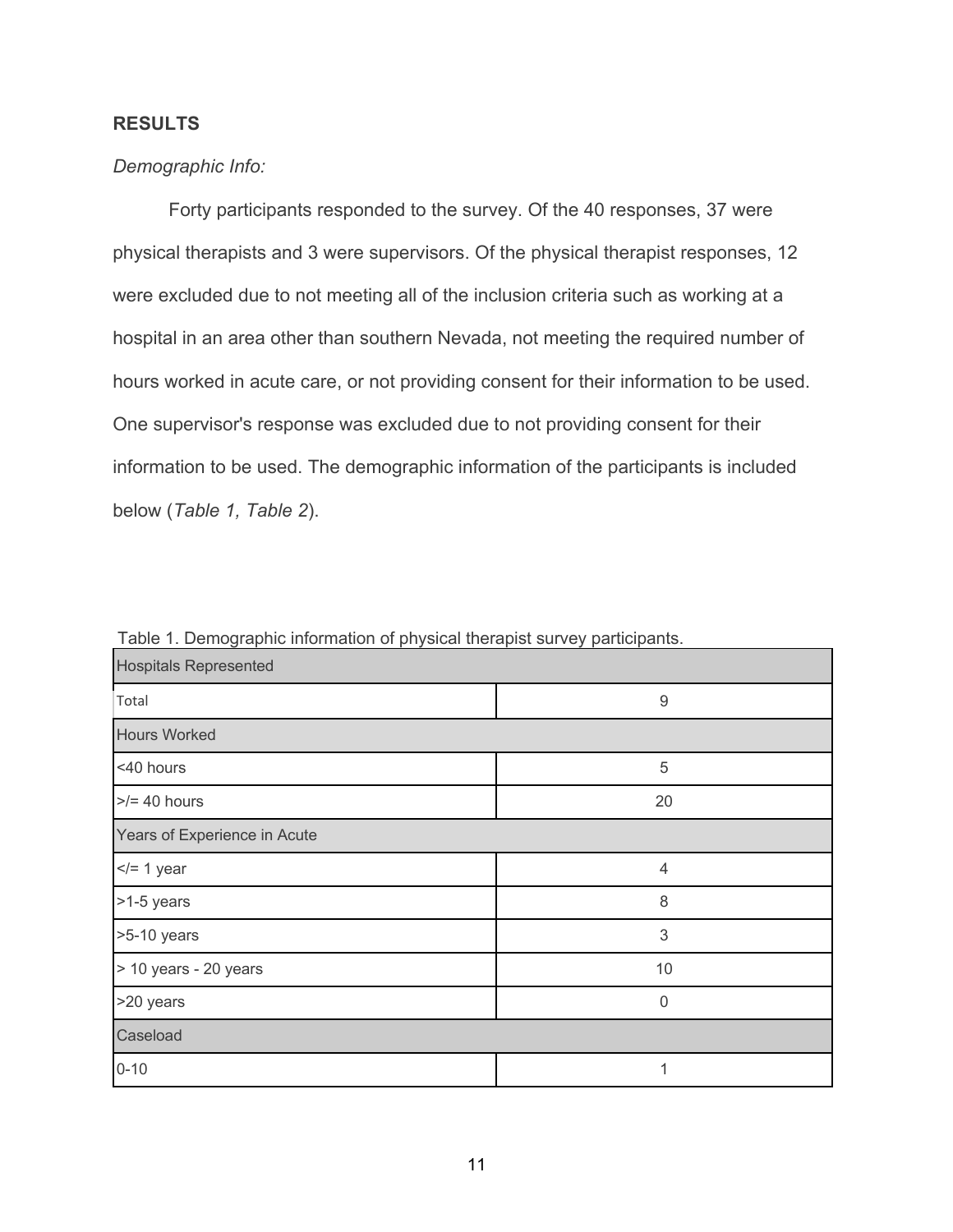| $>10-20$                                   | $\mathbf 0$    |  |  |  |
|--------------------------------------------|----------------|--|--|--|
| $>20-30$                                   | $\overline{2}$ |  |  |  |
| $>30-40$                                   | 11             |  |  |  |
| $>40-50$                                   | 8              |  |  |  |
| >50                                        | $\sqrt{3}$     |  |  |  |
| Certifications                             |                |  |  |  |
| None                                       | 20             |  |  |  |
| <b>Wound Care</b>                          | $\overline{4}$ |  |  |  |
| Anything Other than Wound Care             | $\mathbf{1}$   |  |  |  |
| Residency/Fellowship                       |                |  |  |  |
| Yes                                        | $\mathbf{1}$   |  |  |  |
| <b>No</b>                                  | 24             |  |  |  |
| Specific Wound Care Team in their Hospital |                |  |  |  |
| Yes                                        | 25             |  |  |  |
| <b>No</b>                                  | $\mathbf 0$    |  |  |  |
| PTs on Wound Care Team in their Hospital   |                |  |  |  |
| Yes                                        | 20             |  |  |  |
| <b>No</b>                                  | 5              |  |  |  |
| Participate on Wound Care Team             |                |  |  |  |
| Yes                                        | 11             |  |  |  |
| <b>No</b>                                  | 14             |  |  |  |

| Table 2. Demographic information of supervisor survey respondents. |  |  |  |
|--------------------------------------------------------------------|--|--|--|
|                                                                    |  |  |  |
|                                                                    |  |  |  |

|                                           | Supervisor 1       | Supervisor 2 |
|-------------------------------------------|--------------------|--------------|
| Years Worked in Current Job Title         |                    |              |
| Years Worked in Healthcare Administration |                    |              |
| <b>Clinical Background</b>                | PТ                 | <b>SLP</b>   |
| Number of Employees Supervised            | 56                 | 21           |
| Average PT Caseload Per Week              | 910-1,050 sessions | 700 sessions |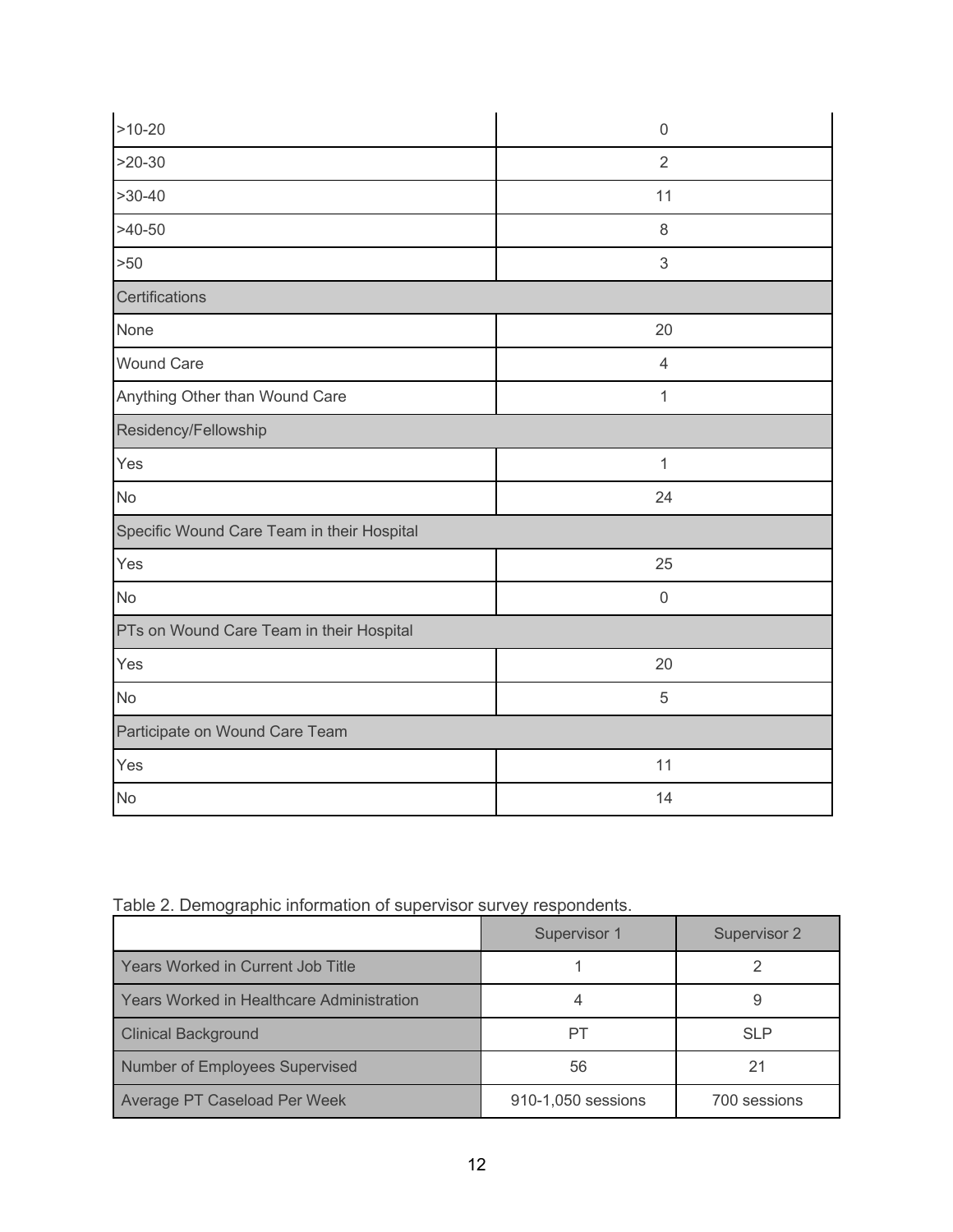*Stem 1*

Stem one asked the participants to indicate their perception of the ideal methods for measuring value. Of the available options, participants reported that they agreed that hospital length of stay was the most appropriate measurement of the value a physical therapist brings to the hospital. The second response that physical therapists most agreed would accurately measure the value they bring was patient satisfaction followed by patient 30-day readmission rate. The option that the physical therapists found the least beneficial for measuring their value was patient performance-based outcome measures.

The supervisors most strongly agreed with patient reported outcome measures and patient 30-day readmission rates as effective ways to measure physical therapist value in the hospital. The supervisors disagreed most with using patient performancebased outcome measures and ability to see every patient on census to determine a physical therapist's value.

Physical therapists and supervisors both agreed that patient 30-day readmission rates are an ideal indicator of a physical therapist's value in acute care. Both groups did not rate seeing every patient on census and patient performance-based outcome measures as useful means of assessing value as the other options.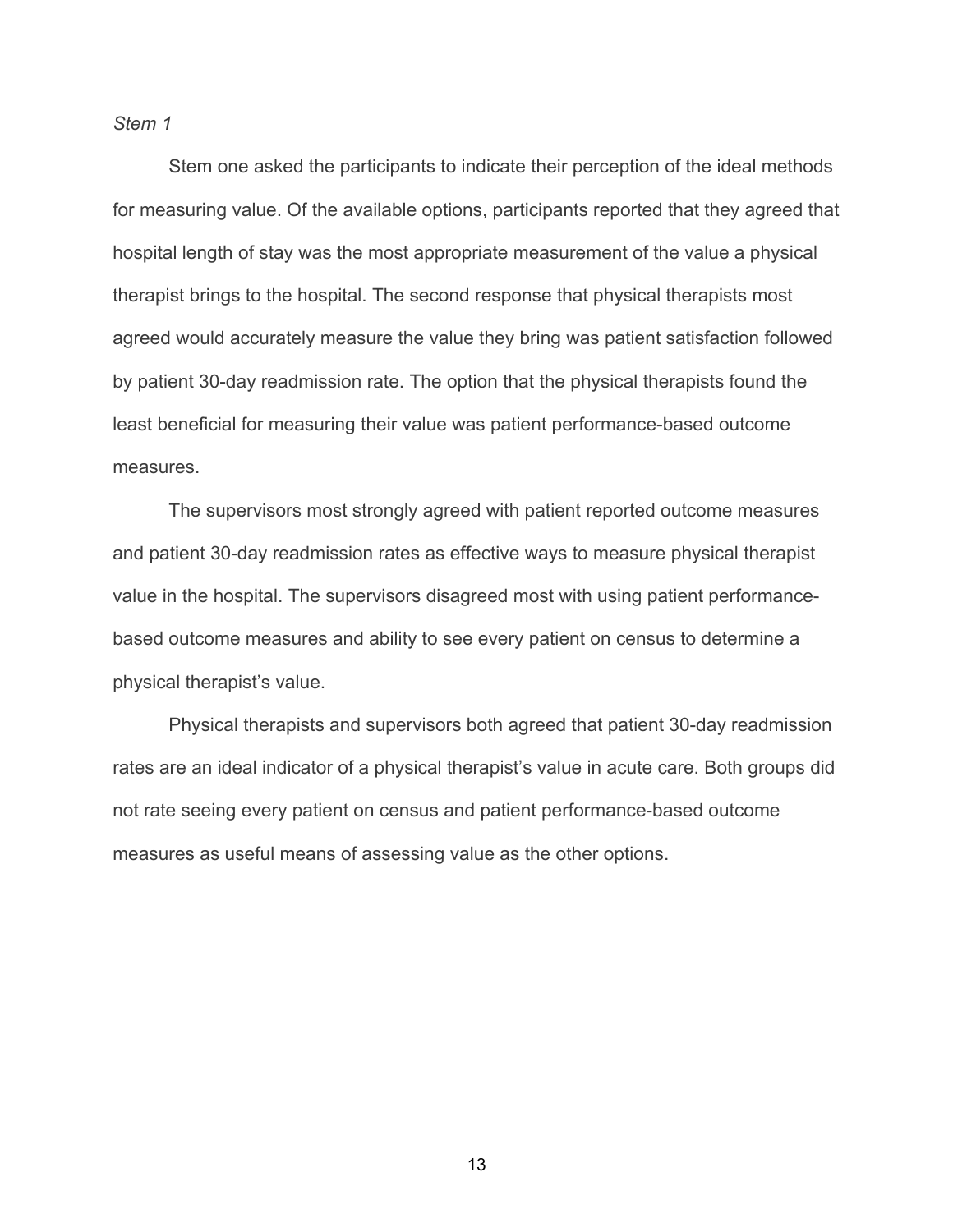Table 3. Average responses from physical therapists and supervisors for Stem 1 rating the ideal measurement of physical therapists' value. Likert scale ranged from 1 (strongly disagree) to 6 (strongly agree).

| Question                           | PT Average | Question                           | Supv<br>Average |
|------------------------------------|------------|------------------------------------|-----------------|
| STEM 1: Ideal Measurement of Value |            | STEM 1: Ideal Measurement of Value |                 |
| 1. Patient reported measures       | 4.2        | 1. Patient reported measures       | 5.              |
| 2. Performance- based measures     | 3.88       | 2. Performance- based measures     | 3               |
| 3. Patient hospital length of stay | 5.28       | 3. Patient hospital length of stay | 4.5             |
| 4. Patient 30-day readmission      | 4.64       | 4. Patient 30-day readmission      | 5               |
| 5. Patient satisfaction            | 5.24       | 5. Patient satisfaction            | 4               |
| 6. Billable units                  | 4.04       | 6. Billable units                  | 3.5             |
| 7. Number of patients seen         | 4.52       | 7. Number of patients seen         | 4.5             |
| 8. See every patient on census     | 4.08       | 8. See every patient on census     | 3               |
| 9. Care coordination activities    | 4.88       | 9. Care coordination activities    | 4.5             |

| Question                           | Supv<br>Average |
|------------------------------------|-----------------|
| STEM 1: Ideal Measurement of Value |                 |
| 1. Patient reported measures       | 5               |
| 2. Performance- based measures     | 3               |
| 3. Patient hospital length of stay | 4.5             |
| 4. Patient 30-day readmission      | 5               |
| 5. Patient satisfaction            | 4               |
| 6. Billable units                  | 3.5             |
| 7. Number of patients seen         | 4.5             |
| 8. See every patient on census     | 3               |
| 9. Care coordination activities    | 4.5             |

# *Stem 1a*

Stem 1a asked the participants to rate to what degree their value is currently determined by each potential measurement. The physical therapists reported that they believe their value is currently measured most by billable units. The next two highest reported perceived measurements of value were number of patients seen and patient satisfaction. Physical therapists felt their value was not being measured by patient performance-based outcome measures as much as the other options.

The supervisors reported that among available options in the survey, they are currently determining their therapist's value most by billable units and number of patients seen. They disagreed that they are utilizing patient reported outcome or patient performance-based outcome measures to determine physical therapist value.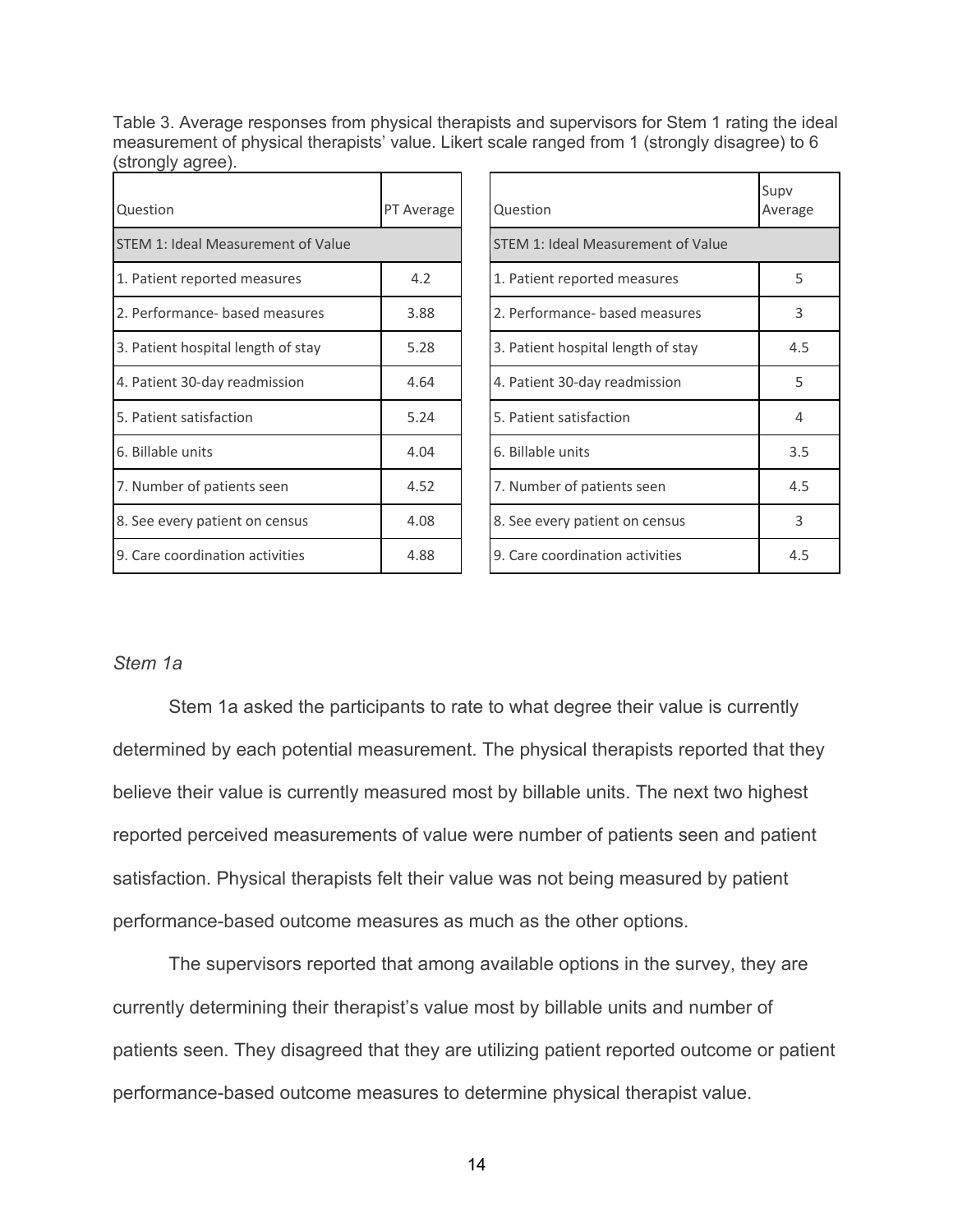Table 4. Average responses from physical therapists and supervisors for Stem 1a evaluating the current measurement of physical therapists' value. Likert scale ranged from 1 (strongly disagree) to 6 (strongly agree).

| Question                                     | PT Average | Question                              | Supv<br>Average |
|----------------------------------------------|------------|---------------------------------------|-----------------|
| <b>STEM 1a: Current Measurement of Value</b> |            | STEM 1a: Current Measurement of Value |                 |
| 1. Patient reported measures                 | 2.3        | 1. Patient reported measures          | 1.5             |
| 2. Performance- based measures               | 2.17       | 2. Performance- based measures        | 1.5             |
| 3. Patient hospital length of stay           | 3.3        | 3. Patient hospital length of stay    | 4.5             |
| 4. Patient 30-day readmission                | 2.87       | 4. Patient 30-day readmission         | $\overline{a}$  |
| 5. Patient satisfaction                      | 4.3        | 5. Patient satisfaction               | 3               |
| 6. Billable units                            | 5.61       | 6. Billable units                     | 5.5             |
| 7. Number of patients seen                   | 5.3        | 7. Number of patients seen            | 5.5             |
| 8. See every patient on census               | 4.04       | 8. See every patient on census        | 4               |
| 9. Care coordination activities              | 4          | 9. Care coordination activities       | 3.5             |

| Question                              | Supv<br>Average |
|---------------------------------------|-----------------|
| STEM 1a: Current Measurement of Value |                 |
| 1. Patient reported measures          | $1.5\,$         |
| 2. Performance- based measures        | 1.5             |
| 3. Patient hospital length of stay    | 4.5             |
| 4. Patient 30-day readmission         | 4               |
| 5. Patient satisfaction               | 3               |
| 6. Billable units                     | 5.5             |
| 7. Number of patients seen            | 5.5             |
| 8. See every patient on census        | 4               |
| 9. Care coordination activities       | 3.5             |

# *Stem 1 and 1a Comparison*

Stem 1 investigated how physical therapists and their supervisors perceived their value should be measured whereas Stem 1a assessed how physical therapists and their supervisors perceived their value is currently being measured. In comparing the responses of these two stems it was found that overall physical therapists strongly agreed that patient length of stay is a valuable measure of their value but disagreed that they are currently being measured using patient length of stay. Physical therapists also agreed that 30-day readmission was a valuable way to measure their value but disagreed that their value is currently being measured using this method. Supervisors, however, agreed that 30-day readmission was a useful way to measure physical therapist value. Billable units were not rated highly by either group as a useful way to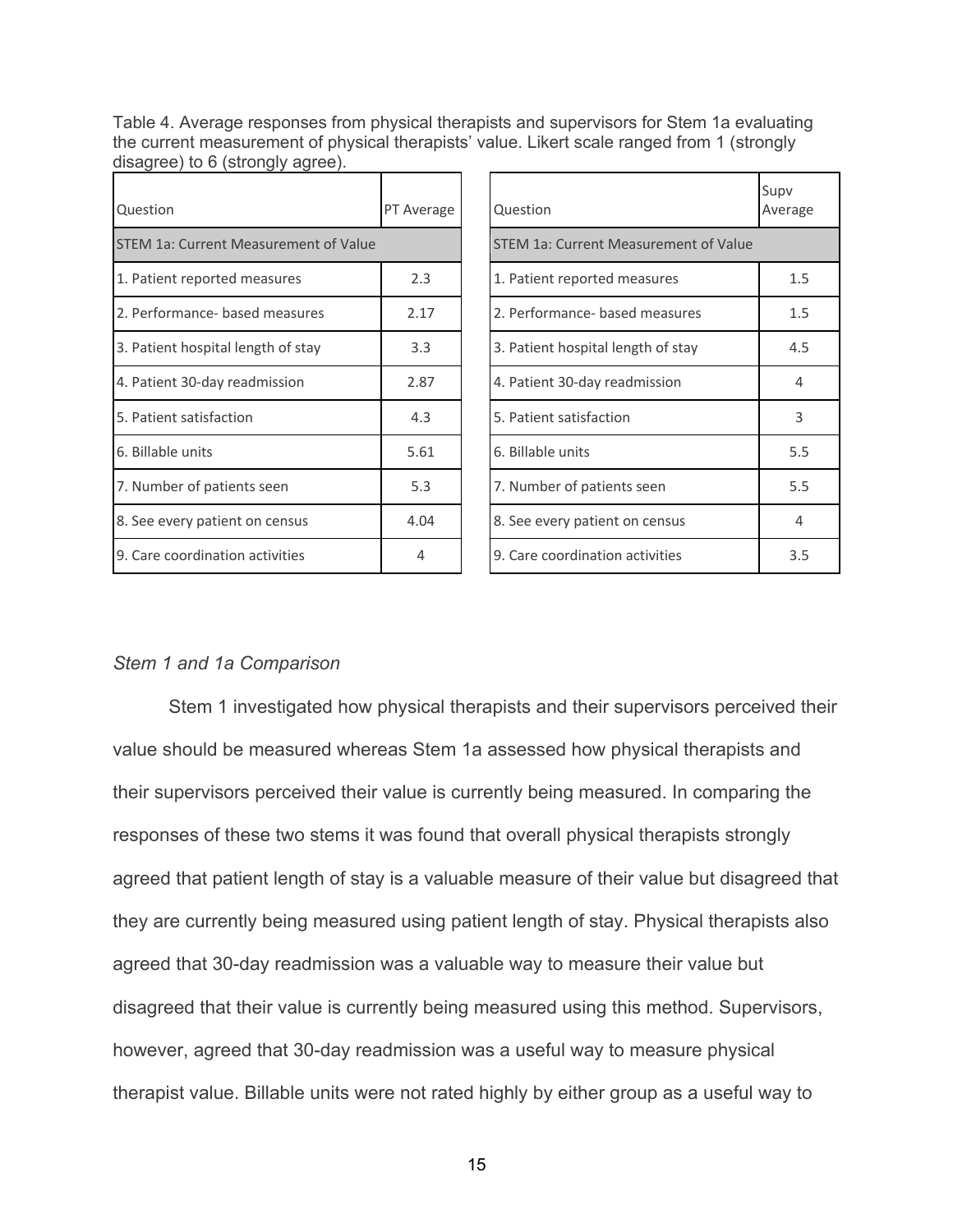evaluate a physical therapist's value in the hospital, but both groups agreed that this method is one of the most commonly used in assessing physical therapists' value out of the options provided in the survey. Both groups disagreed that patient performancebased outcome measures are utilized to assess the physical therapist's value, and both groups disagreed that this method is currently being used to assess physical therapists' value in acute care.

# *Stem 2*

Stem 2 evaluated the relationship between the supervisor and the physical therapist. Overall, the physical therapists agreed with all questions posed in this stem. Physical therapists most strongly agreed that their supervisors understand their role in the hospital and allow for independent decision making. Therapists also agreed that their supervisors value their role, are approachable, and encourage their involvement in discharge planning. The supervisors also believe they understand the role of the physical therapist and feel they are approachable.

Table 5. Average responses from physical therapists and supervisors for Stem 2 rating the physical therapist and supervisor relationship. Likert scale ranged from 1 (strongly disagree) to 6 (strongly agree).

| Question                                   | PT Average | Question                             | Supv<br>Average |
|--------------------------------------------|------------|--------------------------------------|-----------------|
| STEM 2: I believe my department supervisor |            | STEM 2: I believe I                  |                 |
| 1. Values my role                          | 5.32       | 1. Value the role of the PT          | 5.5             |
| 2. Understands my role                     | 5.36       | 2. Understand the role of the PT     | 6               |
| 3. Is approachable                         | 5.24       | 3. Am approachable                   | 6               |
| 4. Allows independent decision making      | 5.44       | 4. Allow independent decision making | 5.5             |

| Question                             | Supv<br>Average |
|--------------------------------------|-----------------|
| STEM 2: I believe I                  |                 |
| 1. Value the role of the PT          | 5.5             |
| 2. Understand the role of the PT     | 6               |
| 3. Am approachable                   | 6               |
| 4. Allow independent decision making | 5.5             |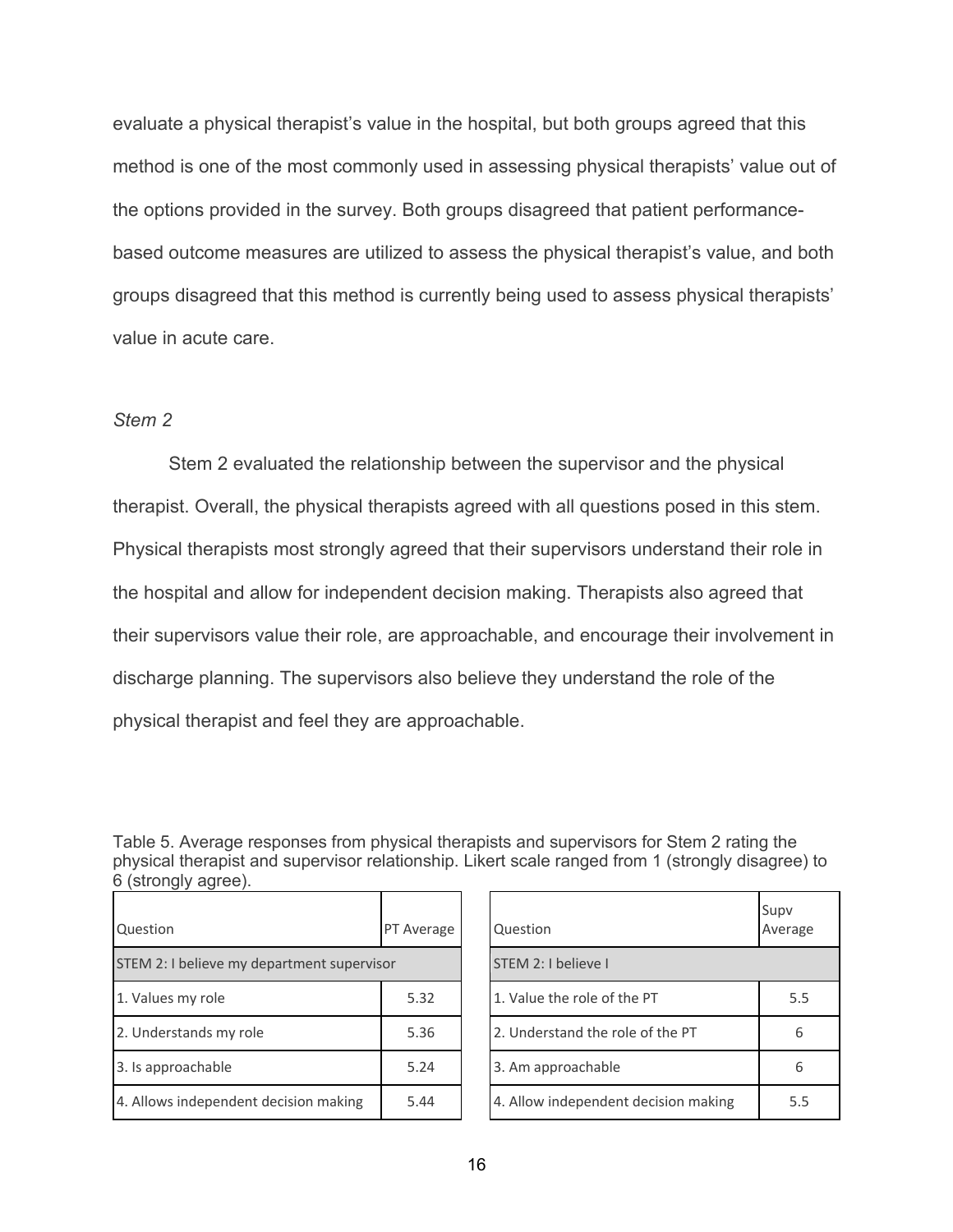# *Stem 3*

Stem 3 asked the participants, to which areas of the field do they feel they bring the most value. The participants agreed they felt the most value when educating patients and working with patients who have functional limitations. The participants agreed they felt the least value when working with patients with wounds, working with patients in the ICU, and providing detailed documentation.

The supervisors felt physical therapists bring value when working with patients post-operatively, working with patients in the ICU, working with patients with wounds, working with patients with neurological conditions, working with patients with functional limitations, and educating patients. The supervisors felt physical therapists bring the least value when providing detailed documentation.

Both therapists and supervisors agreed that therapists bring the most value when educating patients and working with patients with functional limitations. They also agreed that therapists bring the least value when providing detailed documentation. The therapists and supervisors disagreed when discussing working with patients with wounds and working with patients in the ICU.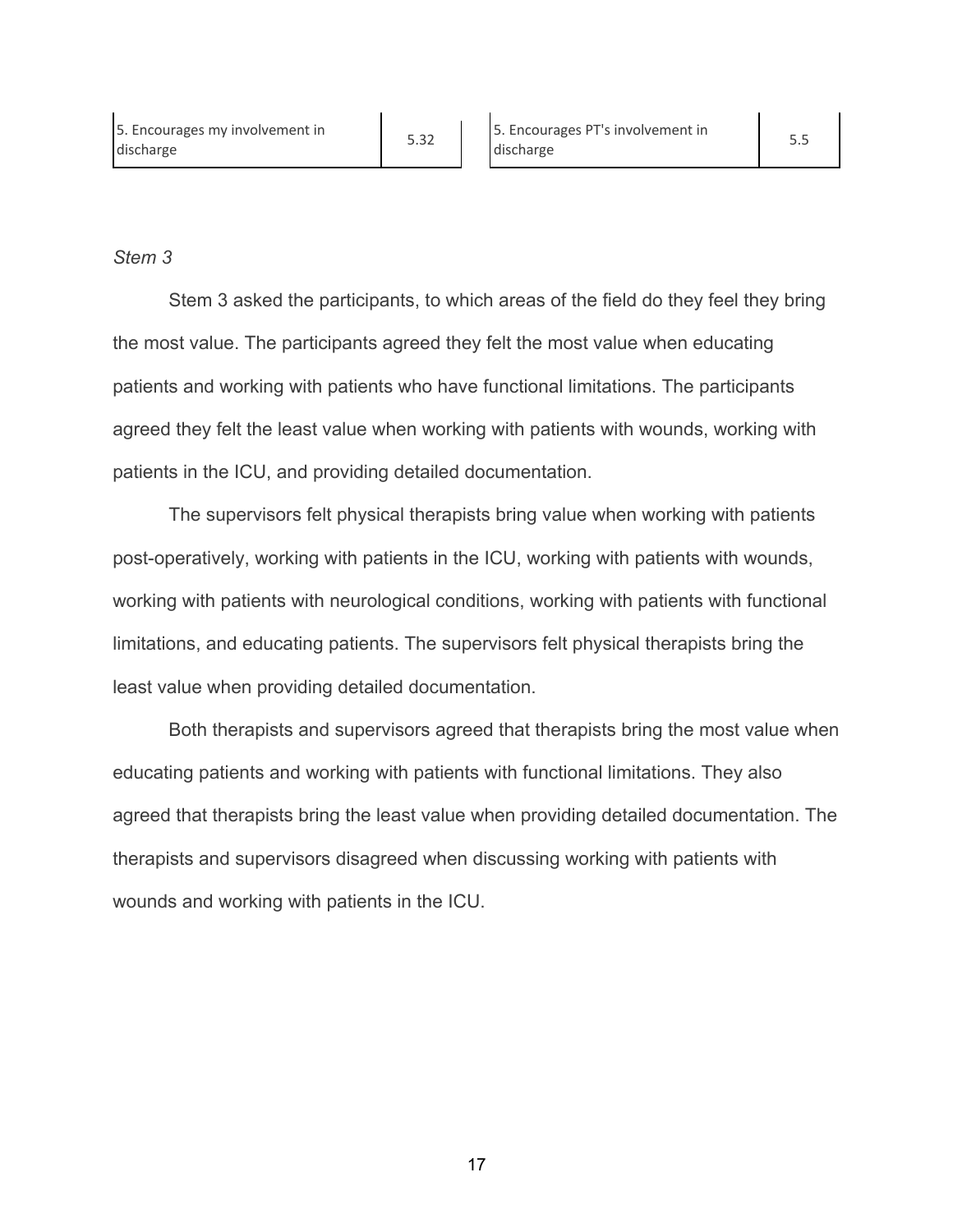Table 6. Average responses from physical therapists and supervisors for Stem 3 evaluating which aspects of the profession bring the most value. Likert scale ranged from 1 (strongly disagree) to 6 (strongly agree).

| Question                                                                        | PT Average | Question                                                                   | Supv<br>Average |
|---------------------------------------------------------------------------------|------------|----------------------------------------------------------------------------|-----------------|
| STEM 3: I feel like I bring the most value as a physical<br>therapist when I am |            | STEM 3: I feel that physical therapists are most<br>valuable when they are |                 |
| 1. Working with patients post-<br>operatively                                   | 5.38       | 1. Working with patients post-<br>operatively                              | 6               |
| 2. Working with patients in the ICU                                             | 5.25       | 2. Working with patients in the ICU                                        | 6               |
| 3. Working with patients with wounds                                            | 4.61       | 3. Working with patients with wounds                                       | 6               |
| 4. Working with patients with<br>neurological conditions                        | 5.46       | 4. Working with patients with<br>neurological conditions                   | 6               |
| 5. Working with patients with orthopedic<br>conditions                          | 5.46       | 5. Working with patients with orthopedic<br>conditions                     | 5.5             |
| 6. Working with patients with functional<br>limitations                         | 5.54       | 6. Working with patients with functional<br>limitations                    | 6               |
| 7. Working with patients with<br>cardiopulmonary conditions                     | 5.48       | 7. Working with patients with<br>cardiopulmonary conditions                | 5.5             |
| 8. Collaborating with other healthcare<br>professionals                         | 5.29       | 8. Collaborating with other healthcare<br>professionals                    | 5.5             |
| 9. Educating patients                                                           | 5.63       | 9. Educating patients                                                      | 6               |
| 10. Creating discharge plans                                                    | 5.42       | 10. Creating discharge plans                                               | 5.5             |
| 11. Creating an individualized plan of<br>care                                  | 5.38       | 11. Creating an individualized plan of<br>care                             | 5.5             |
| 12. Decreasing fall risk                                                        | 5.42       | 12. Decreasing fall risk                                                   | 5.5             |
| 13. Providing detailed documentation                                            | 5.2        | 13. Providing detailed documentation                                       | 4               |

# 1. Working with patients post-<br>operatively 6 neurological conditions 6 s. Working with patients with orthopedic 5.5 dimitations 6 cardiopulmonary conditions 5.5 professionals with other nearthcare 5.5 d plan of 5.5

Supv Average

# *Stem 3a*

Stem 3a asked the participants in what fields do they spend their time as an acute care therapist. The therapists reported they spent the most time educating patients and working with patients with functional limitations. The therapists reported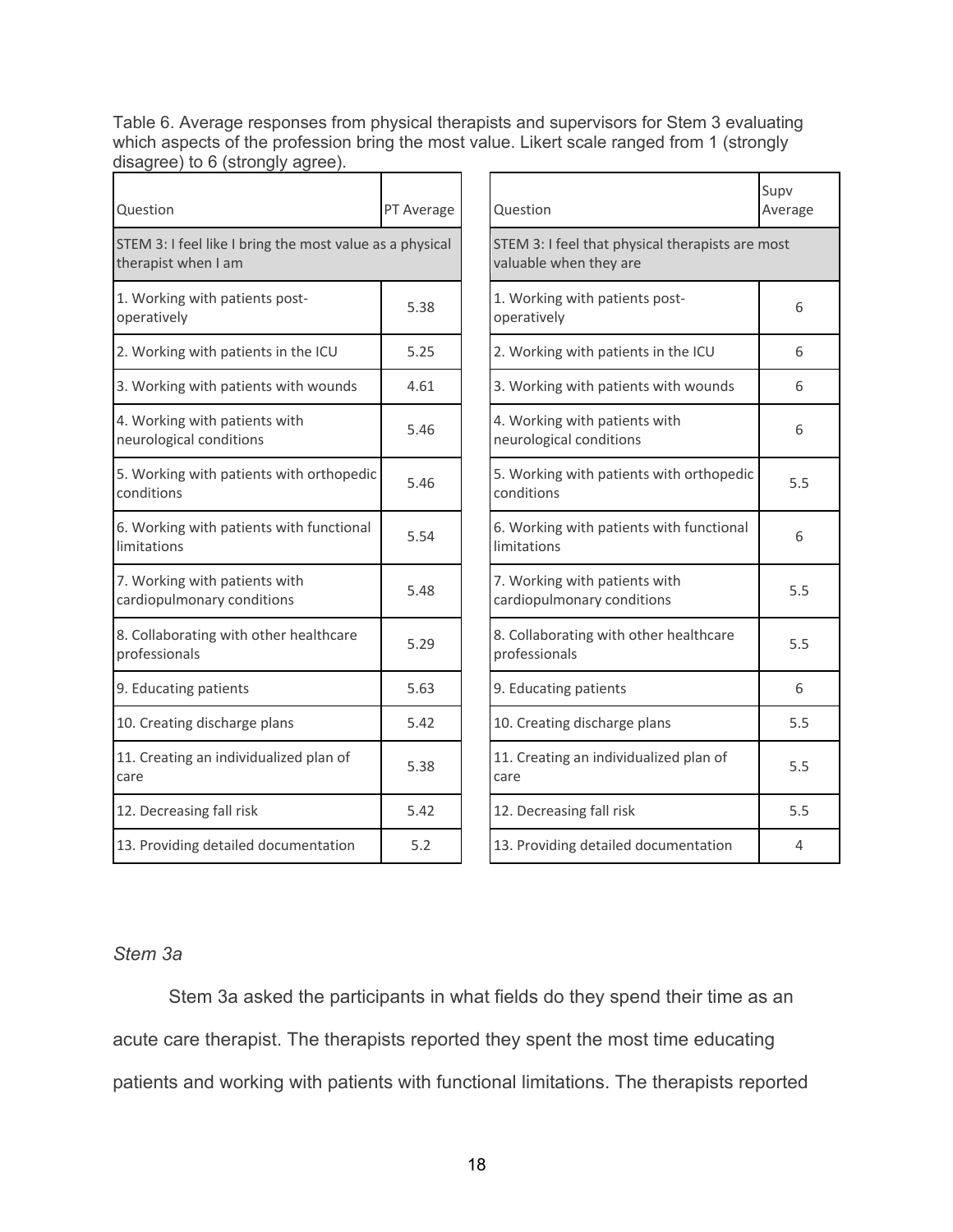that they spent the least amount of time working with patients with wounds, working with patients in the ICU, working with patients with neurological conditions, and cardiopulmonary conditions. As this question is about the amount of time spent in a day by physical therapists, this question was not presented to the supervisors.

Table 7. Average responses from physical therapists for Stem 3a evaluating which aspects of the profession the physical therapists perceive they participate in most frequently. Likert scale ranged from 1 (strongly disagree) to 6 (strongly agree).

| Question                                                                            | PT Average |  |  |  |
|-------------------------------------------------------------------------------------|------------|--|--|--|
| STEM 3a: As a physical therapist working in the acute care setting, I spend my time |            |  |  |  |
| 1. Working with patients post-operatively                                           | 5.35       |  |  |  |
| 2. Working with patients in the ICU                                                 | 4.91       |  |  |  |
| 3. Working with patients with wounds                                                | 4.04       |  |  |  |
| 4. Working with patients with neurological conditions                               | 5.04       |  |  |  |
| 5. Working with patients with orthopedic conditions                                 | 5.22       |  |  |  |
| 6. Working with patients with functional limitations                                | 5.65       |  |  |  |
| 7. Working with patients with cardiopulmonary conditions                            | 5          |  |  |  |
| 8. Collaborating with other healthcare professionals                                | 5.39       |  |  |  |
| 9. Educating patients                                                               | 5.74       |  |  |  |
| 10. Creating discharge plans                                                        | 5.3        |  |  |  |
| 11. Creating an individualized plan of care                                         | 5.43       |  |  |  |
| 12. Decreasing fall risk                                                            | 5.13       |  |  |  |
| 13. Providing detailed documentation                                                | 5.39       |  |  |  |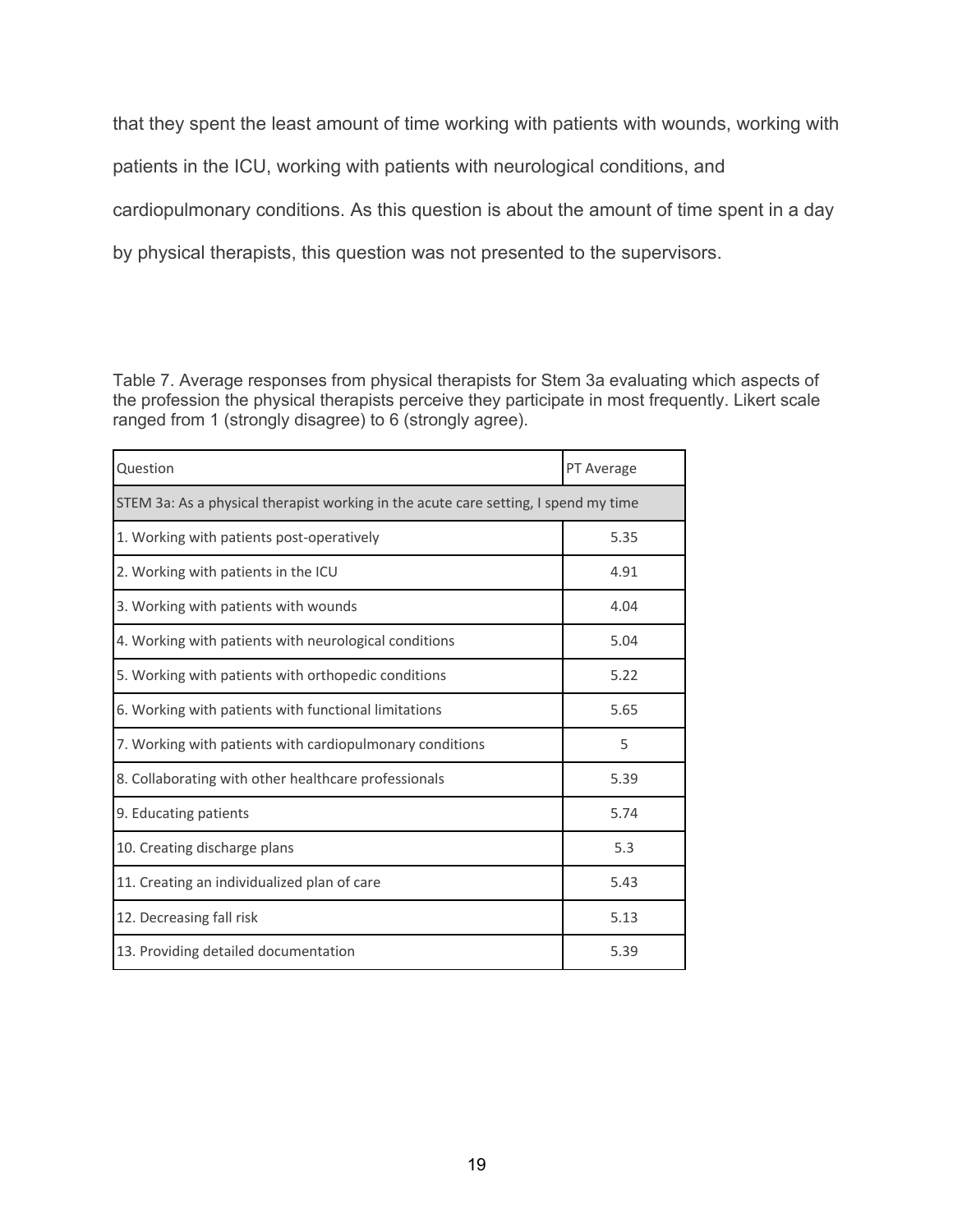# *Stem 3 and 3a Comparison*

Stem 3 looked at the areas physical therapists feel they bring the most value, whereas Stem 3a looked at the areas physical therapists spend most of their time. By comparing these two stems, it was found that physical therapists feel the most value and spend their most time educating patients and working with patients with functional limitations. There is no comparison to be made regarding Stem 3 and Stem 3a for the supervisors.

# *Stem 4*

Stem 4 asked participants how they believe a physical therapist can increase their value. Both therapists and their supervisors strongly agree that being a role model for other physical therapists can increase their value. Supervisors also strongly agree that mentoring new graduates can increase a physical therapist's value. Therapists disagree most with the belief that being an American Physical Therapy Association (APTA) member can increase their value, while supervisors disagree most with the belief that working in other departments can increase a therapists' value.

Table 8. Average responses from physical therapists and their supervisors for Stem 4 evaluating how physical therapist value can be increased. Likert scale ranged from 1 (strongly disagree) to 6 (strongly agree).

| Question                                                     | PT Average | Question                                                                   | Supv<br>Average |
|--------------------------------------------------------------|------------|----------------------------------------------------------------------------|-----------------|
| STEM 4: I believe I could increase my value by               |            | STEM 4: I believe that physical therapists can increase<br>their value by: |                 |
| 1. Obtaining certification (wound care,<br>geriatrics, etc.) | 4.5        | 1. Obtaining certification (wound care,<br>geriatrics, etc.)               | 5.5             |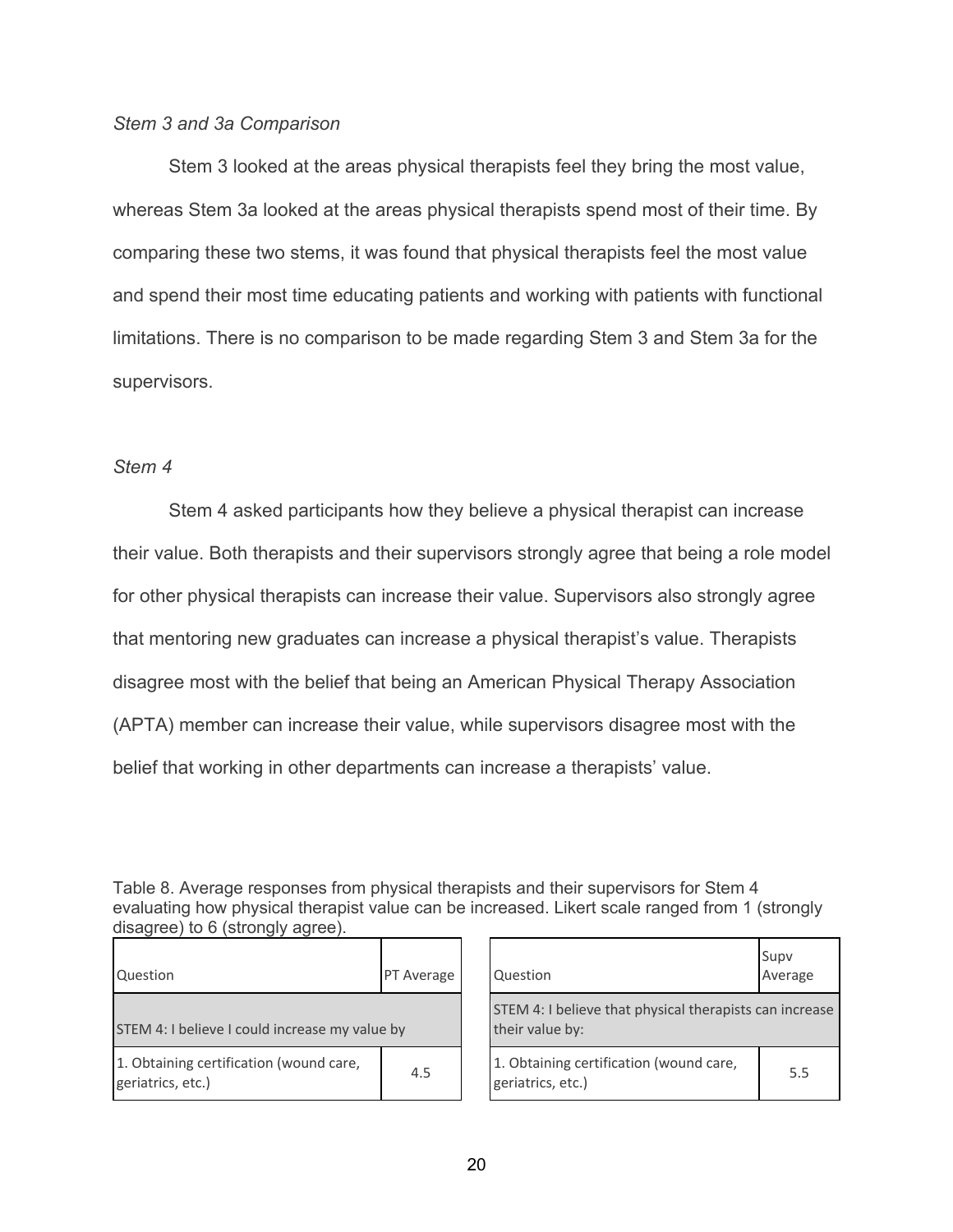| 2. Completing a residency or fellowship                             | 3.78 | 2. Completing a residency or fellowship                             | 4   |
|---------------------------------------------------------------------|------|---------------------------------------------------------------------|-----|
| 3. Participating in continuing education                            | 4.87 | 3. Participating in continuing education                            | 5.5 |
| 4. Becoming a clinical instructor                                   | 5.09 | 4. Becoming a clinical instructor                                   | 5.5 |
| 5. Mentoring new graduates                                          | 5.17 | 5. Mentoring new graduates                                          | 6   |
| 6. Being a role model for other physical<br>therapists              | 5.3  | 6. Being a role model for other physical<br>therapists              | 6   |
| 7. Working in leadership roles                                      | 4.83 | 7. Working in leadership roles                                      | 4.5 |
| 8. Working in other departments                                     | 4    | 8. Working in other departments                                     | 3.5 |
| 9. Working at different days/times                                  | 3.96 | 9. Working at different days/ times                                 | 5.5 |
| 10. Being an APTA member                                            | 3.57 | 10. Being an APTA member                                            | 4.5 |
| 11. Holding a position/becoming<br>involved in a national/state org | 3.61 | 11. Holding a position/becoming<br>involved in a national/state org | 4   |
| 12. Publishing research/ presenting at a<br>conference              | 3.96 | 12. Publishing research/ presenting at a<br>conference              | 4.5 |

# $\frac{1}{2}$  therapists  $\frac{1}{2}$  for the modern or other priyarear  $\frac{1}{2}$  6 involved in a national/state org **4** exercing researchly presenting at a 4.5

# *Stem 5*

Stem five asked participants to indicate their belief in how the value of wound care provided in the hospital is maximized. Of the available options, physical therapists reported they agreed that having a designated wound care team was the most appropriate way to maximize the value of wound care in the hospital. The second response that physical therapists most agreed would maximize the value of wound care in the hospital was to have a wound care team with physical therapists on the team followed by having a wound care team with members who receive additional formal training beyond an entry level degree. The items that the physical therapists least agreed would maximize the value of wound care in the hospital were having health professionals other than physical therapists perform wound care followed by having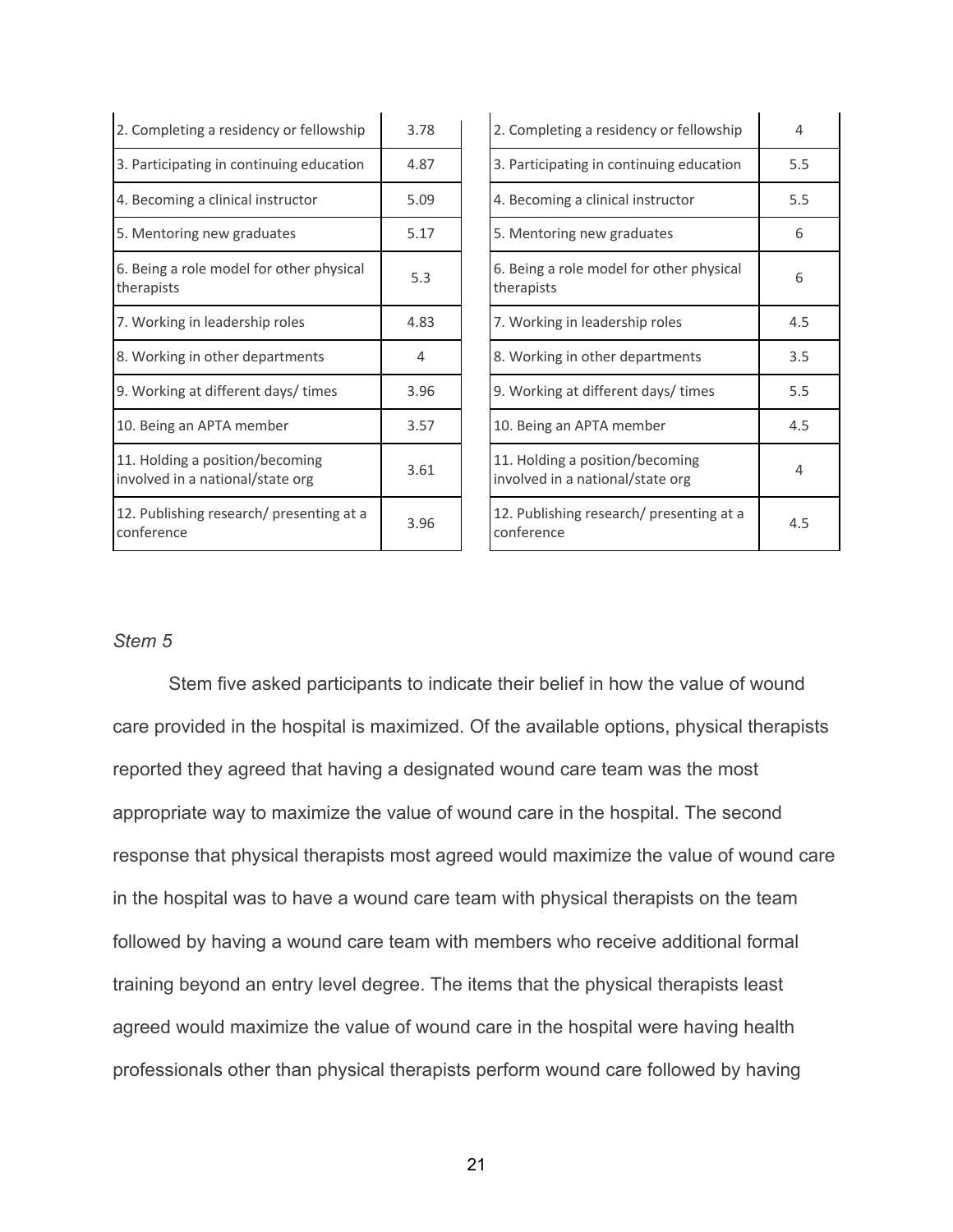every physical therapist responsible for wound care rather than having a designated wound care team.

The supervisors most strongly agreed with having a designated wound care team, having physical therapists on the wound care team, and having members of the wound care team receive additional formal training beyond an entry level degree to maximize the value of wound care in the hospital. The supervisors disagree most with having wound care performed by health professionals other than physical therapists and having every physical therapist responsible for wound care rather than having a designated wound care team as ways to maximize the value of wound care in the hospital.

Physical therapists and supervisors both agreed that having mentorship avenues for physical therapists that want to pursue a certification in wound care and having a lead physical therapist certified in wound care are ways to maximize the value of wound care in the hospital.

| Table 9. Average responses from physical therapists and their supervisors for Stem 5             |
|--------------------------------------------------------------------------------------------------|
| evaluating the value of physical therapist involvement in wound care. Likert scale ranged from 1 |
| (strongly disagree) to 6 (strongly agree).                                                       |

| Question                                                                                      | PT Average | Question                                                                             |
|-----------------------------------------------------------------------------------------------|------------|--------------------------------------------------------------------------------------|
| STEM 5: I believe that the value of wound care<br>provided in the hospital is maximized when: |            | STEM 5: I believe that the value of woun<br>provided in the hospital is maximized wh |
| 1. There is a designated wound care<br>team                                                   | 5.52       | 1. There is a designated wound care<br>team                                          |
| 2. There are physical therapists on<br>the wound care team                                    | 5.3        | 2. There are physical therapists on<br>the wound care team                           |
| 3. The lead physical therapist is<br>certified in wound care                                  | 4.78       | 3. The lead physical therapist is<br>certified in wound care                         |

| Question                                                                                      | Supv<br>Average |  |
|-----------------------------------------------------------------------------------------------|-----------------|--|
| STEM 5: I believe that the value of wound care<br>provided in the hospital is maximized when: |                 |  |
| 1. There is a designated wound care<br>team                                                   | 6               |  |
| 2. There are physical therapists on<br>the wound care team                                    | 6               |  |
| 3. The lead physical therapist is<br>certified in wound care                                  |                 |  |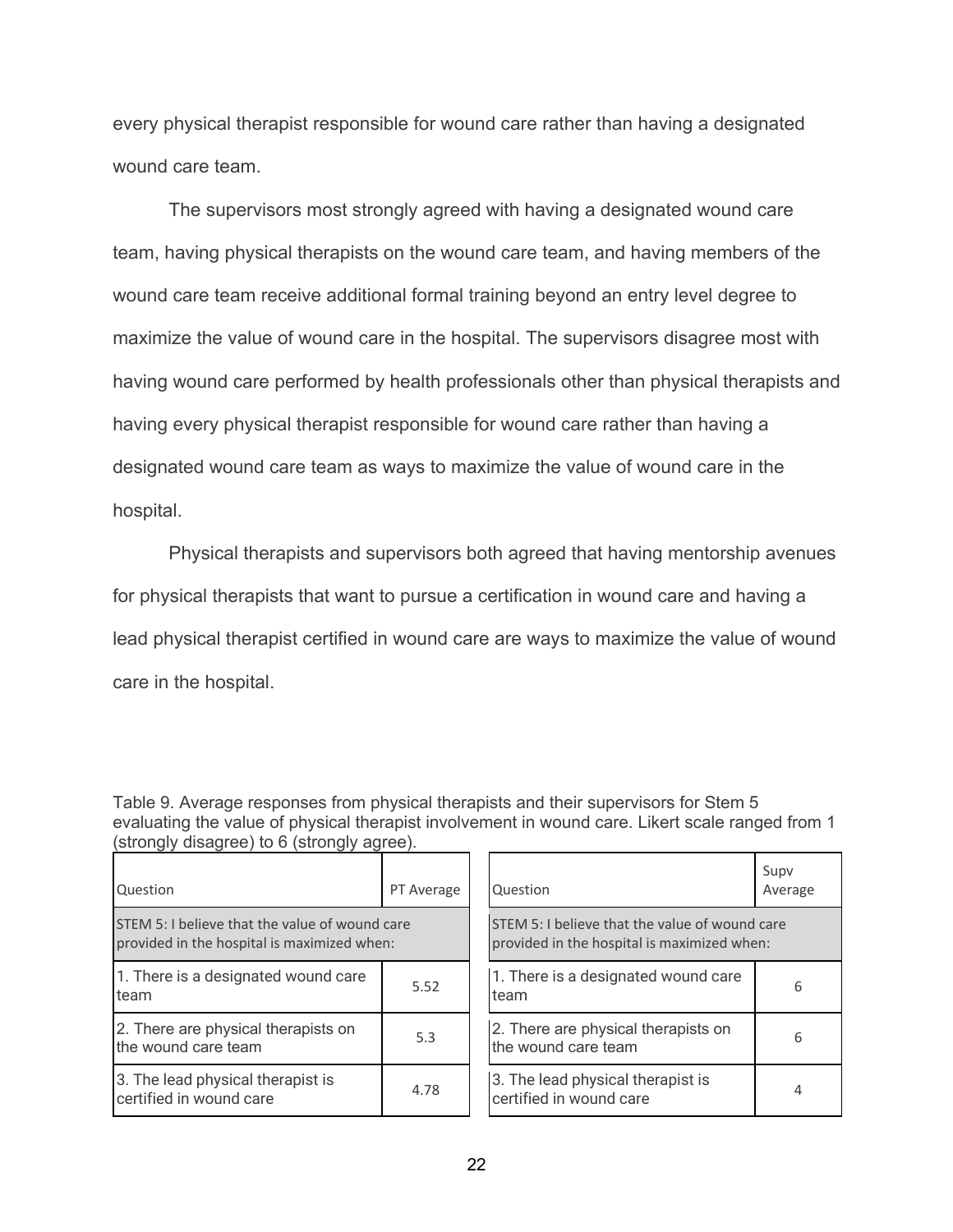| 4. Every physical therapist is<br>responsible for wound care rather<br>than having a designated wound care<br>team. | 2.87 | 4. Every physical therapist is<br>responsible for wound care rather<br>than having a designated wound care<br>team. | 2.5 |
|---------------------------------------------------------------------------------------------------------------------|------|---------------------------------------------------------------------------------------------------------------------|-----|
| 5. It is performed by health<br>professionals other than physical<br>therapists                                     | 2.83 | 5. It is performed by health<br>professionals other than physical<br>therapists                                     | 2   |
| 6. There are mentorship avenues for<br>physical therapists that want to<br>pursue a certification in wound care     | 5    | 6. There are mentorship avenues for<br>physical therapists that want to<br>pursue a certification in wound care     | 5.5 |
| 7. Members of the wound care team<br>receive additional formal training<br>beyond an entry level degree             | 5.22 | 7. Members of the wound care team<br>receive additional formal training<br>beyond an entry level degree             | 6   |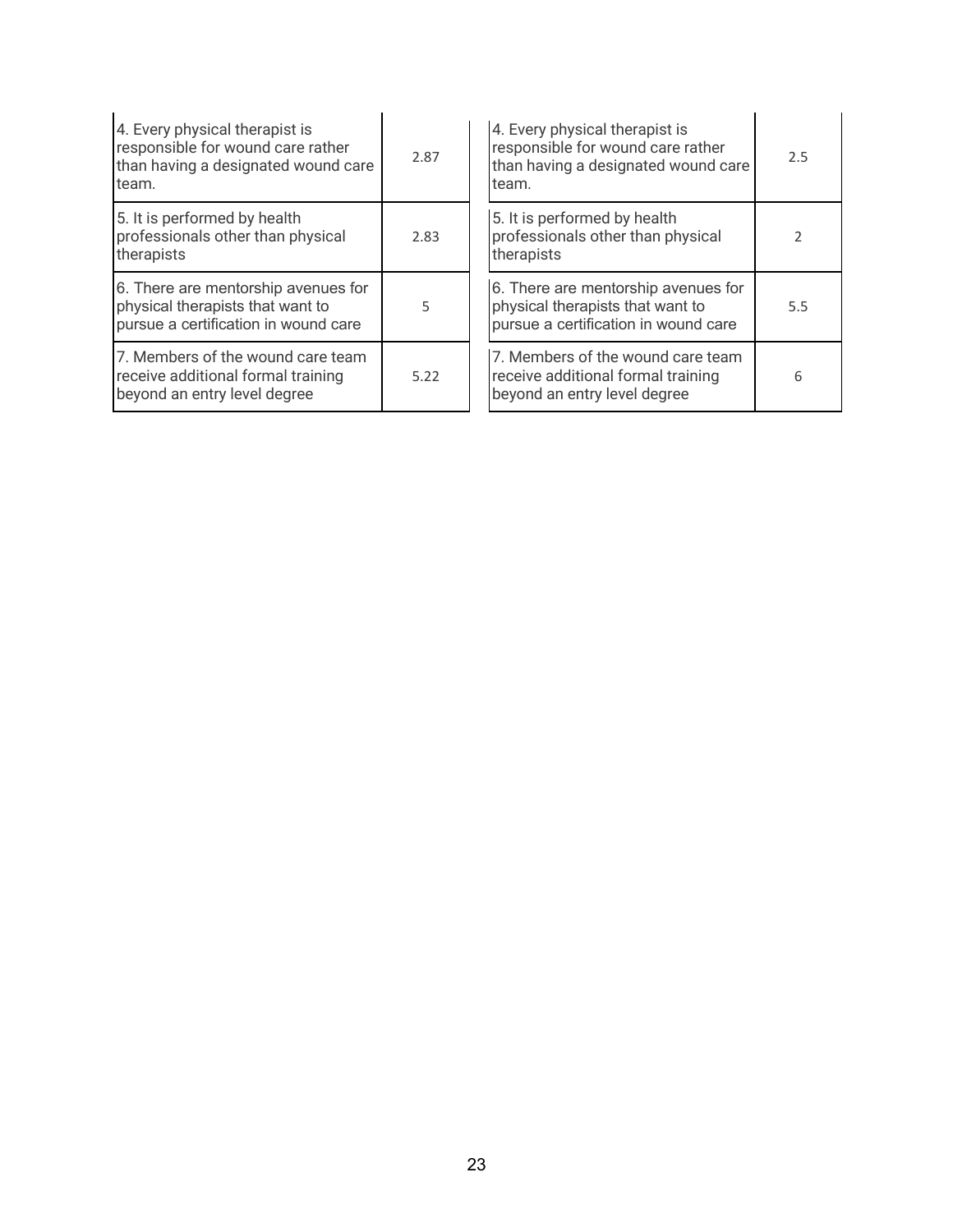### **DISCUSSION**

In this study we sought to measure the perspectives of the physical therapists and their supervisors to understand what value these two groups believe physical therapists bring to the hospital. Our findings support the idea that physical therapists feel they bring value to the hospital. The results of the survey also revealed that supervisors and physical therapists answered the survey questions very similarly, indicating that supervisors agree that physical therapists bring value to the hospital setting. The survey results also offered insight into different aspects of a physical therapist's value in the hospital, specifically how value is measured, what job responsibilities offer value, how to increase value, and if wound care adds additional value to the setting.

### *Measuring Value*

Section one of the survey asked the physical therapists and supervisors to rate different options for measuring value. Physical therapists indicated that they believe hospital length of stay is an effective measurement of their value. On average, this measurement was rated as "slightly agree" by the supervisors. The literature supports that decreasing length of stay has been shown to lower hospital costs and decrease adverse events (Hoogervorst-Schilp et al., 2015). The evidence also suggests that physical therapists can play a role in helping to decrease length of stay (LOS) for patients by promoting and facilitating early mobilization (Curry et al., 2018; Tsurakidis et al., 2020; Johnson et al., 2017; Dewitt et al., 2019). Though most of the available evidence supports the use of physical therapy in the hospital to decrease LOS for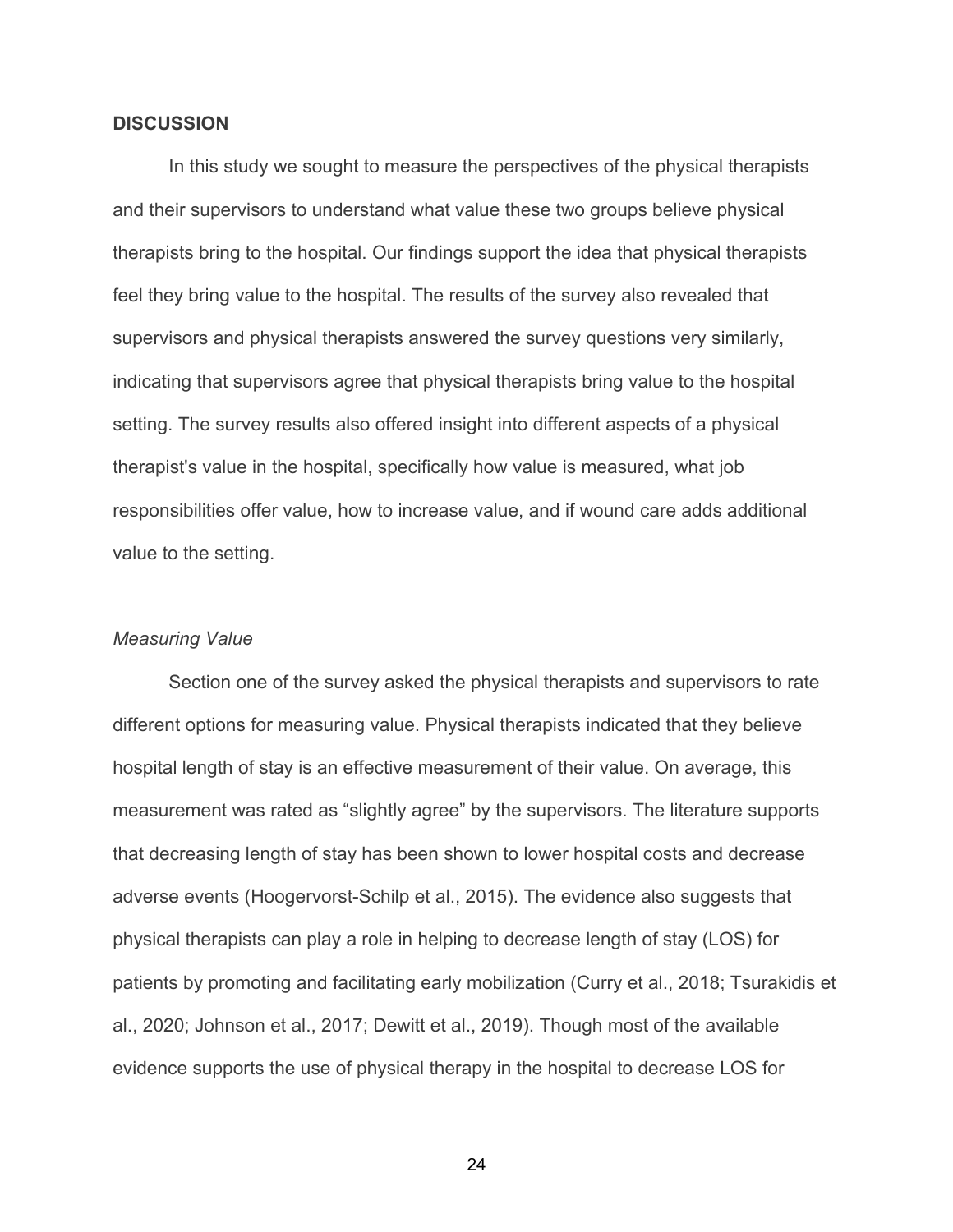patients after total joint replacements or in the ICU, the therapists and supervisors rated length of stay as a good measure of value, supporting its use more generally in the hospital setting. One study did look more generally at length of stay by focusing on any older adult admitted to the hospital rather than patients in specific units or with specific diagnoses. The researchers found that older adults that were evaluated by physical therapy earlier tended to have a shorter length of stay and required less care upon discharge, which aligns with the perspective of the respondents of the survey (Hartley et al., 2019). Though the evidence supports that decreasing length of stay can be one avenue for hospitals to save money, Carey writes about the importance of balancing the potential cost savings of decreasing length of stay with readmission risk (Carey, 2015).

Therapists and supervisors agreed that 30-day readmission was an effective measurement of physical therapists' contributions to the hospital setting. There are currently financial incentives to lower readmissions due to the Center for Medicare & Medicaid Services (CMS) Hospital Readmissions Reduction Program (HRRP). With this program, hospitals are reimbursed less if patients are readmitted within 30 days after their discharge (CMS, 2021). By lowering readmission rates, hospitals can improve their overall earnings. The literature supports the idea that physical therapists can help to lower readmission rates, which is also in agreement with the survey responses. Studies have demonstrated that therapists are able to reduce readmission rates by decreasing functional decline and participating in discharge planning with the interdisciplinary team (Falvey et al., 2016; Kadivar et al., 2016; Kim et al., 2015). This would suggest that physical therapists can offer valuable insight into safe and appropriate discharge plans, decreasing the need for readmission.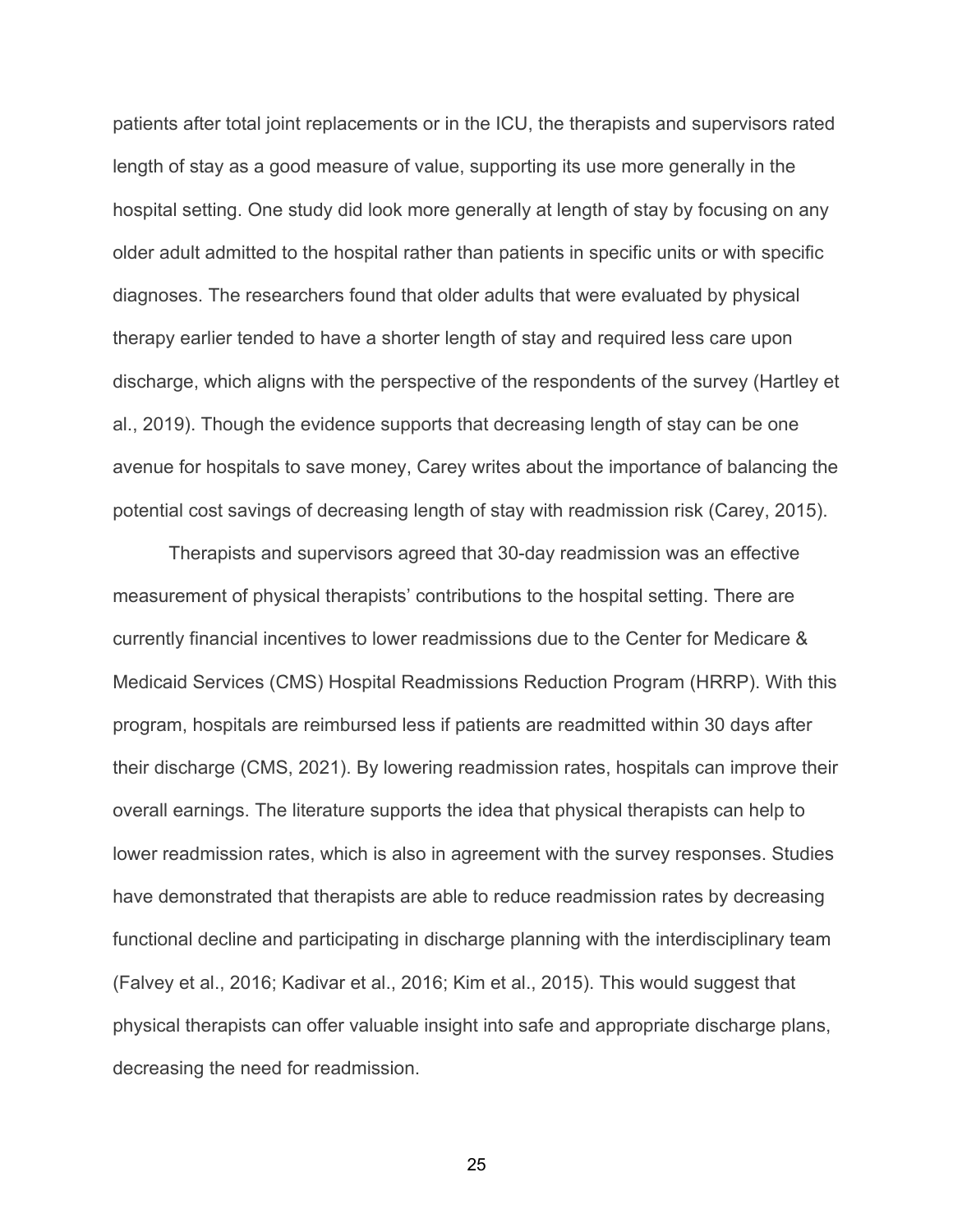The survey indicated that therapists and supervisors believe length of stay and readmission rates are valuable measurements of value, and the literature supports these beliefs; however, the physical therapists reported that they felt these measurements are not being used to measure their value (*see Stem 1a*). Both measures have been deemed valuable by the literature and the therapists and supervisors that work in the hospital. By utilizing these outcomes as a form of measurement of physical therapy, the hospitals would be able to better assess the therapist's value and ensure cost effective allocation of funds and resources. For this to be effective, more detailed research into dosage of physical therapy is necessary to make concrete recommendations. For example, retrospective studies that investigate what specific amount of physical therapy and what interventions correlate with shorter length of stays and decreased rates of readmission would be valuable in creating a specific dosage of physical therapy that adds value and ultimately lowers costs.

Another interesting result of the survey was the lack of value both physical therapists and supervisors placed on billable units and their ability to measure a physical therapist's value in the hospital. Despite finding little value in billable units, physical therapists indicated that they perceived this unit of measurement was frequently used to assess their value in the hospital. One reason for the frequent use of billable units could be the value of having an objective measurement of how many patients are seen and how many services are provided. This information is also valuable for research and to be able to assess dosages of physical therapy that improve outcomes and ultimately overall value. Though there is the potential for value in using billable units as a measure of physical therapists' contribution to the hospital, there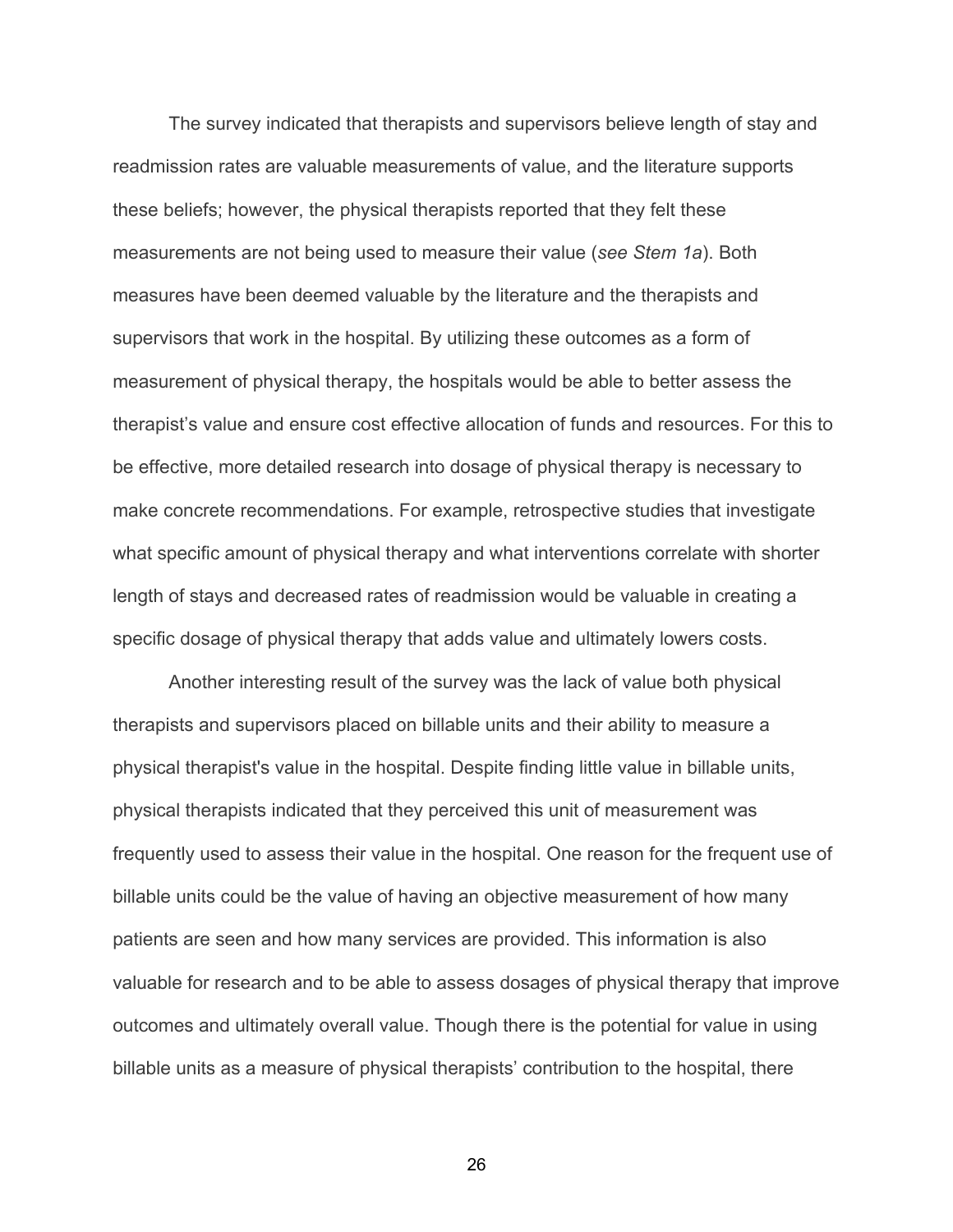needs to be more research into how much and what kinds of therapy offer the most benefit and value. This way therapists can be effectively evaluated using units that have demonstrated value and improved outcomes.

#### *Where Value is Added*

Section three of the survey asked the physical therapists and supervisors where they felt physical therapists brought the most value in the acute hospital setting. This section focused on the physical therapists, not the supervisors, as the questions would not be relevant to the supervisors. The survey evaluated where physical therapists spend most of their time in the acute hospital setting. The physical therapists agreed they found the most value and spent the most time educating patients and working with patients who have functional limitations. Although patient education and functional mobility work in physical therapy has been frequently studied (Chase, Elkins, J., Readinger, J., & Shepard, K. 1993; Dumas, Haley, S. M., Carey, T. M., & Ni, P. S. 2004; Gahimer, & Domholdt, E. 1996; Sluijs 1991; Garcia, Dias, J. M. D., Dias, R. C., Santos, P., & Zampa, C. C. 2011), the value of these functions performed by physical therapists has not. Therapists also agreed they spent the least amount of time and felt the least valued when working with wounds and working with patients in the ICU. One article by Moore K. D., Hardin A., VanHoose L., & Huang H.H, found similar findings about physical therapists in wound care. This paper completed a Qualtrics survey about physical therapist's opinions on wound care. They found that only 18.3% of physical therapists in Texas directly practiced wound care and only 41.3% reported that physical therapists in their facility practiced wound care (Moore et. al, 2021). Kayambu, Boots, &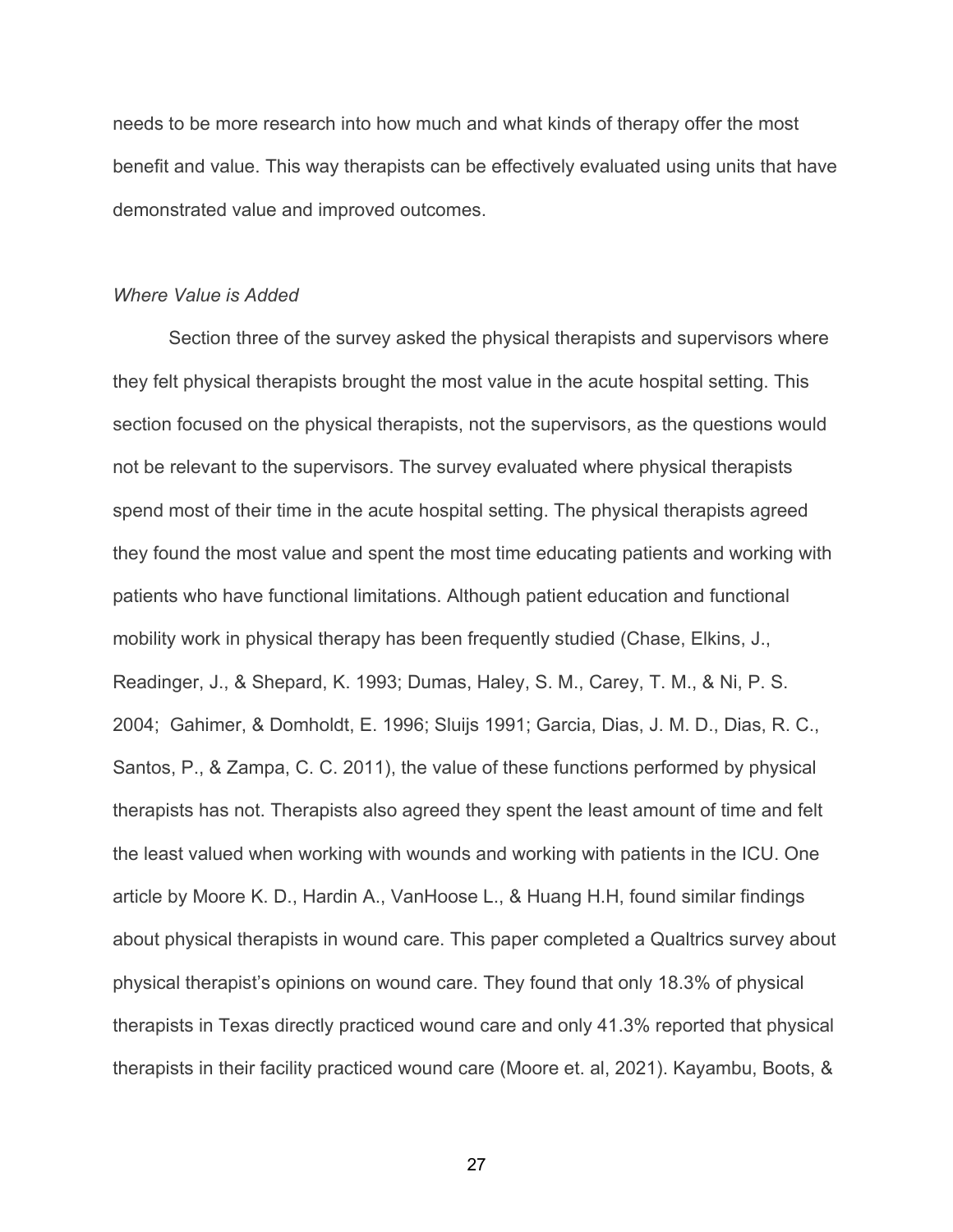Paratz found that physical therapy in the ICU improved quality of life, overall function, and decreased length of stay; however, they did not touch on the value physical therapists felt while working with this population.

Both therapists and supervisors agreed therapists add value doing most things except creating detailed documentation. One paper disagreed, stating that detailed documentation about a patient's functional mobility levels could reduce future hospital readmission rates and can increase interdisciplinary communication (Falvey et. al, 2016). Other than documentation, the supervisor's consensus was that all areas mentioned in the survey completed by physical therapists were valuable in the acute hospital setting in their eyes.

## *Increasing Value*

One section of the survey that demonstrated overwhelming agreement from both therapists and supervisors was the group of questions that asked about the relationship between therapists and their supervisors. Both groups agreed that supervisors value and understand the role of physical therapists in the hospital, are approachable, and allow for independent decision making. These responses suggest that physical therapists feel supported and respected by their supervisors. Fostering a strong relationship between the therapist and their supervisor has been documented as an important factor in increasing productivity and ultimately increasing value. Employees are typically more productive when they feel supported by their superiors (Zhou et al., 2016). In research looking specifically at healthcare professionals, employees that felt supported by their supervisors performed better and had less work stress (Park et al.,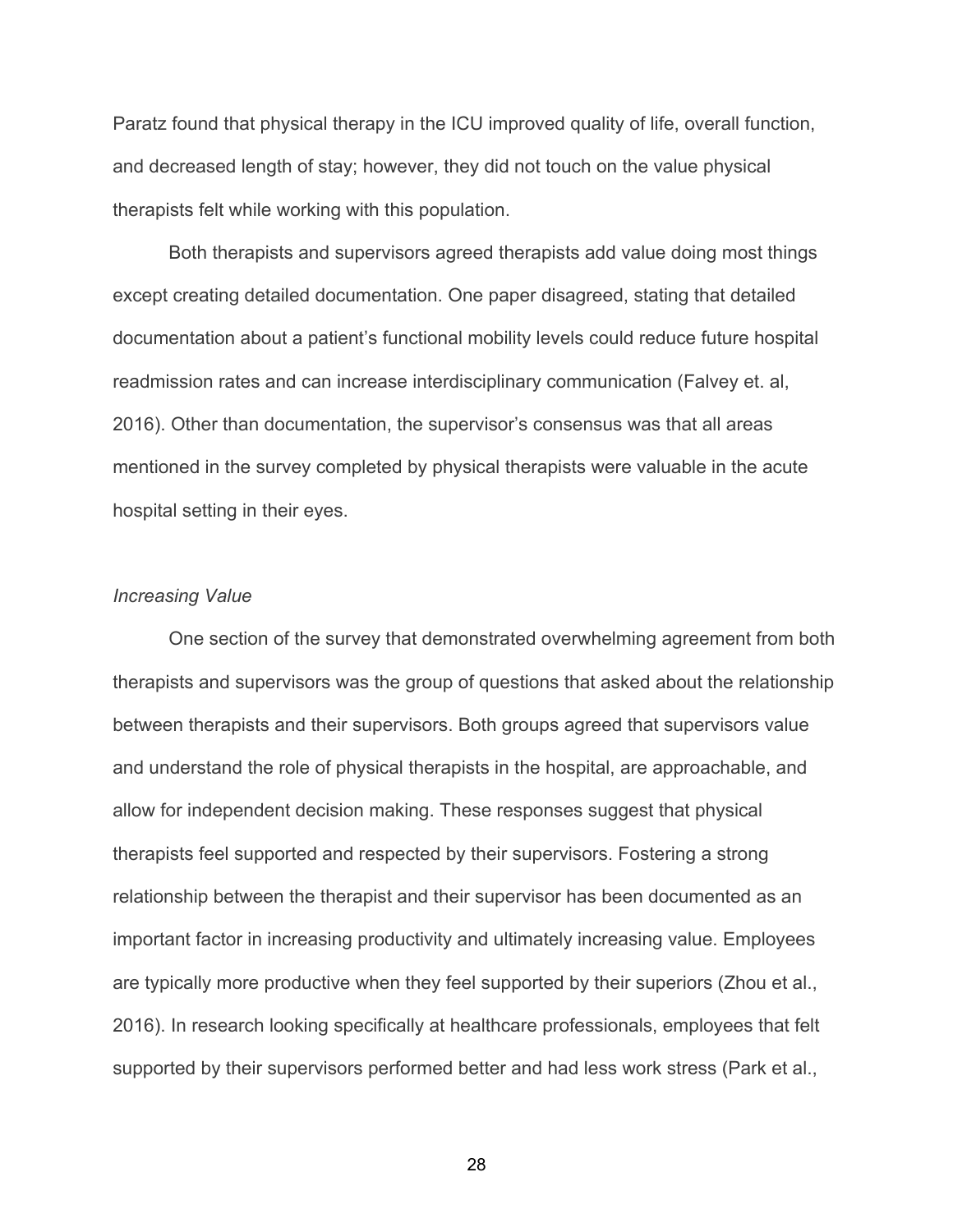2004). Healthcare workers were also found to trust and feel more support from their supervisors when they had more leadership-member exchanges and the supervisor took the time to talk with them directly (Chen et al., 2008). Knowing that positive interactions between the supervisor and employees can increase productivity, cultivating this relationship likely helps to increase the productivity and therefore the value physical therapists are bringing to the hospital setting.

The findings of this study indicate that physical therapists and their supervisors agree that being a role model for other physical therapists and mentoring new graduates are effective ways physical therapists can increase their value. This finding coincides with the literature as various studies have emphasized the importance of mentorship in clinical settings. According to a study by Black and colleagues, having role models and mentors in the clinical environment helps facilitate an easier transition into a therapist role for novice clinicians (2010). In addition, it was found that a lack of mentoring can lead to limitations in learning and development or even more drastic consequences such as one choosing to end their employment (Black et al., 2010). Becoming a clinical instructor was also one of the most agreed upon options among physical therapists when asked how one can increase value. Studies have shown that when a clinician serves as an instructor to a student, there are benefits for both the instructor and department such as increased awareness of current research, improved performance from the clinical instructor, and improved patient care (Marincic & Francfort, 2002).

Another interesting finding from this study was that physical therapists disagree most with the belief that being an APTA member can increase their value. As of 2017,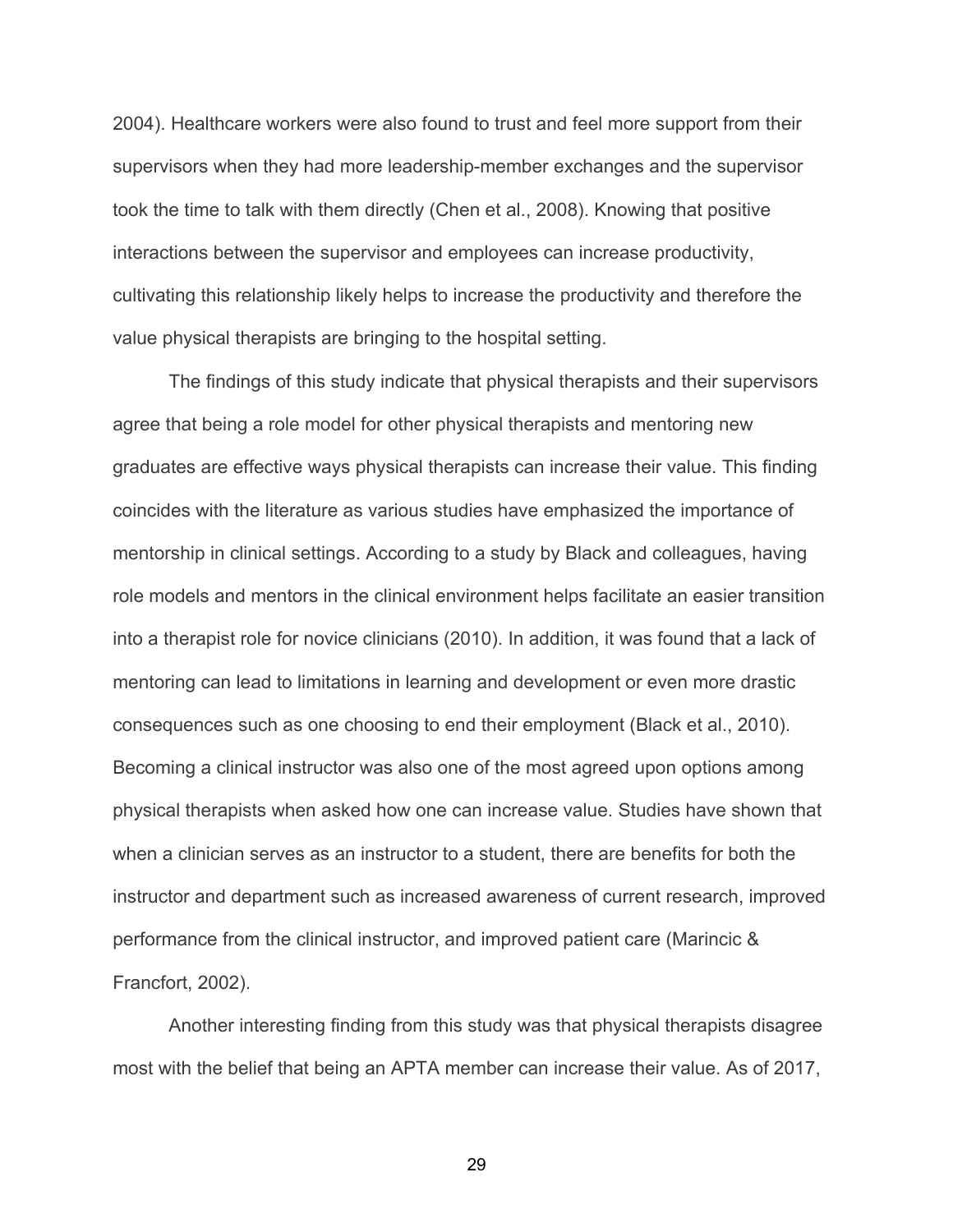only 38.9% of licensed physical therapists in Nevada are APTA members (Cooklin et al., 2020). Several studies have identified reasons for non-membership, with some of the most common reasons being high cost of membership dues, inadequate member services, and the belief that the benefits do not outweigh the cost (Adebo-Adelaja et al., 2019, McGinty et al., 2001).

### *Value of Wound Care*

Based on estimates originating from independent sources, the magnitude of wounds as a health care problem is sharply rising. Resources allocated to the education, care, and research of wounds continue to be disproportionately low and deserve strategic attention (Sen, 2019). One way to address this problem is to include the use of physical therapists in the management of wounds in acute care hospitals. Trained physical therapists may employ numerous treatment regimens, such as wound debridement, modalities, edema management, positioning, orthotic use, and mobility improvement. (Sen, 2019) The findings of this study agree that physical therapists should be part of the management of wounds. While the results indicated that physical therapists and supervisors agree that their involvement should be as part of a wound care team, physical therapists with greater years of experience tend to agree that it should be an individual responsibility.

### **Limitations**

A strength of this study is the inclusion of physical therapists and supervisors in both for-profit and not-for-profit health care systems in Southern Nevada. This study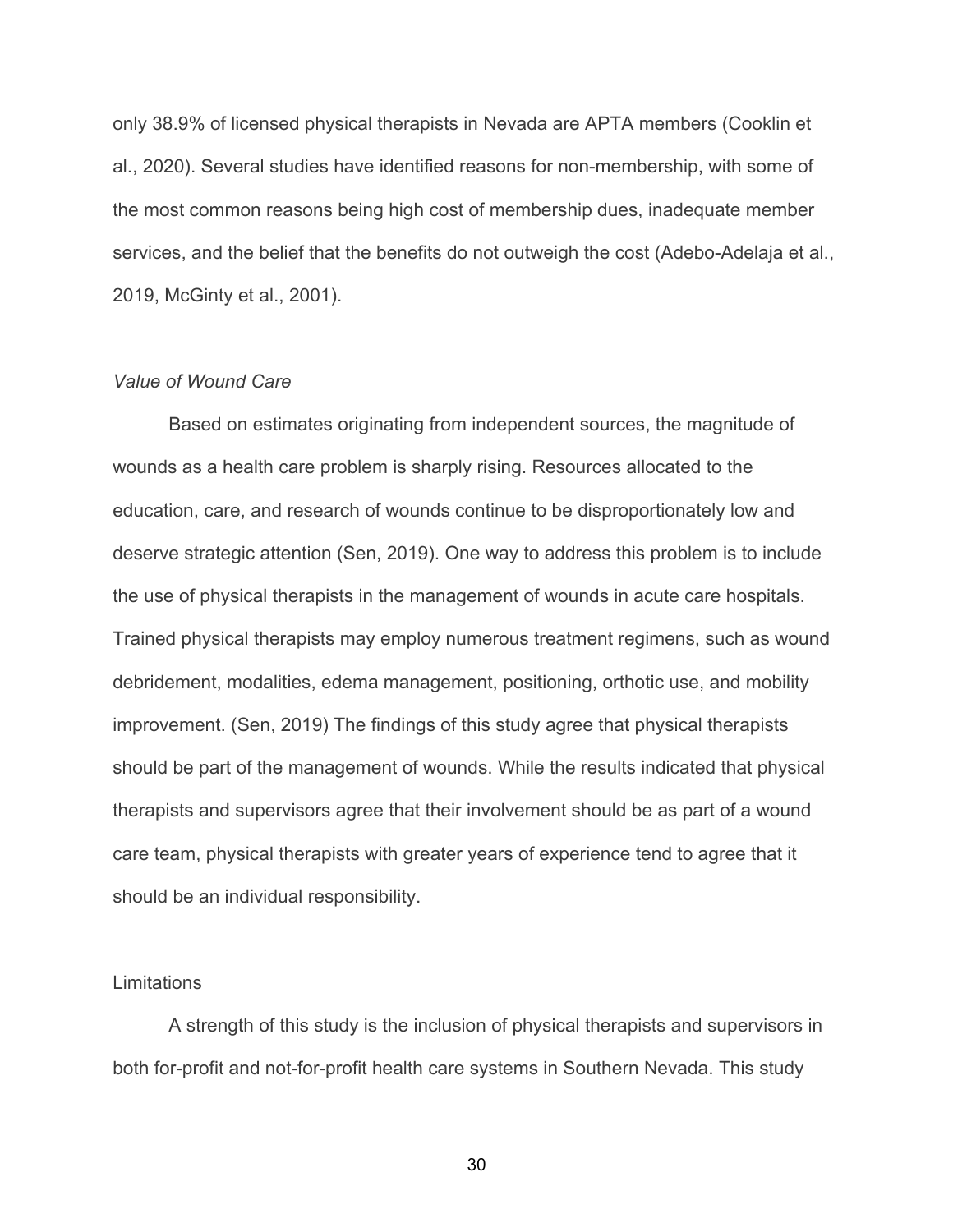also included physical therapists and supervisors with varying levels of acute care experience. Not all physical therapists working with patients in acute hospitals in Southern Nevada elected to take the survey and only two supervisors participated in the survey. This small sample size introduces a potential for selection bias. In addition, not all Southern Nevada hospitals were represented in the sample and the participants all worked in hospitals with a dedicated wound care team. Also, this study does not seek to evaluate measurements of value in terms of implementation or patient outcomes, but rather seeks to provide an initial assessment regarding future implementation of methods for evaluating physical therapists in acute care hospitals. Because this study surveyed physical therapists in one region in one US state, these results may not be generalizable to physical therapists in other types of settings or regions. Future work should examine measurements of value and their efficacy on patient outcomes in larger national samples in a variety of regions.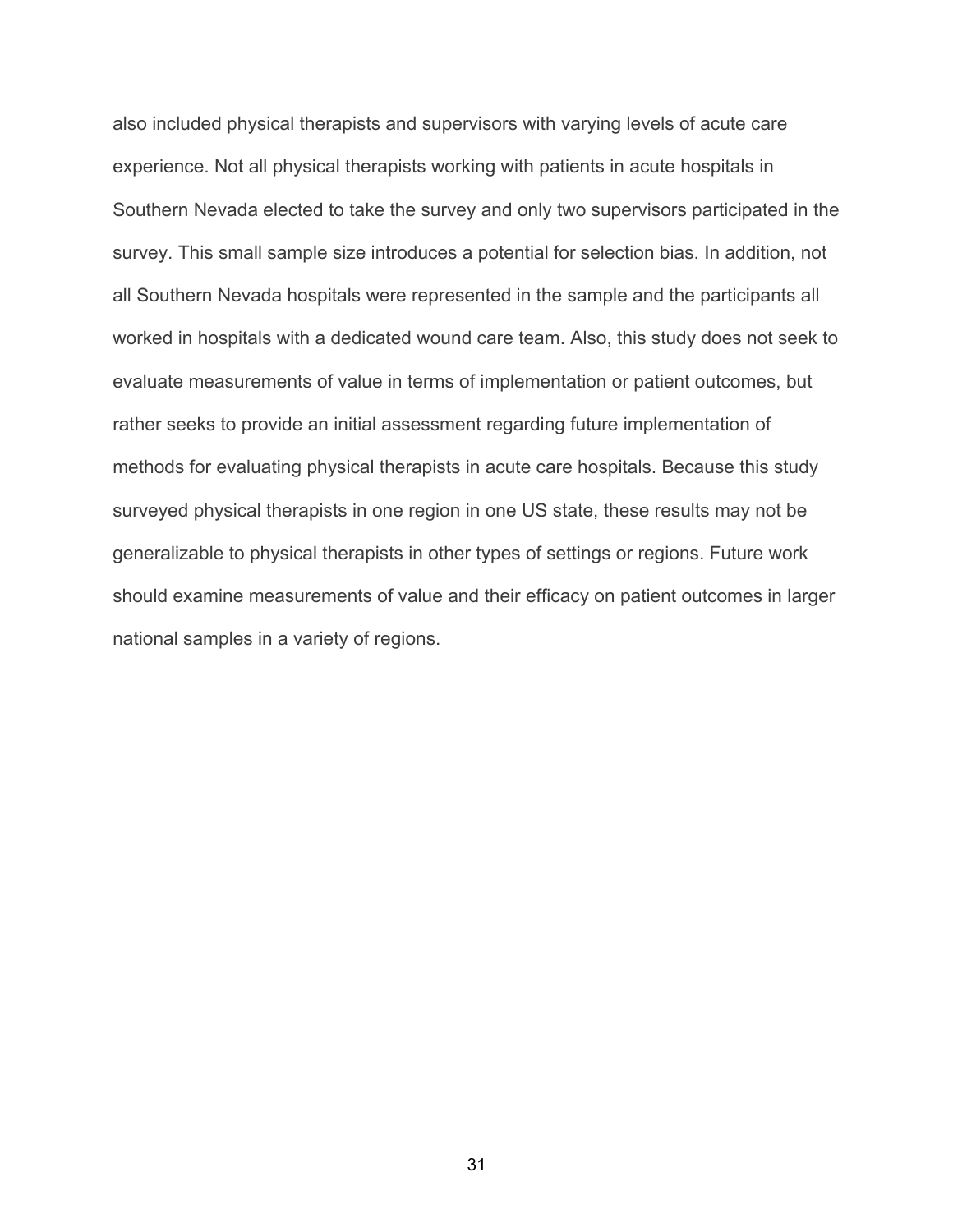# **CONCLUSION**

In this study, the survey indicated that physical therapists and their supervisors both find value in physical therapists working in acute hospitals. The results also indicate that physical therapists and their supervisors often agree on where value is added, how value should be assessed, and how value can be added. Physical therapists found the most value in educating patients and assisting with functional limitations. Both therapists and supervisors felt that value was best assessed through length of stay and readmission rates and did not see as much value in assessment using billable units. The survey revealed that both groups felt that physical therapists could add the most value by being a role model for or mentoring new therapists. The results of this survey offer insight into specific areas of physical therapy in acute hospitals that physical therapists and their supervisors find valuable. Hopefully this knowledge can help guide the utilization of physical therapy services in the hospital and direct further research to remedy discrepancies and gaps in the research regarding physical therapy value in acute hospitals.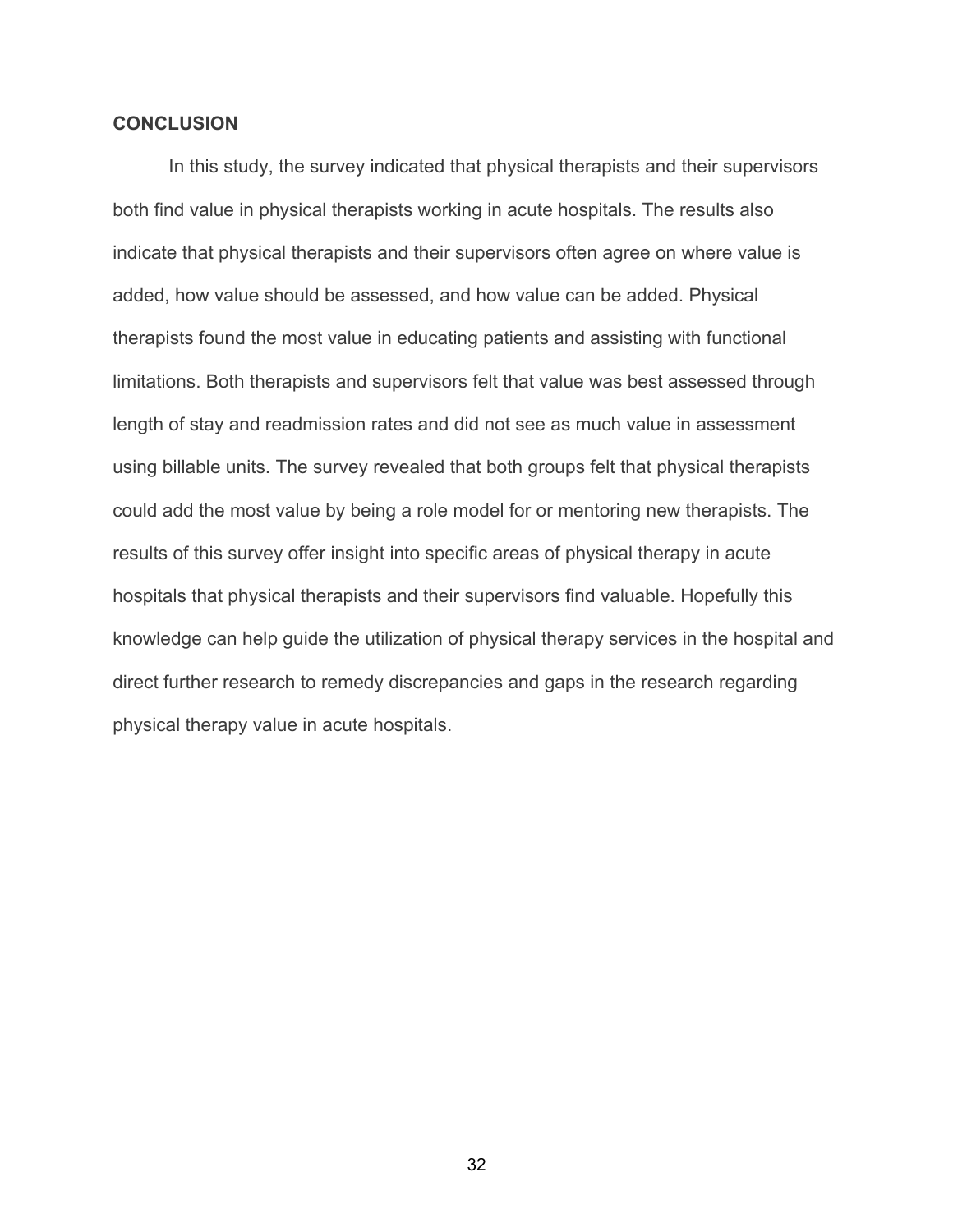# **APPENDIX**

1

1

*Appendix 1: Survey for Physical Therapists*

Demographic Questions

At which hospital are you currently working? (If you work at multiple hospitals, add the hospital you work in the most)

How many hours do you work per week at the above hospital?

How many years have you worked as a physical therapist?

How many years have you worked in the acute care setting?

What is your average number of patients seen per week at the above hospital?

Do you have a wound care certification or any other specialty certification?

yes no

If yes, what certification(s) do you have?

Did you complete a fellowship or residency program?

| yes |  |  |
|-----|--|--|
|-----|--|--|

 $n<sub>o</sub>$ 

If yes, what fellowship/residency program did you complete?

Does the hospital have a designated wound care team?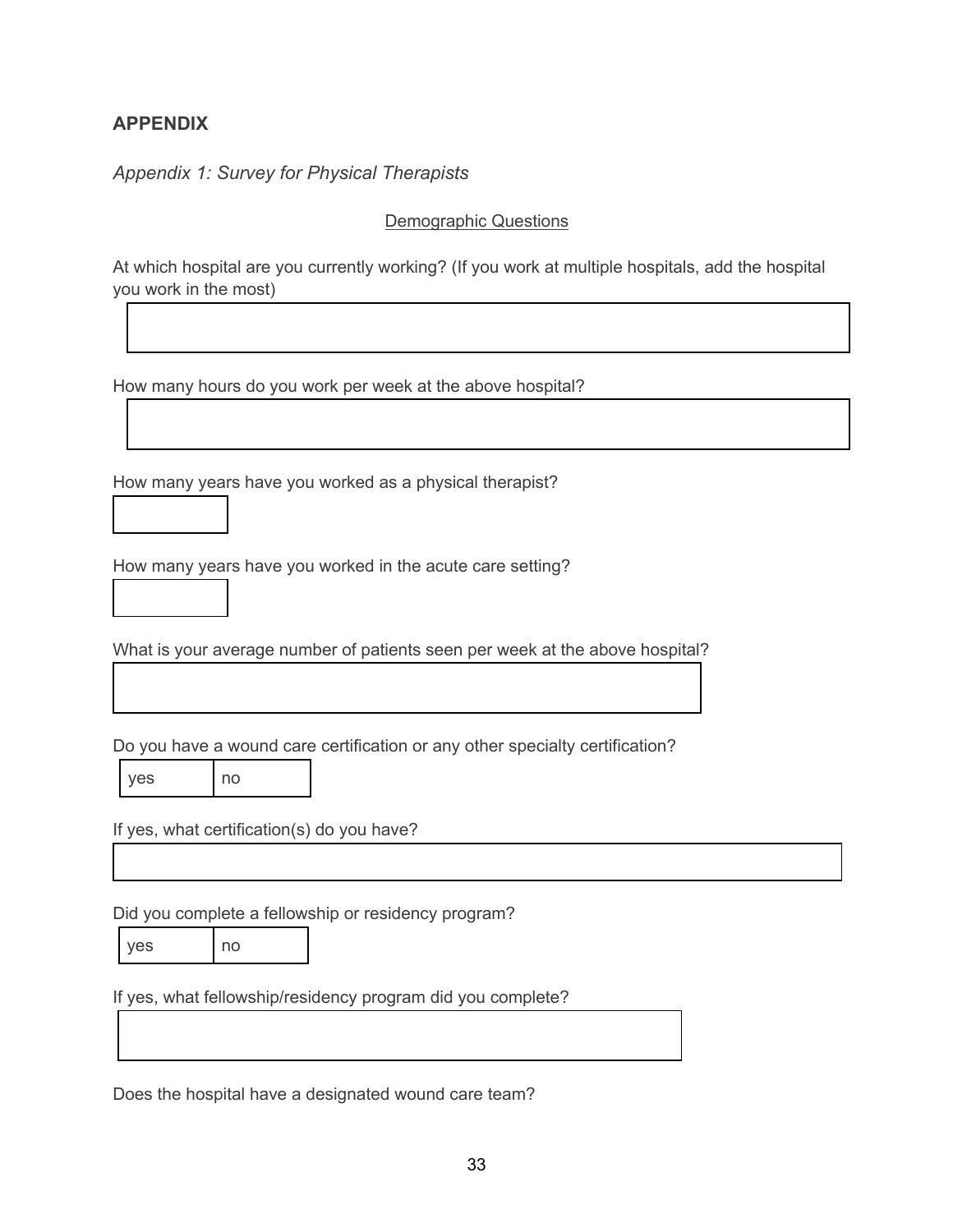# Are there physical therapists on the wound care team?

| VAS | no |
|-----|----|
|-----|----|

Are you a part of the designated wound care team?

| <b>yes</b> | l no |
|------------|------|
|------------|------|

# Evaluation Methods

| Stem 1: I believe that the value I bring to the hospital would be accurately measured by: |                             |                 |                             |                   |       |                   |
|-------------------------------------------------------------------------------------------|-----------------------------|-----------------|-----------------------------|-------------------|-------|-------------------|
|                                                                                           | Strongly<br><b>Disagree</b> | <b>Disagree</b> | Slightly<br><b>Disagree</b> | Slightly<br>Agree | Agree | Strongly<br>Agree |
| Patient reported<br>measures (e.g.,<br>FAB-Q, LEFS)                                       |                             |                 |                             |                   |       |                   |
| Performance-<br>based measures<br>(e.g., TUG, 6-<br>minute walk test)                     |                             |                 |                             |                   |       |                   |
| Patient hospital<br>length of stay                                                        |                             |                 |                             |                   |       |                   |
| Patient 30-day<br>readmission                                                             |                             |                 |                             |                   |       |                   |
| Patient<br>satisfaction                                                                   |                             |                 |                             |                   |       |                   |
| <b>Billable units</b>                                                                     |                             |                 |                             |                   |       |                   |
| Number of<br>patients seen                                                                |                             |                 |                             |                   |       |                   |
| My ability to see<br>every patient in<br>my census for<br>their full POC                  |                             |                 |                             |                   |       |                   |
| Participation in<br>care coordination                                                     |                             |                 |                             |                   |       |                   |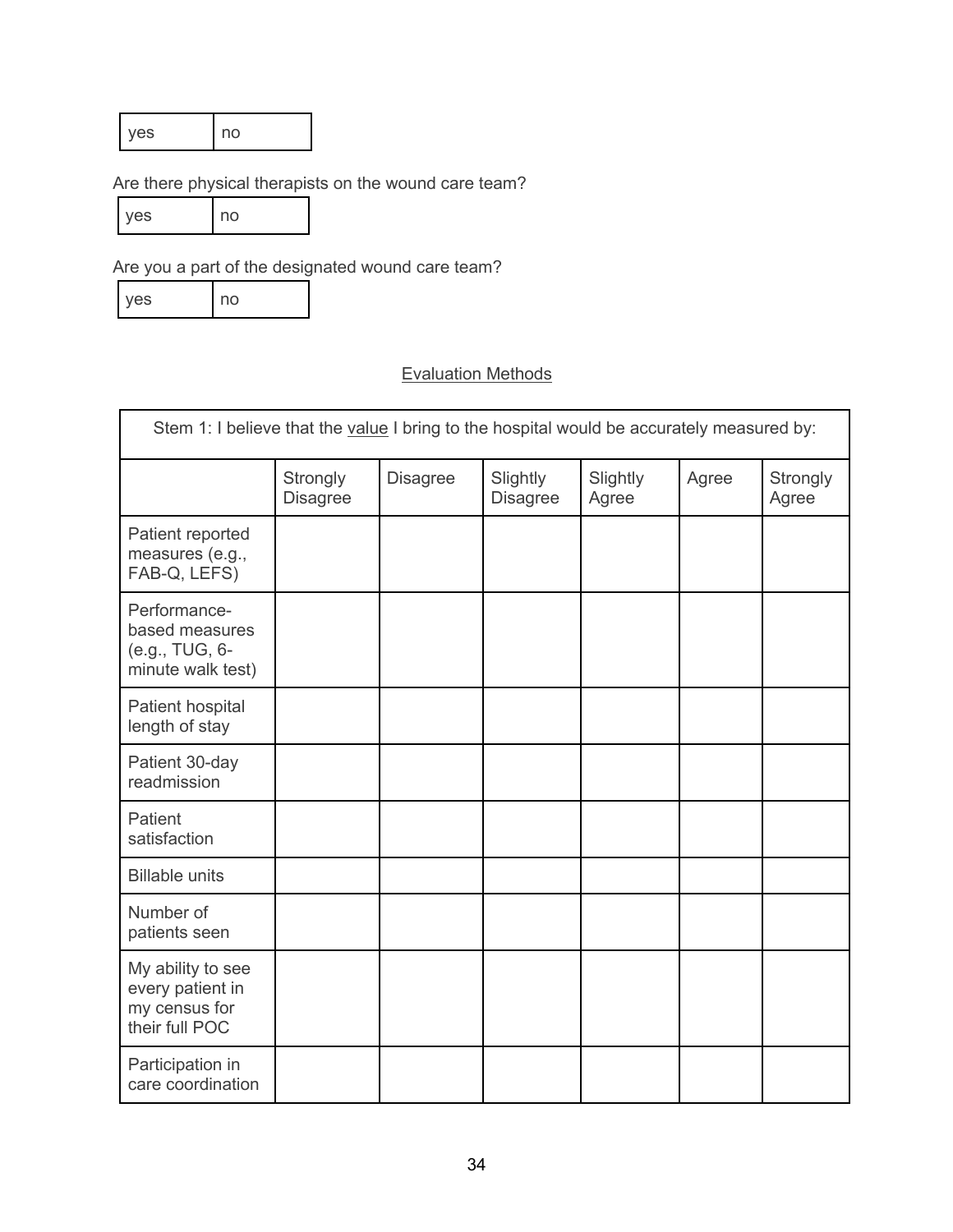| . .                                  |  |  |  |
|--------------------------------------|--|--|--|
| $\overline{\phantom{0}}$<br>$\cdots$ |  |  |  |
| _______                              |  |  |  |
|                                      |  |  |  |

| Stem 1a: My performance is currently measured based on:                  |                             |                 |                             |                   |       |                   |
|--------------------------------------------------------------------------|-----------------------------|-----------------|-----------------------------|-------------------|-------|-------------------|
|                                                                          | Strongly<br><b>Disagree</b> | <b>Disagree</b> | Slightly<br><b>Disagree</b> | Slightly<br>Agree | Agree | Strongly<br>Agree |
| Patient reported<br>measures (e.g.,<br>FAB-Q, LEFS)                      |                             |                 |                             |                   |       |                   |
| Performance-<br>based measures<br>(e.g., TUG, 6-<br>minute walk test)    |                             |                 |                             |                   |       |                   |
| Patient hospital<br>length of stay                                       |                             |                 |                             |                   |       |                   |
| Patient 30-day<br>readmission                                            |                             |                 |                             |                   |       |                   |
| Patient<br>satisfaction                                                  |                             |                 |                             |                   |       |                   |
| <b>Billable units</b>                                                    |                             |                 |                             |                   |       |                   |
| Number of<br>patients seen                                               |                             |                 |                             |                   |       |                   |
| My ability to see<br>every patient in<br>my census for<br>their full POC |                             |                 |                             |                   |       |                   |
| Participation in<br>care coordination<br>activities                      |                             |                 |                             |                   |       |                   |

| Stem 2: I believe my department supervisor: |                             |                 |                             |                   |       |                   |
|---------------------------------------------|-----------------------------|-----------------|-----------------------------|-------------------|-------|-------------------|
|                                             | Strongly<br><b>Disagree</b> | <b>Disagree</b> | Slightly<br><b>Disagree</b> | Slightly<br>Agree | Agree | Strongly<br>Agree |
| Values the role I<br>play as a physical     |                             |                 |                             |                   |       |                   |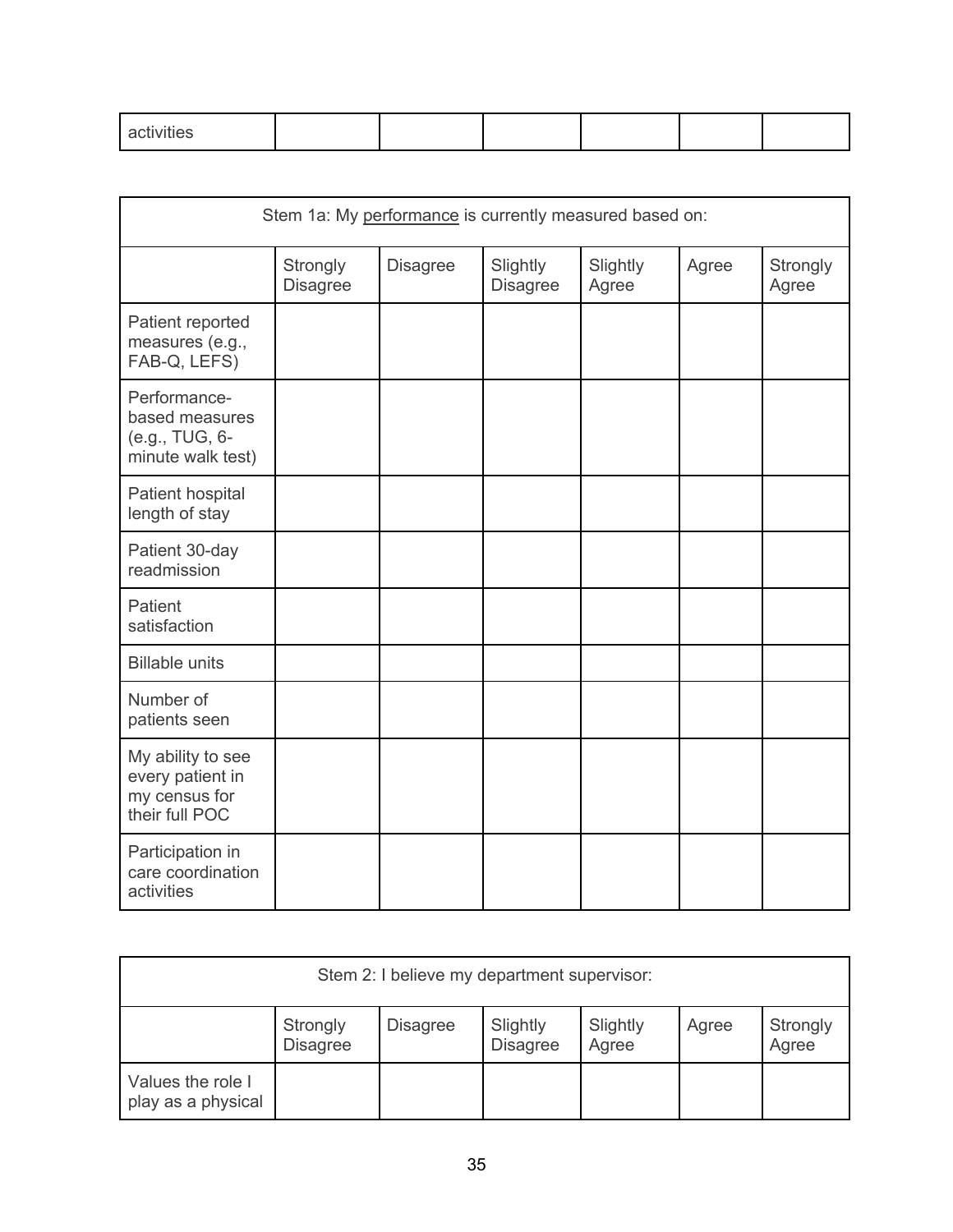| therapist                                                                            |  |  |  |
|--------------------------------------------------------------------------------------|--|--|--|
| Understands my<br>responsibilities/<br>the role I play as<br>a physical<br>therapist |  |  |  |
| Is approachable<br>to discuss my<br>performance                                      |  |  |  |
| Allows me to<br>make<br>independent<br>decisions about<br>the plan of care           |  |  |  |
| Encourages me to<br>be involved in<br>decisions about<br>discharge                   |  |  |  |

| Stem 3: I feel like I bring the most value as a physical therapist when I am: |                             |                 |                             |                   |       |                   |
|-------------------------------------------------------------------------------|-----------------------------|-----------------|-----------------------------|-------------------|-------|-------------------|
|                                                                               | Strongly<br><b>Disagree</b> | <b>Disagree</b> | Slightly<br><b>Disagree</b> | Slightly<br>Agree | Agree | Strongly<br>Agree |
| Working with<br>patients post-<br>operatively                                 |                             |                 |                             |                   |       |                   |
| Working with<br>patients in an ICU                                            |                             |                 |                             |                   |       |                   |
| Working with<br>patients with<br>wounds                                       |                             |                 |                             |                   |       |                   |
| Working with<br>patients with<br>neurological<br>conditions                   |                             |                 |                             |                   |       |                   |
| Working with<br>patients with<br>orthopedic                                   |                             |                 |                             |                   |       |                   |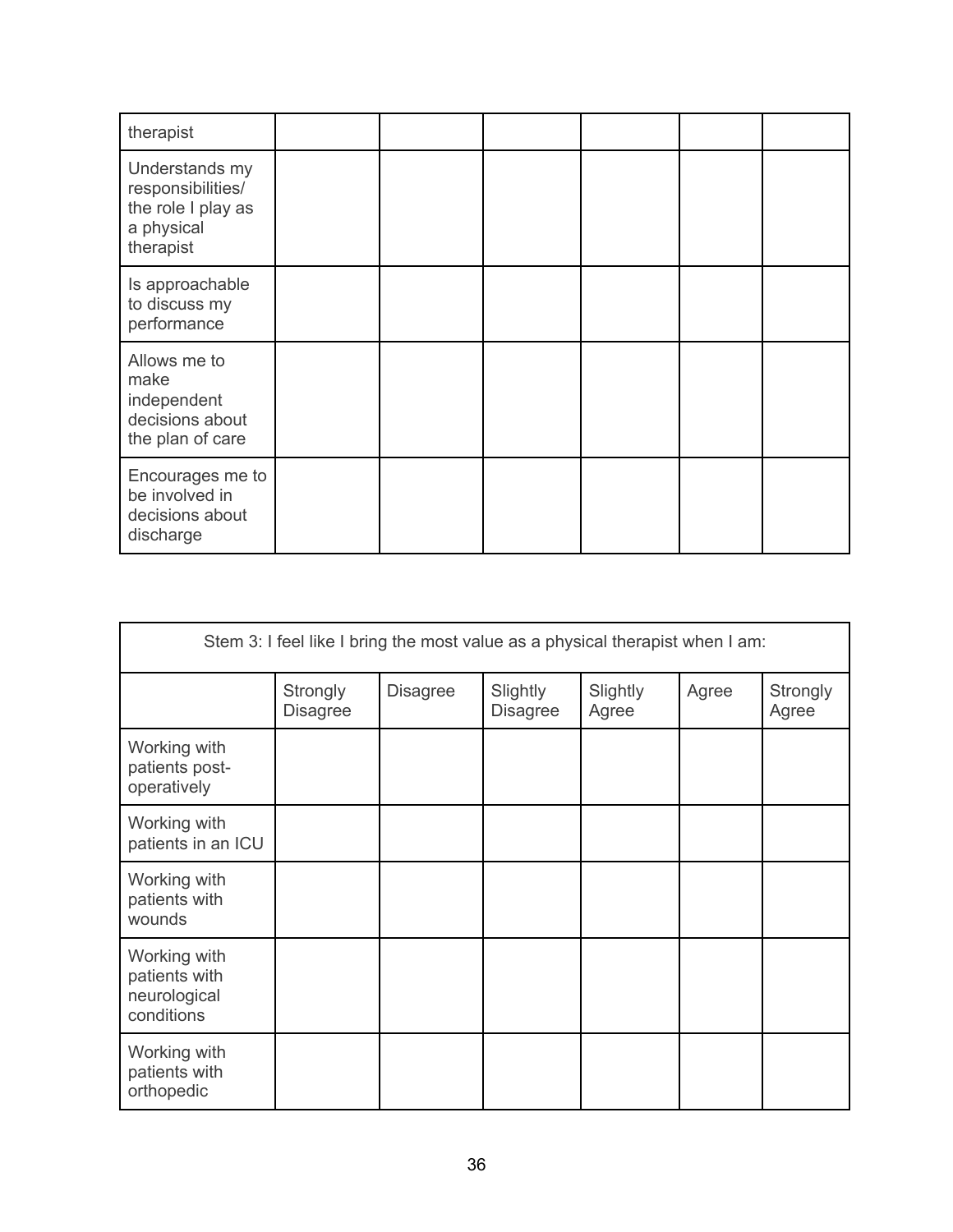| conditions                                                     |  |  |  |
|----------------------------------------------------------------|--|--|--|
| Working with<br>patients with<br>functional<br>limitations     |  |  |  |
| Working with<br>patients with<br>cardiopulmonary<br>conditions |  |  |  |
| Collaborating with<br>other healthcare<br>professionals        |  |  |  |
| Educating<br>patients                                          |  |  |  |
| Creating<br>discharge plans                                    |  |  |  |
| Creating an<br>individualized<br>plan of care                  |  |  |  |
| Decreasing fall<br>risk                                        |  |  |  |
| Providing detailed<br>documentation                            |  |  |  |

| Stem 3a: As a physical therapist working in the acute care setting, I spend my time: |       |             |        |              |            |                    |  |
|--------------------------------------------------------------------------------------|-------|-------------|--------|--------------|------------|--------------------|--|
|                                                                                      | Never | Very Rarely | Rarely | Occasionally | Frequently | Very<br>Frequently |  |
| Working with<br>patients post-<br>operatively                                        |       |             |        |              |            |                    |  |
| Working with<br>patients in an ICU                                                   |       |             |        |              |            |                    |  |
| Working with<br>patients with<br>wounds                                              |       |             |        |              |            |                    |  |
| Working with<br>patients with                                                        |       |             |        |              |            |                    |  |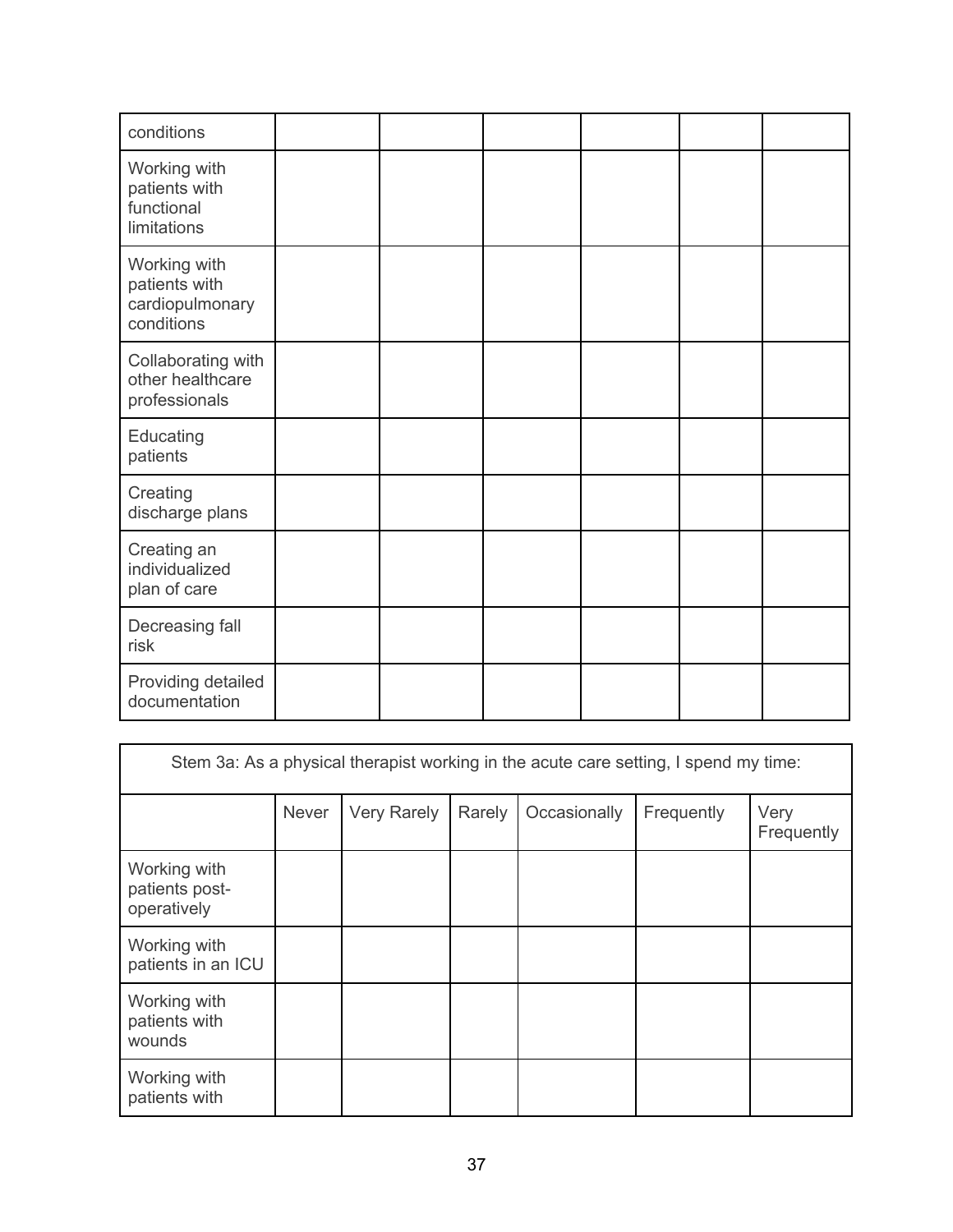| neurological<br>conditions                                     |  |  |  |
|----------------------------------------------------------------|--|--|--|
| Working with<br>patients with<br>orthopedic<br>conditions      |  |  |  |
| Working with<br>patients with<br>functional<br>limitations     |  |  |  |
| Working with<br>patients with<br>cardiopulmonary<br>conditions |  |  |  |
| Collaborating with<br>other healthcare<br>professionals        |  |  |  |
| Educating<br>patients                                          |  |  |  |
| Creating<br>discharge plans                                    |  |  |  |
| Creating an<br>individualized<br>plan of care                  |  |  |  |
| Decreasing fall<br>risk                                        |  |  |  |
| Providing detailed<br>documentation                            |  |  |  |

| Stem 4: I believe I could increase my value by:                 |                             |                 |                             |                   |       |                   |
|-----------------------------------------------------------------|-----------------------------|-----------------|-----------------------------|-------------------|-------|-------------------|
|                                                                 | Strongly<br><b>Disagree</b> | <b>Disagree</b> | Slightly<br><b>Disagree</b> | Slightly<br>Agree | Agree | Strongly<br>Agree |
| Obtaining<br>certification<br>(wound care,<br>geriatrics, etc.) |                             |                 |                             |                   |       |                   |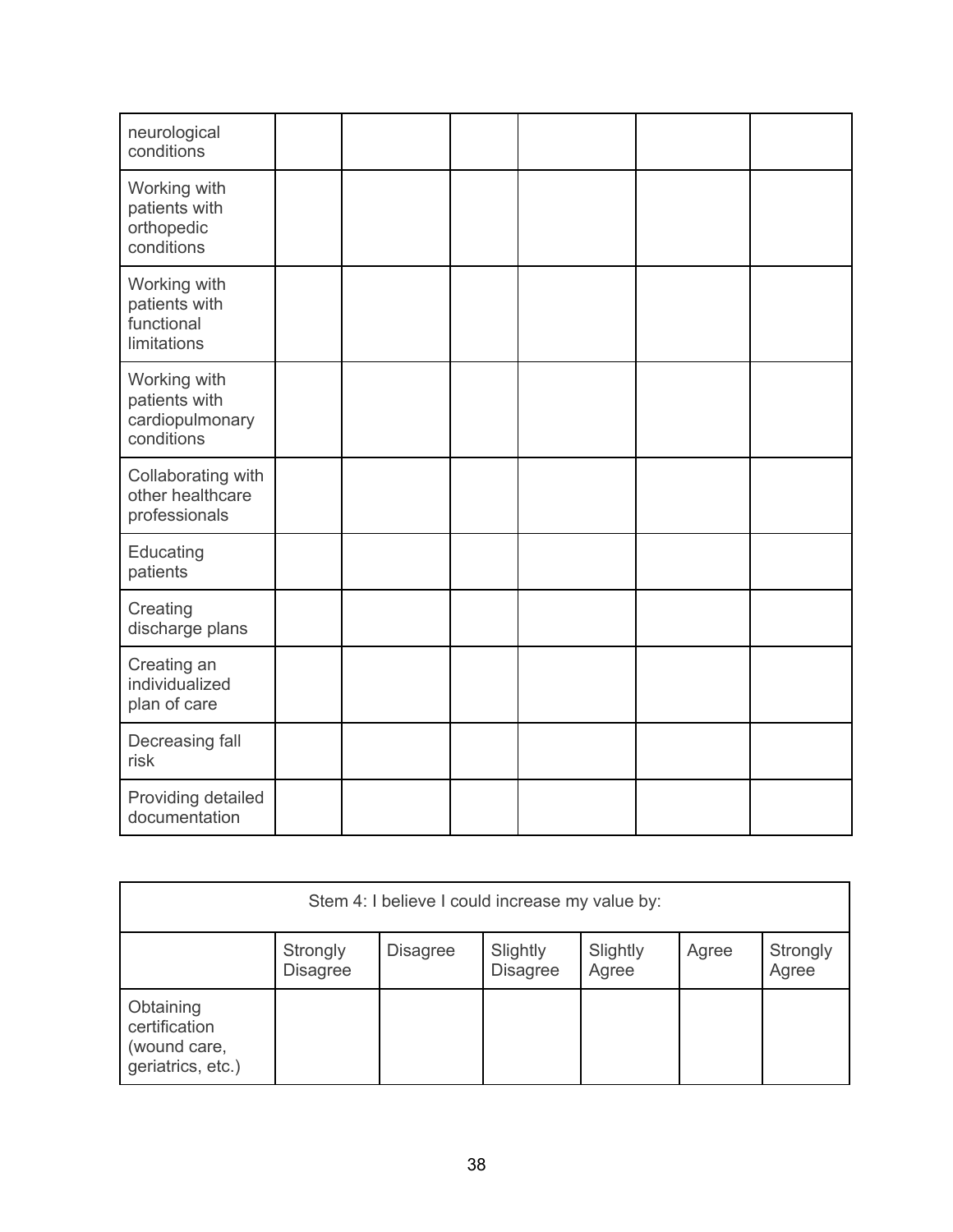| Completing a<br>residency or<br>fellowship                                             |  |  |  |
|----------------------------------------------------------------------------------------|--|--|--|
| Participating in<br>continuing<br>education                                            |  |  |  |
| Becoming a<br>clinical instructor                                                      |  |  |  |
| Mentoring new<br>graduates                                                             |  |  |  |
| Being a role<br>model for other<br>physical<br>therapists                              |  |  |  |
| Working in<br>leadership roles                                                         |  |  |  |
| Working in other<br>departments                                                        |  |  |  |
| Working at<br>different days/<br>times                                                 |  |  |  |
| Being an APTA<br>member                                                                |  |  |  |
| Holding a<br>position/<br>becoming<br>involved in a<br>national/ state<br>organization |  |  |  |
| Publishing<br>research/<br>presenting at a<br>conference                               |  |  |  |

| Stem 5: I believe that the value of wound care provided in the hospital is maximized when: |          |                 |          |          |       |          |
|--------------------------------------------------------------------------------------------|----------|-----------------|----------|----------|-------|----------|
|                                                                                            | Strongly | <b>Disagree</b> | Slightly | Slightly | Agree | Strongly |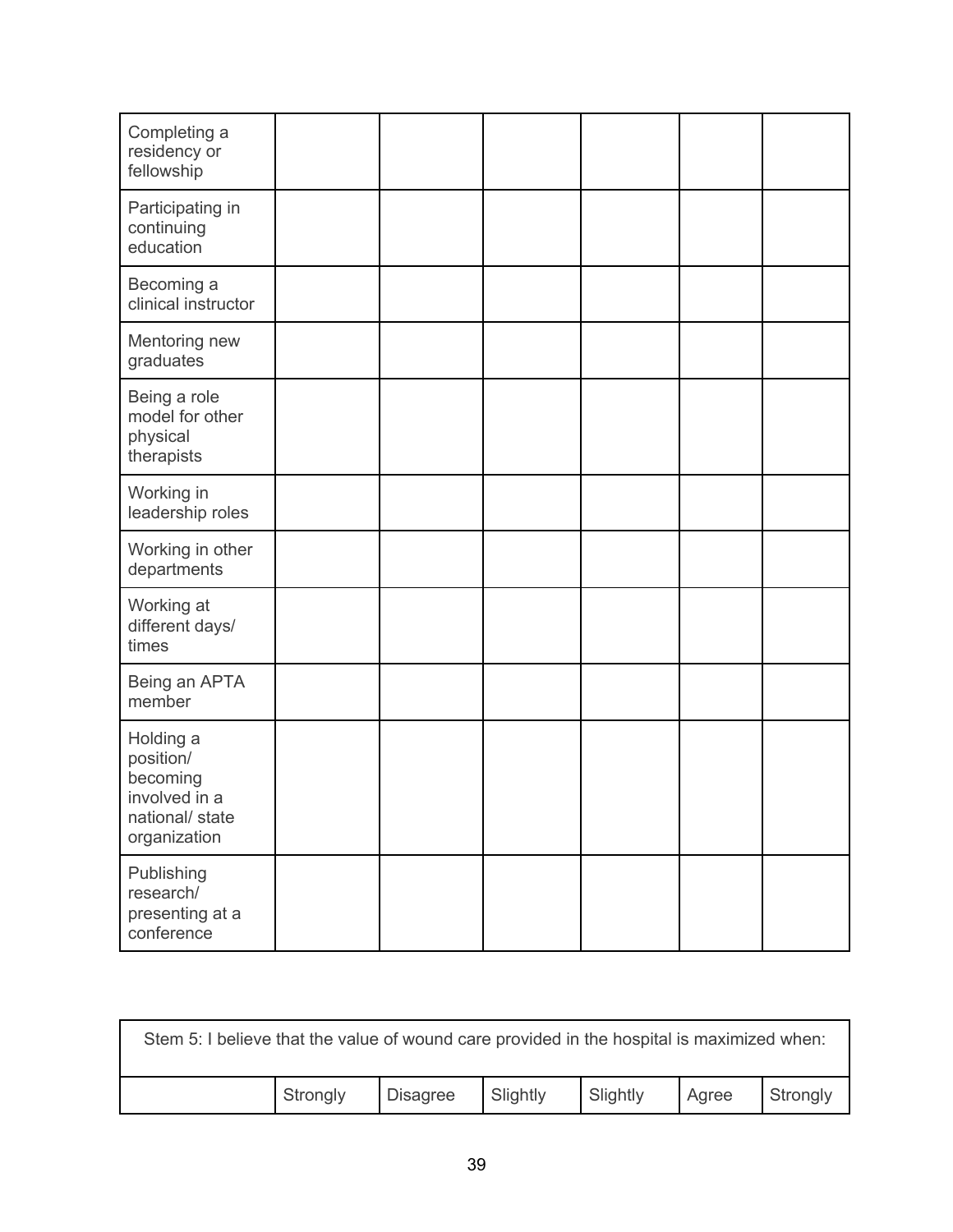|                                                                                                                             | <b>Disagree</b> | <b>Disagree</b> | Agree | Agree |
|-----------------------------------------------------------------------------------------------------------------------------|-----------------|-----------------|-------|-------|
| There is a<br>designated wound<br>care team                                                                                 |                 |                 |       |       |
| There are<br>physical<br>therapists on the<br>wound care team                                                               |                 |                 |       |       |
| The lead physical<br>therapist is<br>certified in wound<br>care                                                             |                 |                 |       |       |
| Every physical<br>therapist is<br>responsible for<br>wound care rather<br>than having a<br>designated wound<br>care team.   |                 |                 |       |       |
| It is performed by<br>health<br>professionals<br>other than<br>physical<br>therapists                                       |                 |                 |       |       |
| There are<br>mentorship<br>avenues for<br>physical<br>therapists that<br>want to pursue a<br>certification in<br>wound care |                 |                 |       |       |
| Members of the<br>wound care team<br>receive additional<br>formal training<br>beyond an entry<br>level degree               |                 |                 |       |       |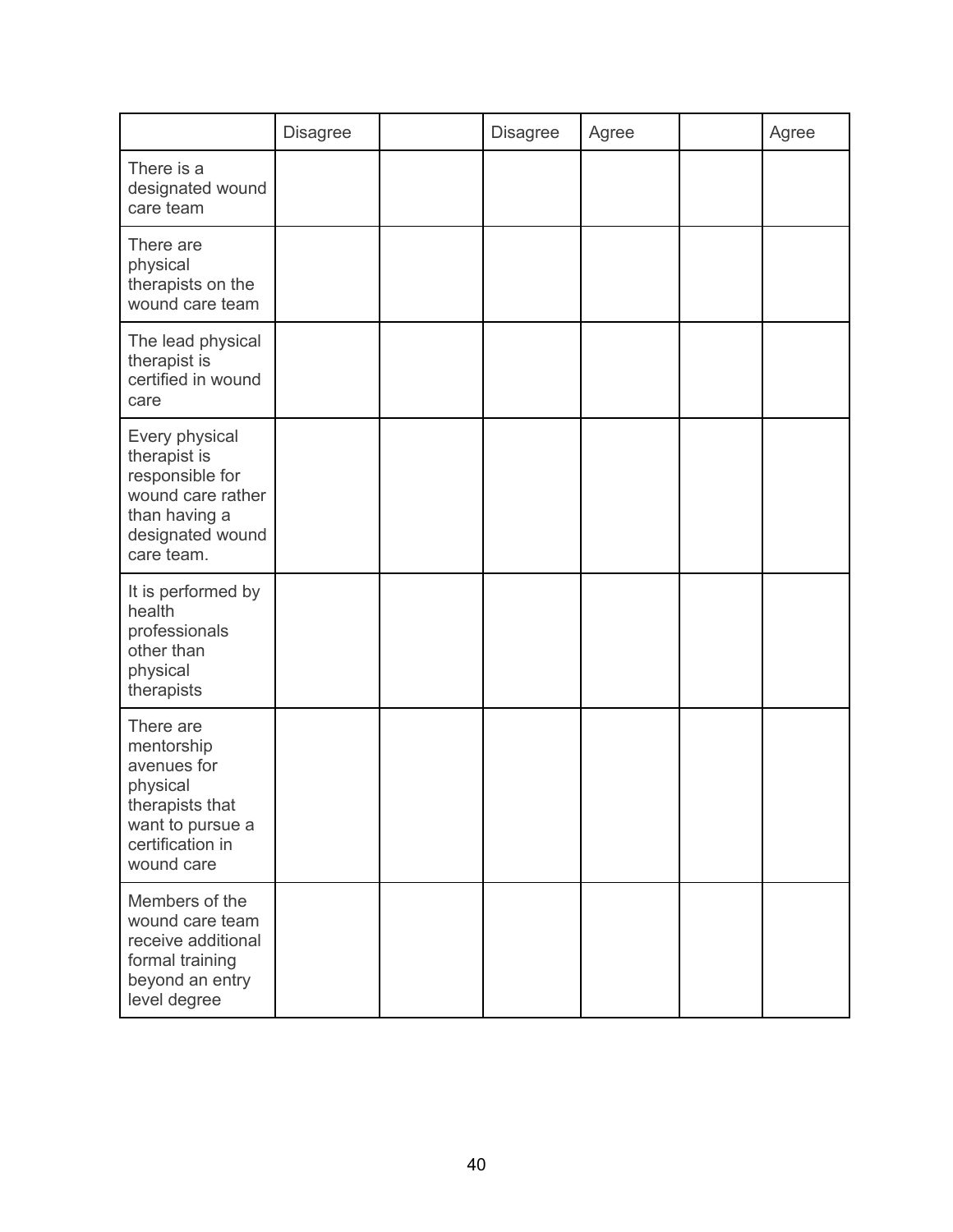*Appendix 2: Survey for Supervisors*

# Demographic Questions

At what hospital do you currently work?

How many years have you worked in your current job title?

What is your title at your current job?

How many years have you worked in healthcare administration?



Do you have a designated wound care team at your hospital?

| <b>ves</b> | no |
|------------|----|
|            |    |

Do you have a clinical background (such as a physical therapist, speech pathologist, occupational therapist, nurse, physician, etc.)

yes | no

If yes, what is your clinical background?

If no, what is your educational background?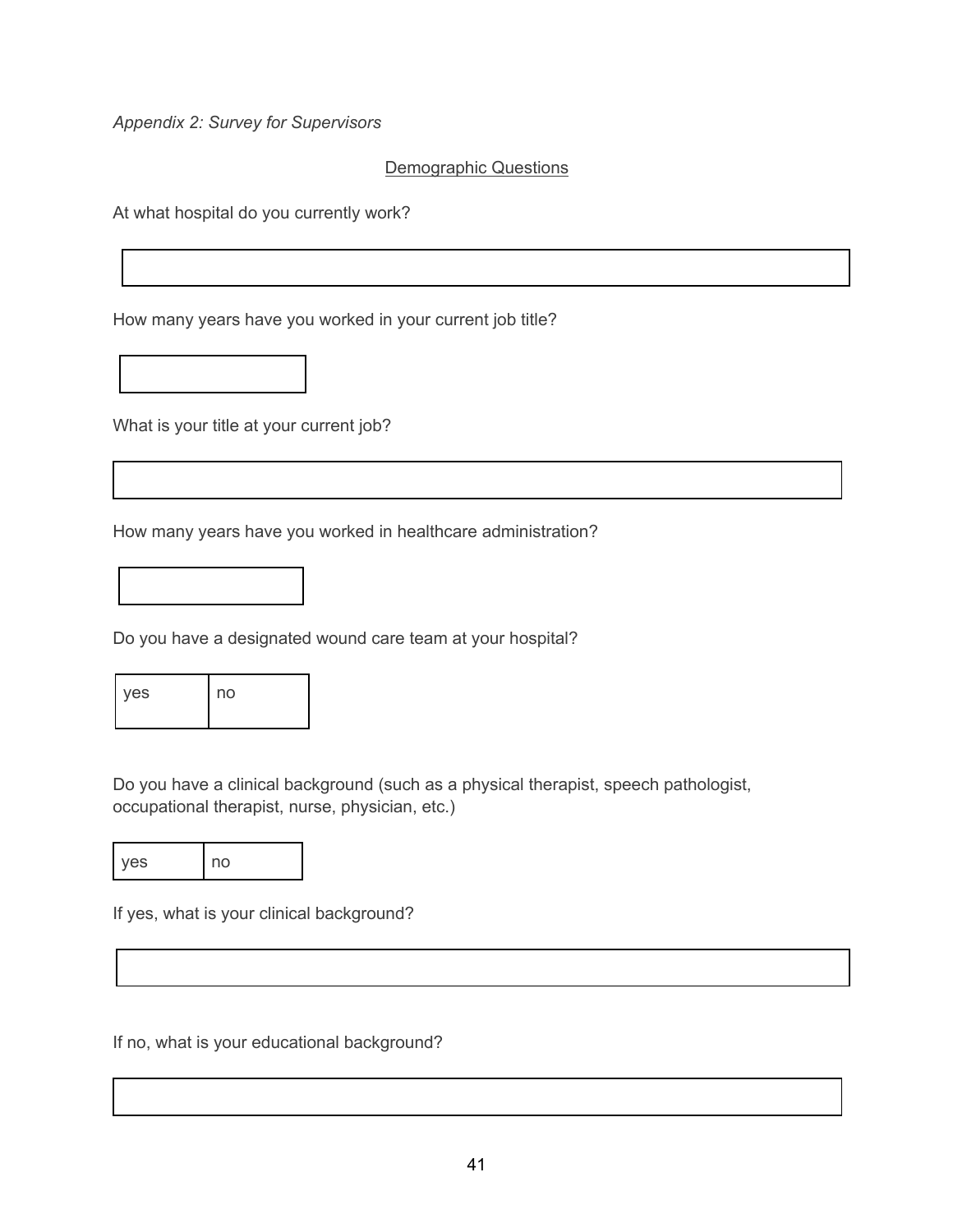How many physical therapists do you supervise?

What is the total average caseload per week of all the physical therapists you supervise? How many patients are seen by the physical therapy department per week?

# Evaluation Methods

| Stem 1: I believe that the value physical therapists bring to the hospital would be accurately<br>measured by: |                             |                 |                             |                   |       |                   |
|----------------------------------------------------------------------------------------------------------------|-----------------------------|-----------------|-----------------------------|-------------------|-------|-------------------|
|                                                                                                                | Strongly<br><b>Disagree</b> | <b>Disagree</b> | Slightly<br><b>Disagree</b> | Slightly<br>Agree | Agree | Strongly<br>Agree |
| Patient reported<br>measures (e.g.,<br>FAB-Q, LEFS)                                                            |                             |                 |                             |                   |       |                   |
| Performance-<br>based measures<br>(e.g., TUG, 6-<br>minute walk test)                                          |                             |                 |                             |                   |       |                   |
| Patient hospital<br>length of stay                                                                             |                             |                 |                             |                   |       |                   |
| Patient 30-day<br>readmission                                                                                  |                             |                 |                             |                   |       |                   |
| Patient<br>satisfaction                                                                                        |                             |                 |                             |                   |       |                   |
| <b>Billable units</b>                                                                                          |                             |                 |                             |                   |       |                   |
| Number of<br>patients seen                                                                                     |                             |                 |                             |                   |       |                   |
| Participation in<br>care coordination                                                                          |                             |                 |                             |                   |       |                   |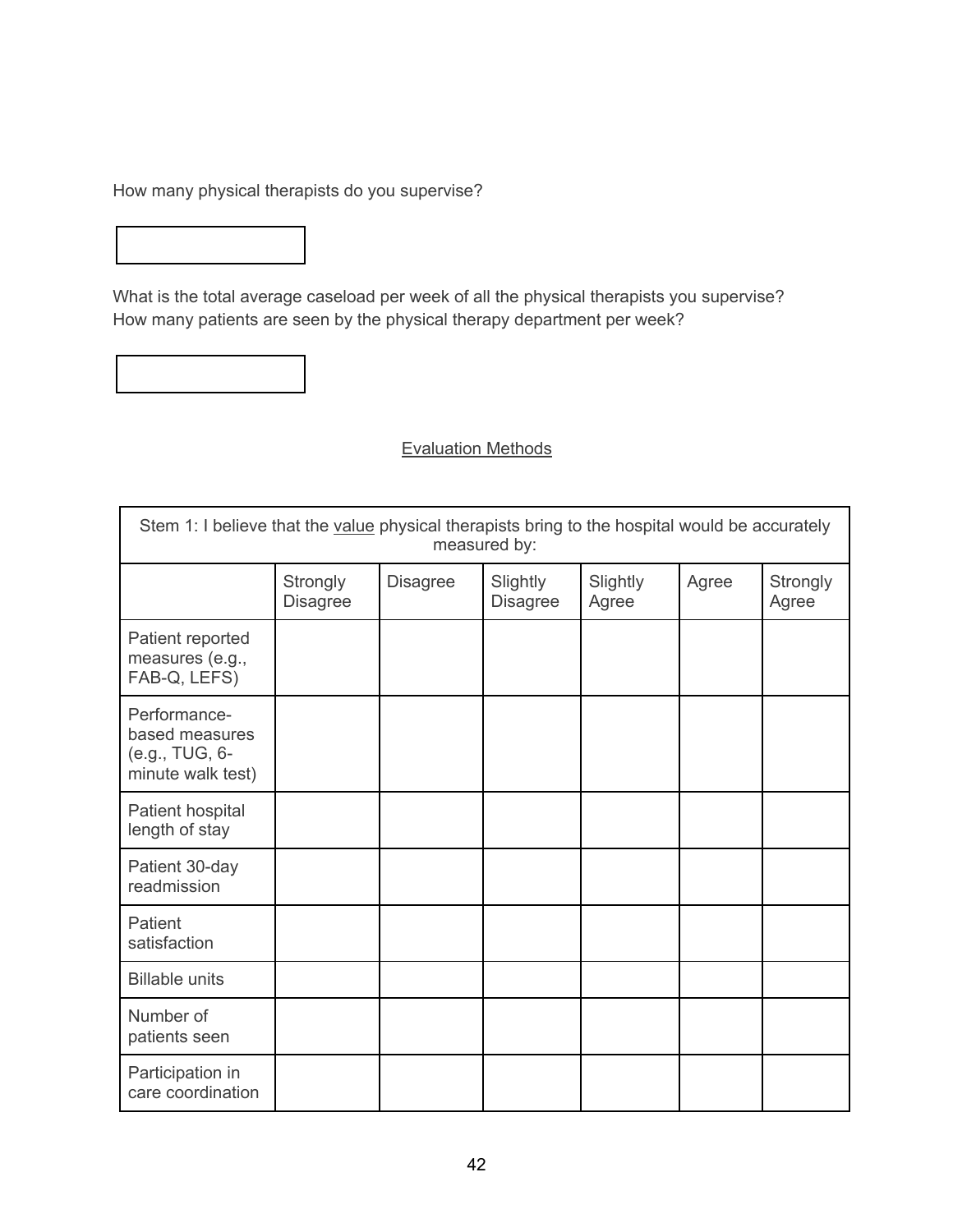| $\cdots$         |  |  |  |
|------------------|--|--|--|
| viiies<br>______ |  |  |  |
|                  |  |  |  |

|                                                     | Stem 1a: I currently measure physical therapists' performance based on: |                 |                             |                   |       |                   |
|-----------------------------------------------------|-------------------------------------------------------------------------|-----------------|-----------------------------|-------------------|-------|-------------------|
|                                                     | Strongly<br><b>Disagree</b>                                             | <b>Disagree</b> | Slightly<br><b>Disagree</b> | Slightly<br>Agree | Agree | Strongly<br>Agree |
| Patient reported<br>measures                        |                                                                         |                 |                             |                   |       |                   |
| Performance-<br>based outcome<br>measures           |                                                                         |                 |                             |                   |       |                   |
| Patient hospital<br>length of stay                  |                                                                         |                 |                             |                   |       |                   |
| Patient 30-day<br>readmission                       |                                                                         |                 |                             |                   |       |                   |
| Patient<br>satisfaction                             |                                                                         |                 |                             |                   |       |                   |
| <b>Billable units</b>                               |                                                                         |                 |                             |                   |       |                   |
| Number of<br>patients seen                          |                                                                         |                 |                             |                   |       |                   |
| Participation in<br>care coordination<br>activities |                                                                         |                 |                             |                   |       |                   |

| Stem 2: I believe that I:                                               |                             |                 |                             |                   |       |                   |
|-------------------------------------------------------------------------|-----------------------------|-----------------|-----------------------------|-------------------|-------|-------------------|
|                                                                         | Strongly<br><b>Disagree</b> | <b>Disagree</b> | Slightly<br><b>Disagree</b> | Slightly<br>Agree | Agree | Strongly<br>Agree |
| Value the role<br>physical<br>therapists play                           |                             |                 |                             |                   |       |                   |
| Understand the<br>responsibilities/<br>roles of a physical<br>therapist |                             |                 |                             |                   |       |                   |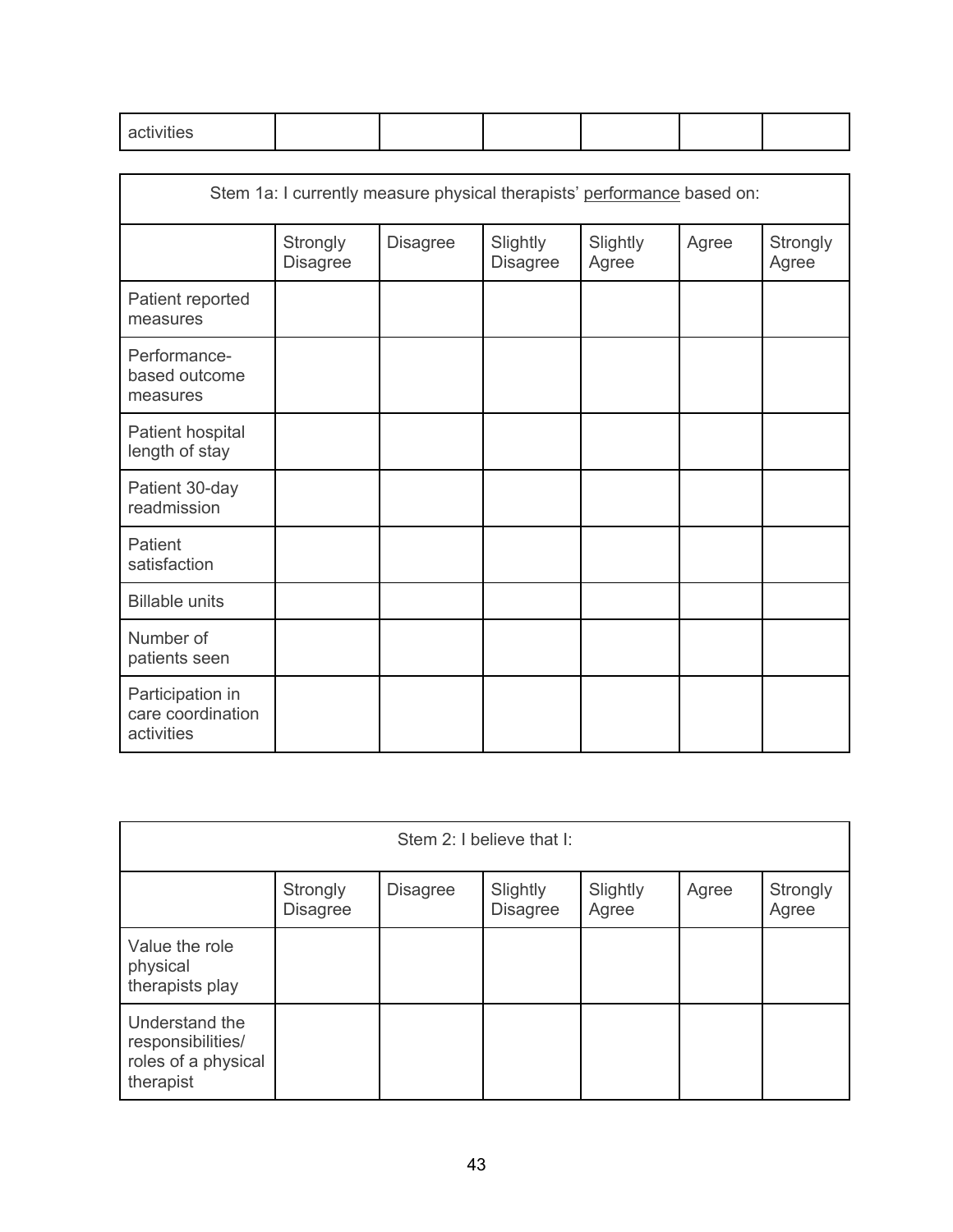| Am approachable<br>to discuss the<br>performance of<br>the physical<br>therapists                          |  |  |  |
|------------------------------------------------------------------------------------------------------------|--|--|--|
| Encourage the<br>physical<br>therapists to<br>make<br>independent<br>decisions about<br>their plan of care |  |  |  |
| Encourage the<br>physical<br>therapists to be<br>involved in<br>decisions about<br>discharge               |  |  |  |

| Stem 3: I feel that physical therapists are most valuable when they are: |                             |                 |                             |                   |       |                   |
|--------------------------------------------------------------------------|-----------------------------|-----------------|-----------------------------|-------------------|-------|-------------------|
|                                                                          | Strongly<br><b>Disagree</b> | <b>Disagree</b> | Slightly<br><b>Disagree</b> | Slightly<br>Agree | Agree | Strongly<br>Agree |
| Working with<br>patients post-<br>operatively                            |                             |                 |                             |                   |       |                   |
| Working with<br>patients in an ICU                                       |                             |                 |                             |                   |       |                   |
| Working with<br>patients with<br>wounds                                  |                             |                 |                             |                   |       |                   |
| Working with<br>patients with<br>neurological<br>conditions              |                             |                 |                             |                   |       |                   |
| Working with<br>patients with<br>orthopedic<br>conditions                |                             |                 |                             |                   |       |                   |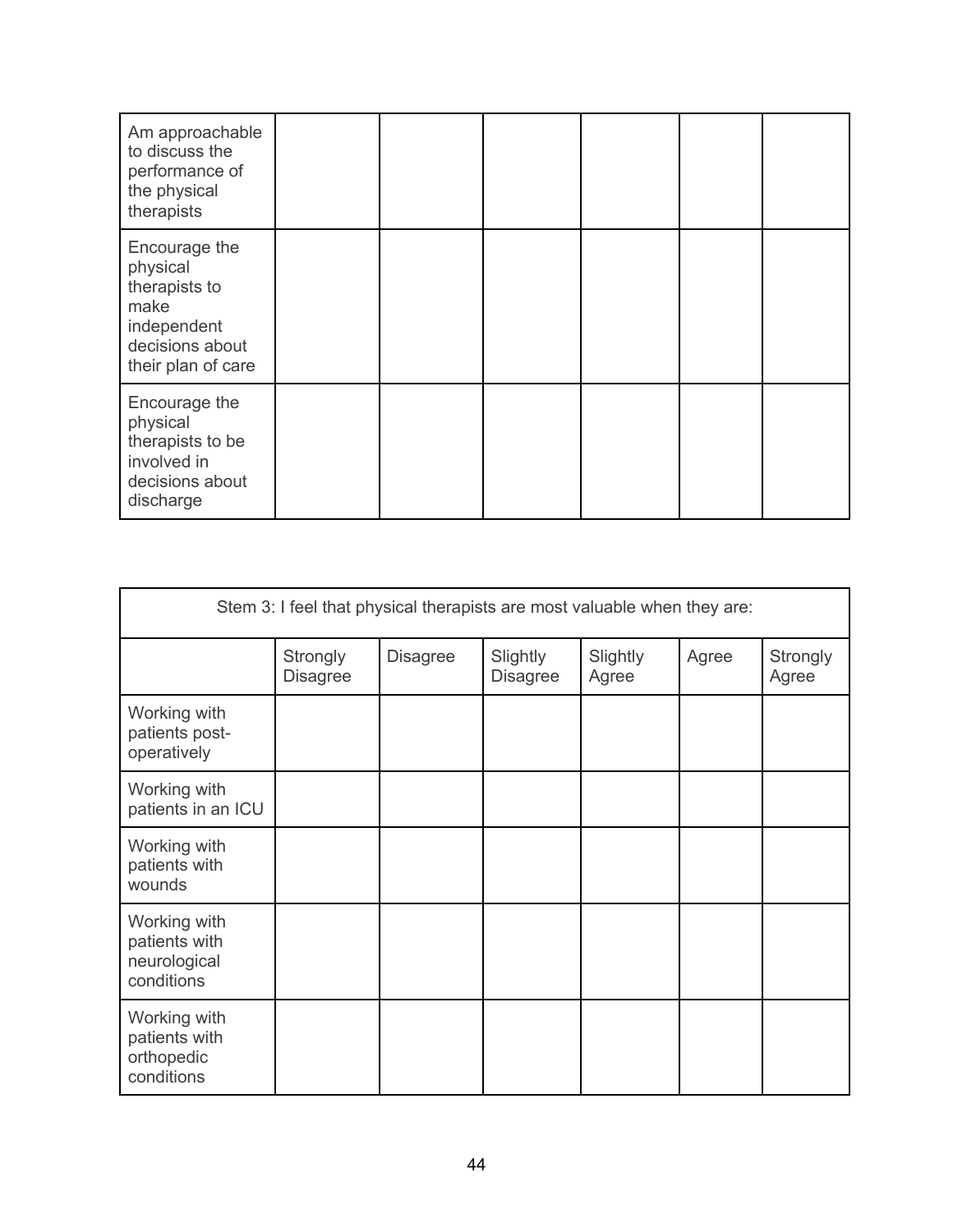| Working with<br>patients that have<br>functional<br>limitations |  |  |  |
|-----------------------------------------------------------------|--|--|--|
| Working with<br>patients with<br>cardiopulmonary<br>conditions  |  |  |  |
| Collaborating with<br>other healthcare<br>professionals         |  |  |  |
| Educating<br>patients                                           |  |  |  |
| Creating<br>discharge plans                                     |  |  |  |
| Creating an<br>individualized<br>plan of care                   |  |  |  |
| Decreasing fall<br>risk                                         |  |  |  |
| Providing detailed<br>documentation                             |  |  |  |

| Stem 4: I believe that physical therapists can increase their value by: |                             |                 |                             |                   |       |                   |
|-------------------------------------------------------------------------|-----------------------------|-----------------|-----------------------------|-------------------|-------|-------------------|
|                                                                         | Strongly<br><b>Disagree</b> | <b>Disagree</b> | Slightly<br><b>Disagree</b> | Slightly<br>Agree | Agree | Strongly<br>Agree |
| Obtaining a<br>certificate (wound<br>care, geriatrics,<br>$etc.$ )      |                             |                 |                             |                   |       |                   |
| Completing a<br>residency or<br>fellowship                              |                             |                 |                             |                   |       |                   |
| Participating in<br>continuing<br>education                             |                             |                 |                             |                   |       |                   |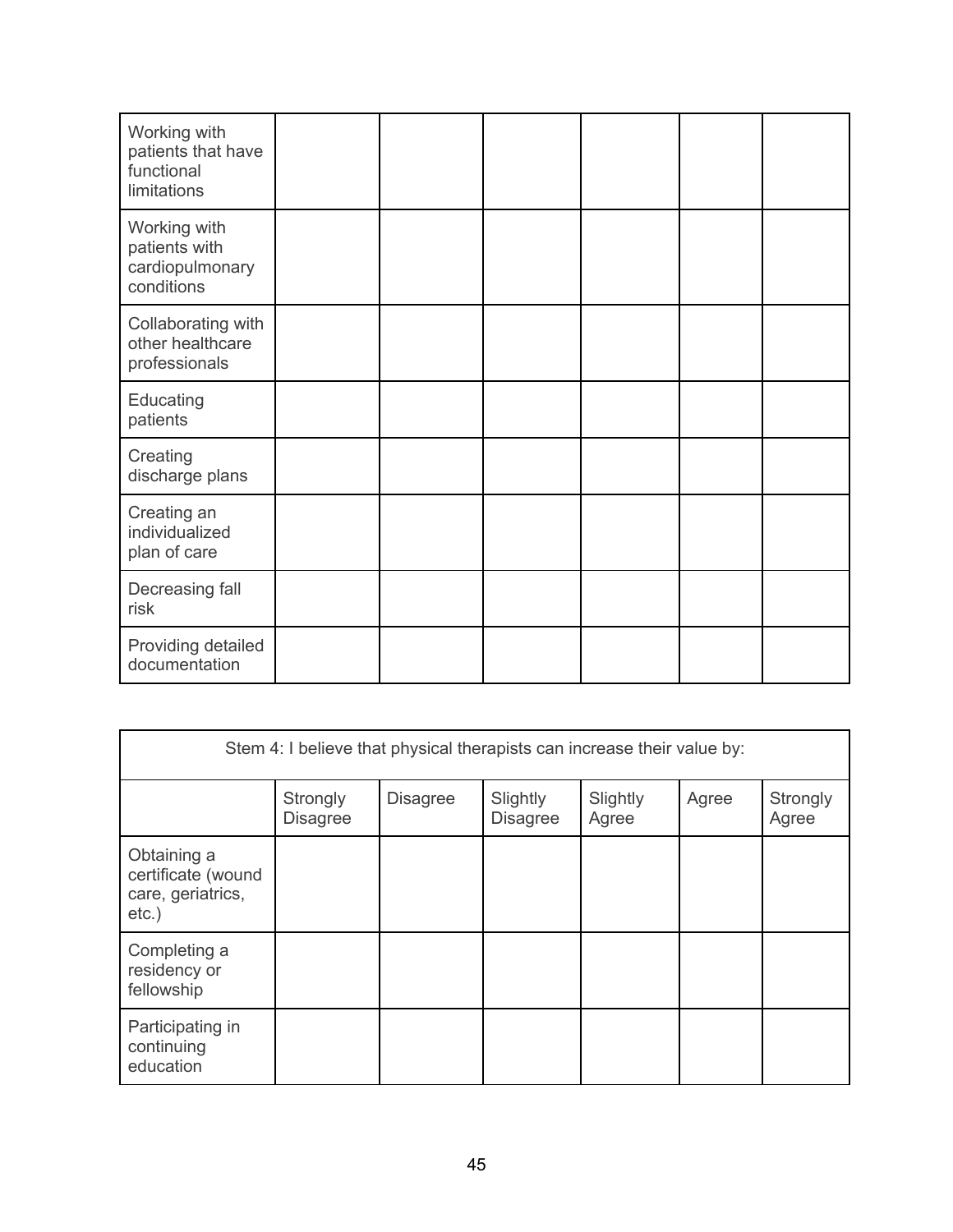| Becoming a<br>clinical instructor                                                      |  |  |  |
|----------------------------------------------------------------------------------------|--|--|--|
| Mentoring new<br>graduates                                                             |  |  |  |
| Being a role<br>model for other<br>physical<br>therapists                              |  |  |  |
| Working in<br>leadership roles                                                         |  |  |  |
| Working in other<br>departments                                                        |  |  |  |
| Working at<br>different days/<br>times                                                 |  |  |  |
| Being a member<br>of a national<br>association                                         |  |  |  |
| Holding a<br>position/<br>becoming<br>involved in a<br>national/ state<br>organization |  |  |  |
| Publishing<br>research/<br>presenting at a<br>conference                               |  |  |  |

| Stem 5: I believe that the value of wound care provided in the hospital is maximized when: |                             |                 |                             |                   |       |                   |
|--------------------------------------------------------------------------------------------|-----------------------------|-----------------|-----------------------------|-------------------|-------|-------------------|
|                                                                                            | Strongly<br><b>Disagree</b> | <b>Disagree</b> | Slightly<br><b>Disagree</b> | Slightly<br>Agree | Agree | Strongly<br>Agree |
| A designated<br>wound care team                                                            |                             |                 |                             |                   |       |                   |
| Physical<br>therapists on the                                                              |                             |                 |                             |                   |       |                   |

**F**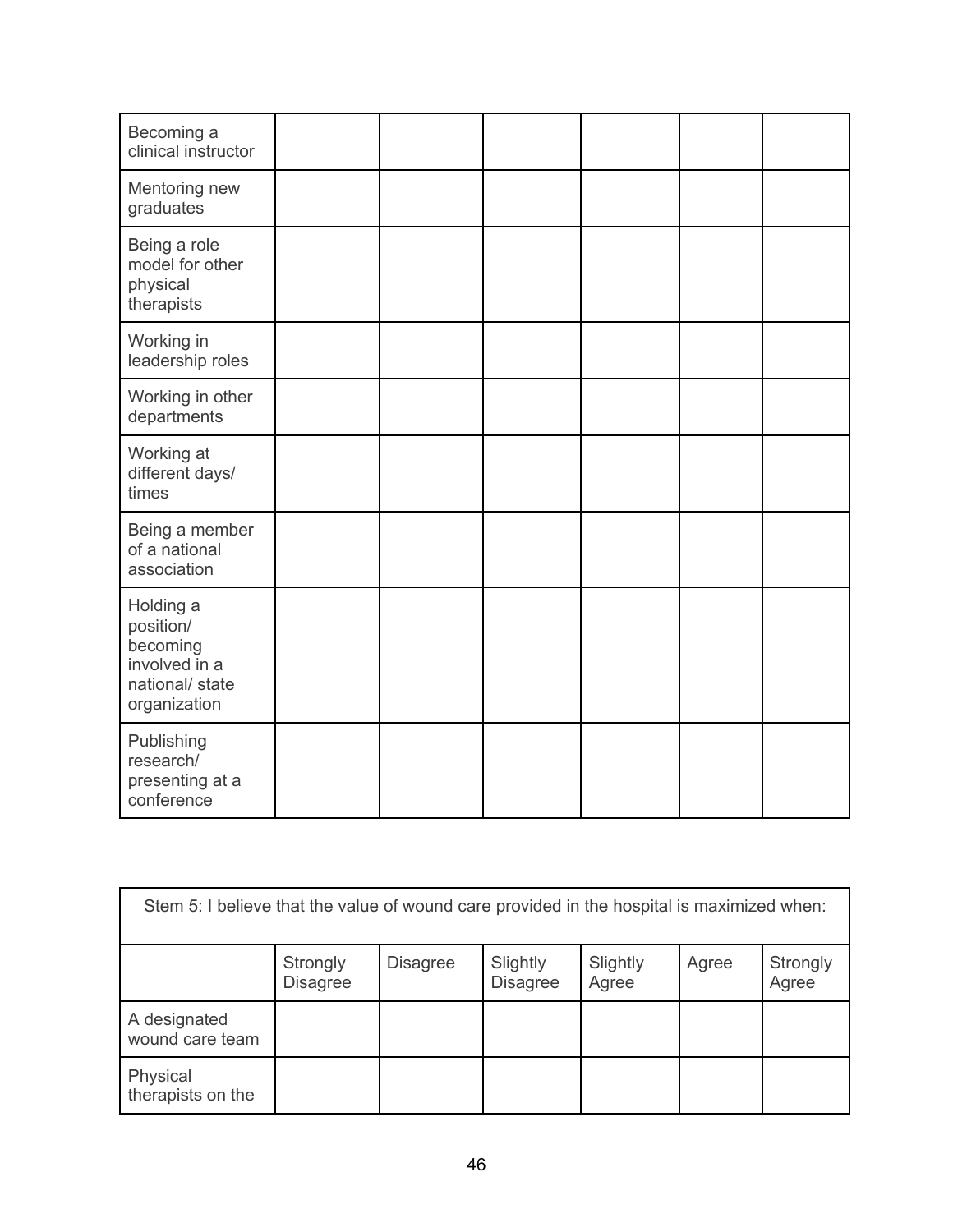| wound care team                                                                                                          |  |  |  |
|--------------------------------------------------------------------------------------------------------------------------|--|--|--|
| A lead physical<br>therapist certified<br>in wound care                                                                  |  |  |  |
| Every physical<br>therapist is<br>responsible for<br>wound care rather<br>than having a<br>designated wound<br>care team |  |  |  |
| Health<br>professionals<br>other than<br>physical<br>therapists                                                          |  |  |  |
| Avenues for<br>mentorship for<br>physical<br>therapists that<br>want to pursue<br>certification in<br>wound care         |  |  |  |
| Members of the<br>team receive<br>additional formal<br>training beyond<br>an entry level<br>degree                       |  |  |  |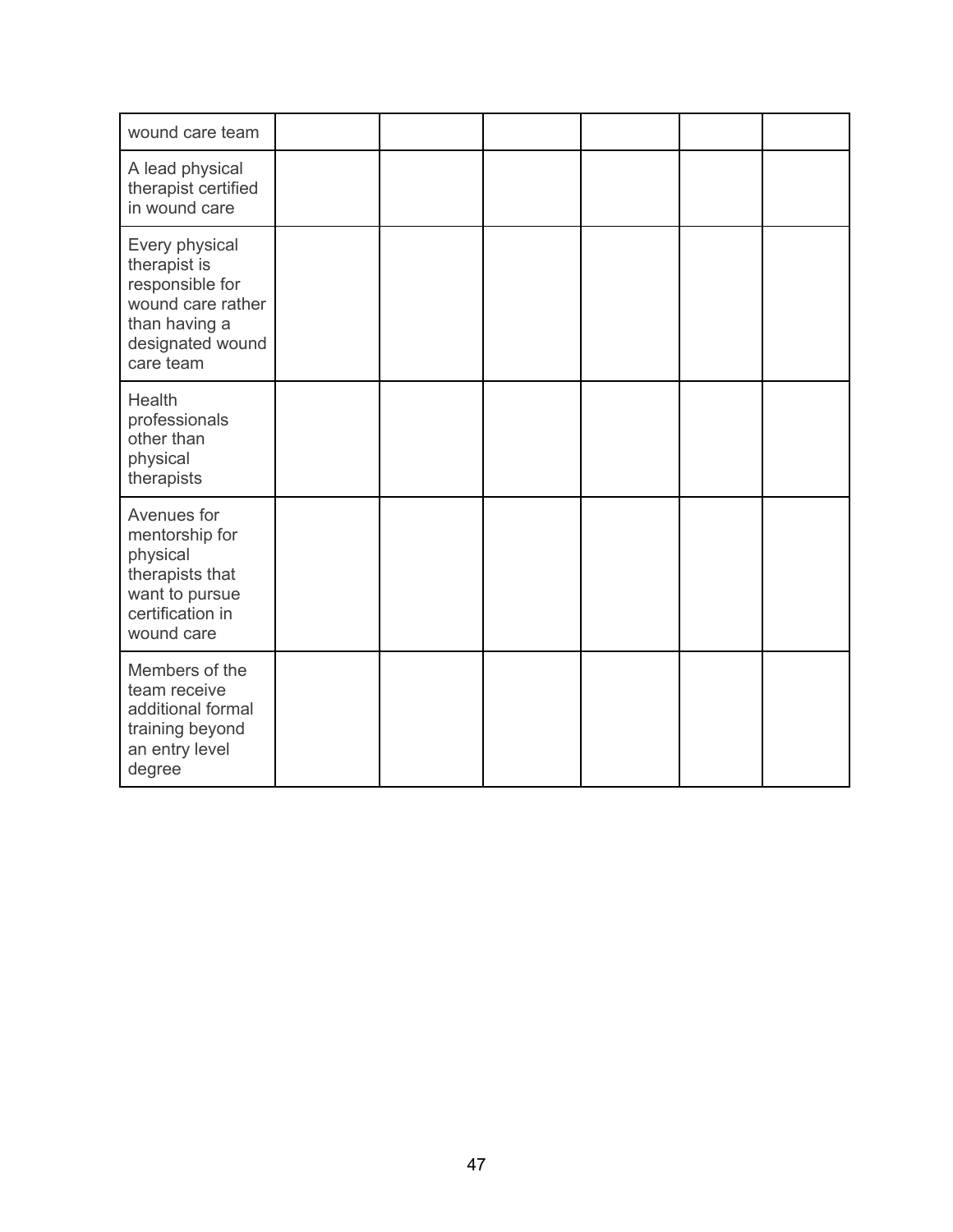# **REFERENCES**

- Adebo-Adelaja, A. F., Daramola, F. A., Patrick, J., & Breckon, D. A. (2019). How does a member's perception of value influence their decision to join a professional organization? *Muma Business Review, 3*(3). 29-39.
- American Physical Therapy Association (Eds.). (2014) Guide to Physical Therapy Practice 3.0: Measurement and outcomes. American Physical Therapy Association. 10.2522/ptguide3.0\_3
- Anderson & Biely, S. (2020). Mobilization for Persons With Acute Stroke: A Survey of Current Physical Therapy Clinical Practice. Journal of Acute Care Physical Therapy, 11(1), 11–32. https://doi.org/10.1097/JAT.00000
- Black, L. L, Jensen, G. M., Mostrom, E., Perkins, J., Ritzline, P. D., Hayward, L., Blackmer, B. (2010) The first year of practice: An investigation of the professional learning and development of promising novice physical therapists, Physical Therapy, 90(12), 1758–1773, https://doi.org/10.2522/ptj.20100078
- Carey. (2015). Measuring the Hospital Length of Stay/Readmission Cost Trade-Off Under a Bundled Payment Mechanism. Health Economics, 24(7), 790–802. https://doi.org/10.1002/hec.3061
- Center for Medicare and Medicaid Services. (2021). *Prospective Payment Systems - General Information*. Department of Health and Human Services.
- Chen, C. V., Wang, S., Chang, W., & Hu, C. (2008). The effect of leader-membership exchange, trust, supervisor support on organizational citizenship behavior in nurses. *Journal of Nursing Research, 16*(4): 321-328.
- Cleland, J. A., Fritz, J. M., Brennan, G. P., & Magel, J. (2009). Does continuing education improve physical therapists' effectiveness in treating neck pain? A randomized clinical trial. Physical therapy, 89(1), 38–47. https://doi.org/10.2522/ptj.20080033
- Cooklin, R., Cooper, J., Luna, M., Landers, M., & Young, D. (2020). Partnering with the Nevada Physical Therapy Association to Improve PT/PTA Engagement. University of Nevada, Las Vegas.
- Curry, Goehring, M. T., Bell, J., & Jette, D. U. (2018). Effect of Physical Therapy Interventions in the Acute Care Setting on Function, Activity, and Participation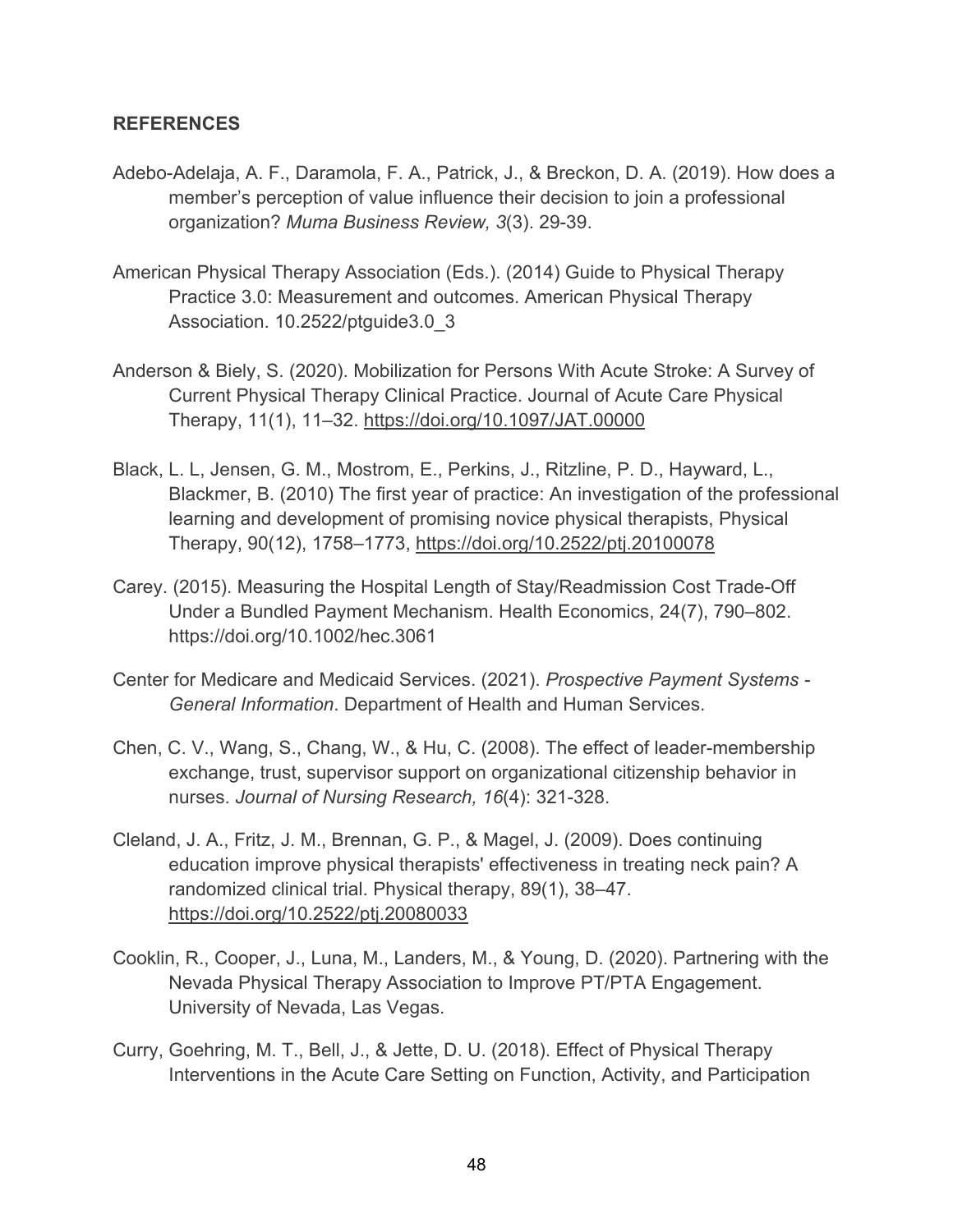After Total Knee Arthroplasty: A Systematic Review. Journal of Acute Care Physical Therapy, 9(3), 93–106. https://doi.org/10.1097/JAT.000000

- Dewitt, K., Coto, J., Carr, L., Ondrey, M., & Petkunas, H. (2019). Ambulation programs: Decreasing length of stay and improving outcomes. *Medsurg Nursing, 28*(5): 293-302.
- Engel, H. J., Tatebe, S., Alonzo, P. B., Mustille, R. L., & Rivera, M. J. (2013). Physical Therapist–Established Intensive Care Unit Early Mobilization Program: Quality Improvement Project for Critical Care at the University of California San Francisco Medical Center. *Physical Therapy*, *93*(7), 975–985. https://doi.org/10.2522/ptj.20110420
- Falvey, Burke, R. E., Malone, D., Ridgeway, K. J., McManus, B. M., & Stevens-Lapsley, J. E. (2016). Role of Physical Therapists in Reducing Hospital Readmissions: Optimizing Outcomes for Older Adults During Care Transitions From Hospital to Community. Physical Therapy, 96(8), 1125–1134. https://doi.org/10.2522/ptj.20150526
- Falvey, Burke, R. E., Ridgeway, K. J., Malone, D. J., Forster, J. E., & Stevens-Lapsley, J. E. (2019). Involvement of Acute Care Physical Therapists in Care Transitions for Older Adults Following Acute Hospitalization: A Cross-sectional National Survey. Journal of Geriatric Physical Therapy (2001), 42(3), E73–E80. https://doi.org/10.1519/JPT.0000000000000187
- Freburger, Heatwole Shank, K., Knauer, S. R., & Montmeny, R. M. (2012). Delivery of Physical Therapy in the Acute Care Setting: A Population-Based Study. Physical Therapy, 92(2), 251–265. https://doi.org/10.2522/ptj.20100337
- Gorman, S. L., Wruble Hakim, E., Johnson, W., Bose, S., Harris, K. S., Crist, M. H., Holtgrefe, K., Ryan, J. M., Simpson, M. S., & Bryan Coe, J. (2010). Nationwide Acute Care Physical Therapist Practice Analysis Identifies Knowledge, Skills, and Behaviors That Reflect Acute Care Practice. *Physical Therapy*, *90*(10), 1453– 1467. https://doi.org/10.2522/ptj.20090385
- Hartley, P. J., Keevil, V. L., Alushi, L., Charles, R. L., Conroy, E. B., Costello, P. M., Dixon, B., Dolinska-Grzybek, A. M., Vajda, D., & Romero-Ortuno, R. (2019). Earlier Physical Therapy Input Is Associated With a Reduced Length of Hospital Stay and Reduced Care Needs on Discharge in Frail Older Inpatients: An Observational Study. *Journal of Geriatric Physical Therapy (2001)*, *42*(2), E7– E14. https://doi.org/10.1519/JPT.0000000000000134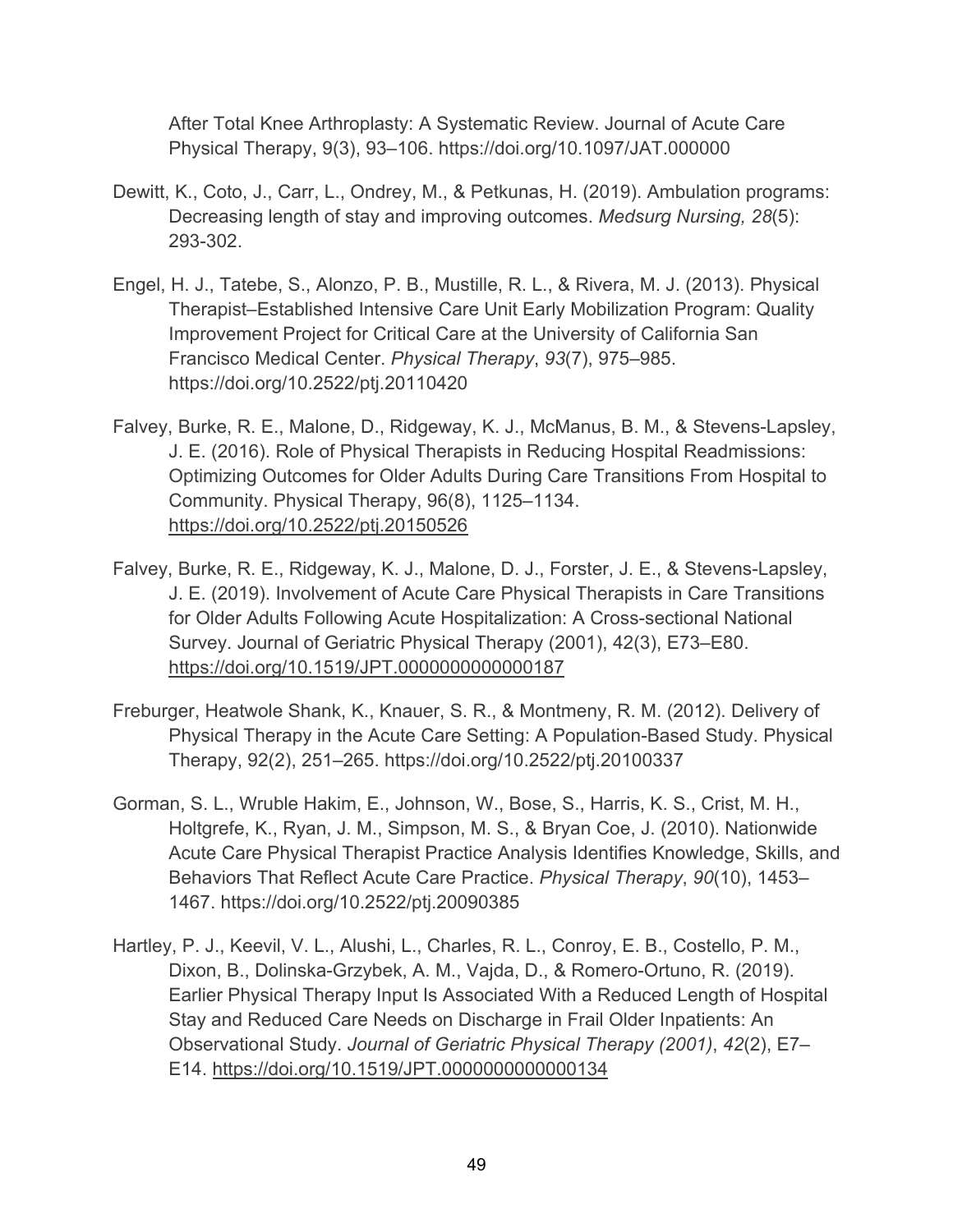- Hoogervorst-Schilp, Langelaan, M., Spreeuwenberg, P., de Bruijne, M. ., & Wagner, C. (2015). Excess length of stay and economic consequences of adverse events in Dutch hospital patients. BMC Health Services Research, 15(1), 531–531. https://doi.org/10.1186/s12913-015-1205-5
- Hull, Brian L, & Thut, M Cathy. (2018). A simple tool using AM-PAC "6-Clicks" to measure value added in acute care physical therapy: The Therapy Value Quotient. *Journal of Acute Care Physical Therapy*, *9*(4), 155–162. https://doi.org/10.1097/JAT.0000000000000082
- Jette, Diane U, Brown, Rebecca, Collette, Nicole, Friant, Wendy & Graves, Lloyd. (2009). Physical therapists' management of patients in the acute care setting: An observational study. *Physical Therapy*, *89*(11), 1158–1181. https://doi.org/10.2522/ptj.20080338
- Jette, Diane U, Halbert, James, Iverson, Courtney, Miceli, Erin, & Shah, Palak. (2009). Use of standardized outcome measures in physical therapist practice: Perceptions and applications. *Physical Therapy*, *89*(2), 125–135. https://doi.org/10.2522/ptj.20080234
- Johnson, A. M., Henning, A. N., Morris, P. E., Alejandro, G. V. T., & Dupont-Versteegden, E. (2017). Timing and amount of physical therapy treatment are associated with length of stay in the cardiothoracic ICU. Scientific Reports (Nature Publisher Group), 7, 1-9.
- Kadivar, English, A., & Marx, B. D. (2016). Understanding the Relationship Between Physical Therapist Participation in Interdisciplinary Rounds and Hospital Readmission Rates: Preliminary Study. Physical Therapy, 96(11), 1705–1713. https://doi.org/10.2522/ptj.20150243
- Kayambu, Boots, R., & Paratz, J. (2013). Physical Therapy for the Critically Ill in the ICU: A Systematic Review and Meta-Analysis. Critical Care Medicine, 41(6), 1543–1554. https://doi.org/10.1097/CCM.0b01
- Kim, Lee, J. H., Han, B., Lam, J., Bukowy, E., Rao, A., Vulcano, J., Andreeva, A., Bertelson, H., Shin, H. P., & Yoo, J. W. (2015). Effects of Hospital-Based Physical Therapy on Hospital Discharge Outcomes among Hospitalized Older Adults with Community-Acquired Pneumonia and Declining Physical Function. Aging and Disease, 6(3), 174–179.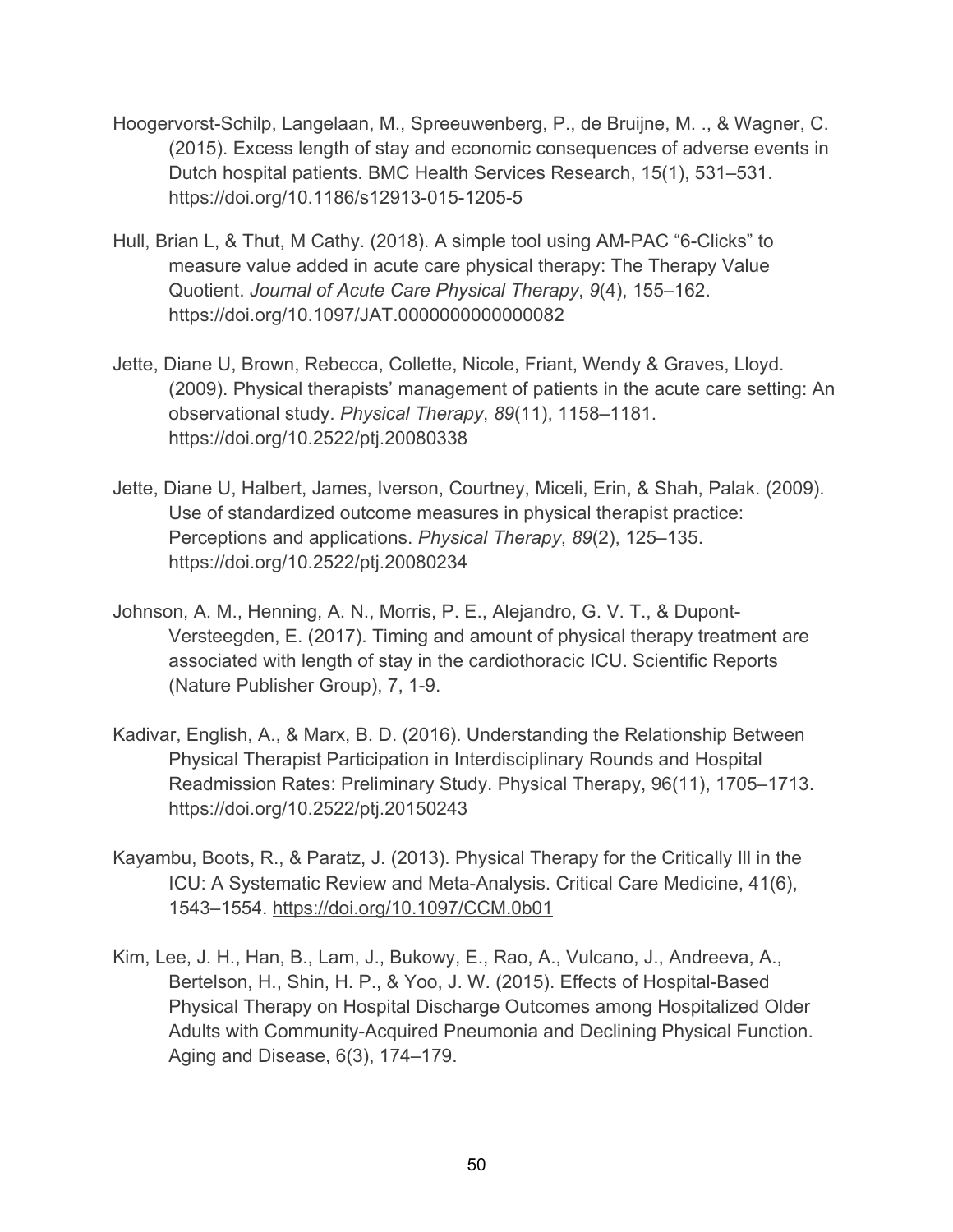- Landers, M. R., McWhorter, J.W., Krum, L. L., & Glovinsky, D. (2005). Mandatory continuing education in physical therapy: Survey of physical therapists in states with and states without a mandate. *Physical Therapy, 85*(9), 861–871. https://doi.org/10.1093/ptj/85.9.861
- Langhorne, Collier, J. M., Bate, P. J., Thuy, M. N., Bernhardt, J., & Bernhardt, J. (2018). Very early versus delayed mobilization after stroke. Cochrane Library, 2018(10), CD006187–CD006187. https://doi.org/10.1002/14651858.CD006187.pub3
- Li, Zhiqiang, MD, Peng, Xiaoxia, MD, PhD, Zhu, Bo, MS, Zhang, Yingang, MS, & Xi, Xiuming, MD. (2013). Active Mobilization for Mechanically Ventilated Patients: A Systematic Review. Archives of Physical Medicine and Rehabilitation, 94(3), 551–561. https://doi.org/10.1016/j.apmr.2012
- Malone, D., Ridgeway, K., Nordon-Craft, A., Moss, P., Schenkman, M., & Moss, M. (2015). Physical Therapist Practice in the Intensive Care Unit: Results of a National Survey. *Physical Therapy*, *95*(10), 1335–1344. https://doi.org/10.2522/ptj.20140417
- Marincic, P. Z. & Francfort, E. E. (2002). Supervised practice preceptors' perceptions of rewards, benefits, support, and commitment to the preceptor role. *Journal of the American Dietetic Association, 102*(4), 543–545. https://doi.org/10.1016/S0002- 8223(02)90125-2
- Masley, Havrilko, C.-L., Mahnensmith, M. R., Aubert, M., & Jette, D. U. (2011). Physical Therapist Practice in the Acute Care Setting: A Qualitative Study. Physical Therapy, 91(6), 906–919. https://doi.org/10.2522/ptj.20100296
- McGinty, S. M., Cicero, M. C., Cicero, J. M. E., & Schultz-Janney, L. (2001). Reasons given by California physical therapists for not belonging to the American physical therapy association. *Physical Therapy*, *81*(6), 1224-1232.
- Moore K. D., Hardin A., VanHoose L., Huang H.H. (2020). Current wound care education in entry-level doctor of physical therapy curricula. *Adv Skin Wound Care, 33*(1): 47-52. doi: 10.1097/01.ASW.0000613540.04323.38.
- Needham DM, Korupolu R, Zanni JM, et al. Early physical medicine and rehabilitation for patients with acute respiratory failure: a quality improvement project. Archives of physical medicine and rehabilitation. 2010;91(4):536-542. doi:10.1016/j.apmr.2010.01.002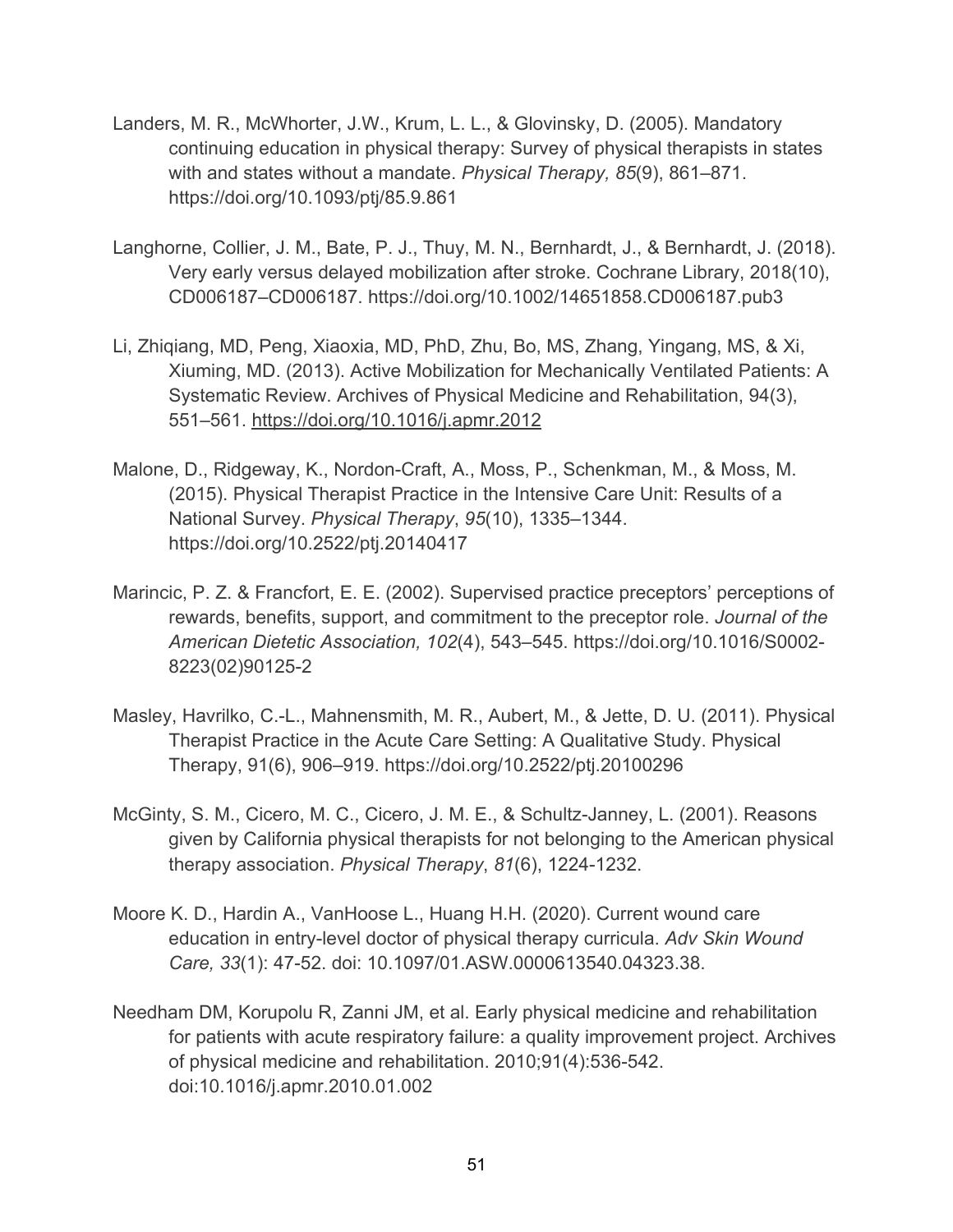- Moore, Sterling, K., VanHoose, L., Curtis, D. A., & Huang, H.-H. (2021). The prevalence of wound management physical therapist practice in the state of Texas. *Physiotherapy Theory and Practice*, 1–9. https://doi.org/10.1080/09593985.2021.2017092
- Nussbaum, S. R., Carter, M. J., Fife, C. E., DaVanzo, J., Haught, R., Nusgart, M., & Cartwright, D. (2018). An Economic Evaluation of the Impact, Cost, and Medicare Policy Implications of Chronic Nonhealing Wounds. *Value in Health*, *21*(1), 27– 32. https://doi.org/10.1016/j.jval.2017.07.007
- Park, K.-O., Wilson, M. G., & Lee, M. S. (2004). Effects of Social Support at Work on Depression and Organizational Productivity. *American Journal of Health Behavior*, *28*(5), 444–455. https://doi.org/10.5993/AJHB.28.5.7
- Phillips, Dalton, J. R., Childress, R. E., & Heidel, R. E. (2020). Reducing Hospital Length of Stay for Total Joint Arthroplasty Patients: Effects of Extended Physical Therapy Staffing and Day of Surgery Evaluations. Journal of Acute Care Physical Therapy, 11(3), 162–168. https://doi.org/10.1097/JAT.00000
- Porter, M. E. (2010). What Is Value in Health Care? *New England Journal of Medicine*, *363*(26), 2477–2481. https://doi.org/10.1056/NEJMp1011024
- Schweickert, William D, MD, Pohlman, Mark C, MD, Pohlman, Anne S, MSN, Nigos, Celerina, RN, Pawlik, Amy J, PT, Esbrook, Cheryl L, OTR/L, Spears, Linda, PT, Miller, Megan, OTR/L, Franczyk, Mietka, PT, Deprizio, Deanna, OTR/L, Schmidt, Gregory A, Prof, Bowman, Amy, BSN, Barr, Rhonda, PT, McCallister, Kathryn E, BS, Hall, Jesse B, Prof, & Kress, John P, Dr. (2009). Early physical and occupational therapy in mechanically ventilated, critically ill patients: a randomized controlled trial. The Lancet (British Edition), 373(9678), 1874–1882. https://doi.org/10.1016/S0140-6736(09)60658-9
- Sen, C. K. (2019). Human Wounds and Its Burden: An Updated Compendium of Estimates. *Advances in Wound Care*, *8*(2), 39–48. https://doi.org/10.1089/wound.2019.0946
- Smith, B. A., Fields, C. J., & Fernandez, N. (2010). Physical therapists make accurate and appropriate discharge recommendations for patients who are acutely ill. *Physical Therapy, 90*(5), 693–703. https://doi.org/10.2522/ptj.20090164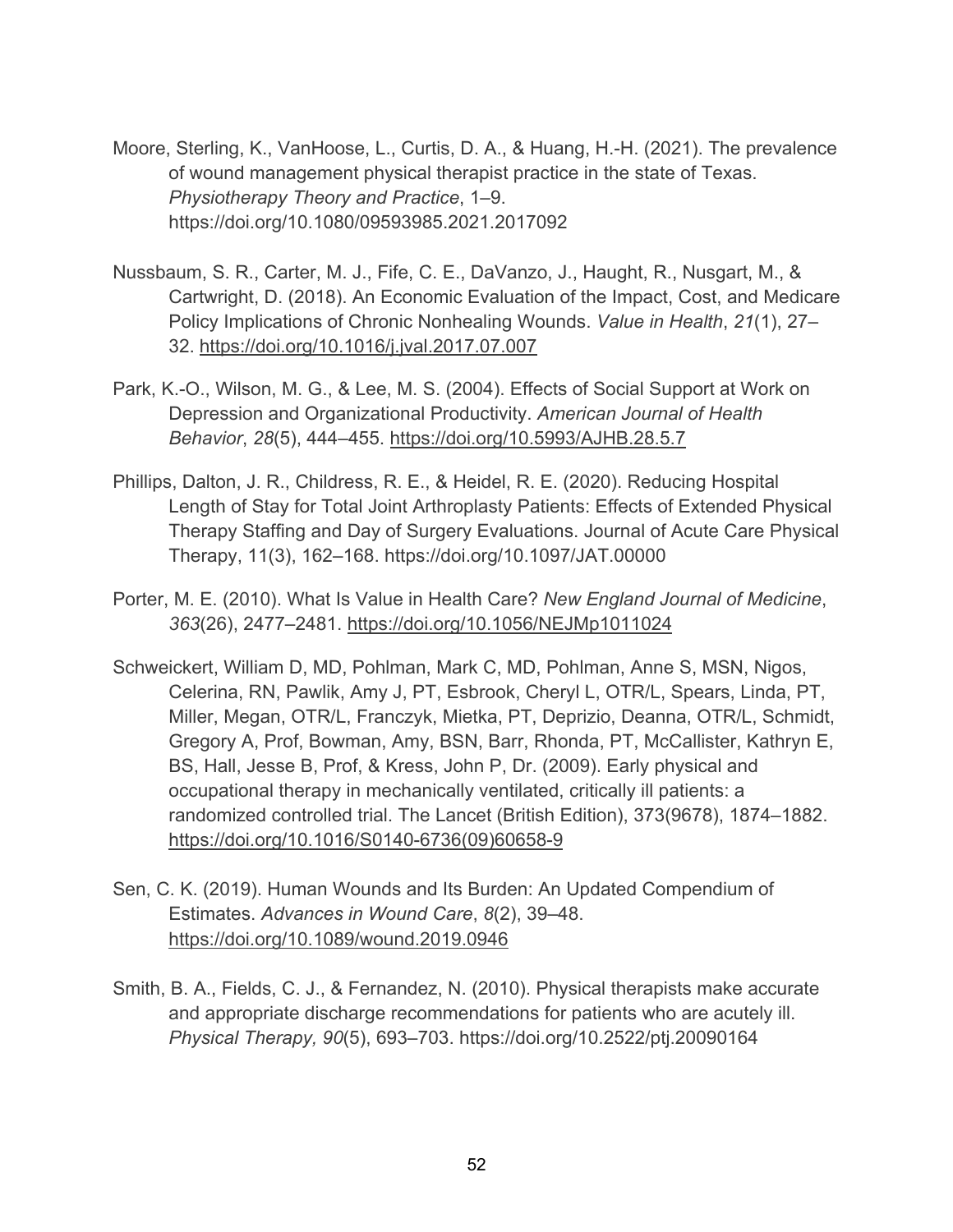- Tsirakidis, DeLucia, L., & Elsabrout, K. (2020). Effects of Early Postoperative Physical Therapy Evaluation After Total Hip and Knee Arthroplasty on Discharge Disposition. Journal of Acute Care Physical Therapy, 12(1), 31–36. https://doi.org/10.1097/JAT.000000
- Woelfel, S. & Gibbs, K. A. (2017). The role of physical therapists in wound management an update. *Academy of Clinical Electrophysiology & Wound Management: A Wound Management Special Interest Group White Paper.*
- Young, D. L., Moonie, S., & Bungum, T. (2017). Cross-Sectional Examination of Patient and Therapist Factors Affecting Participation in Physical Therapy in Acute Care Hospital Settings. *Physical Therapy*, *97*(1), 3–12. https://doi.org/10.2522/ptj.20150591
- Zhou, Q., Martinez, L. F., Ferreira, A. I., & Rodrigues, P. (2016). Supervisor support, role ambiguity and productivity associated with presenteeism: A longitudinal study. *Journal of Business Research*, *69*(9), 3380–3387. https://doi.org/10.1016/j.jbusres.2016.02.006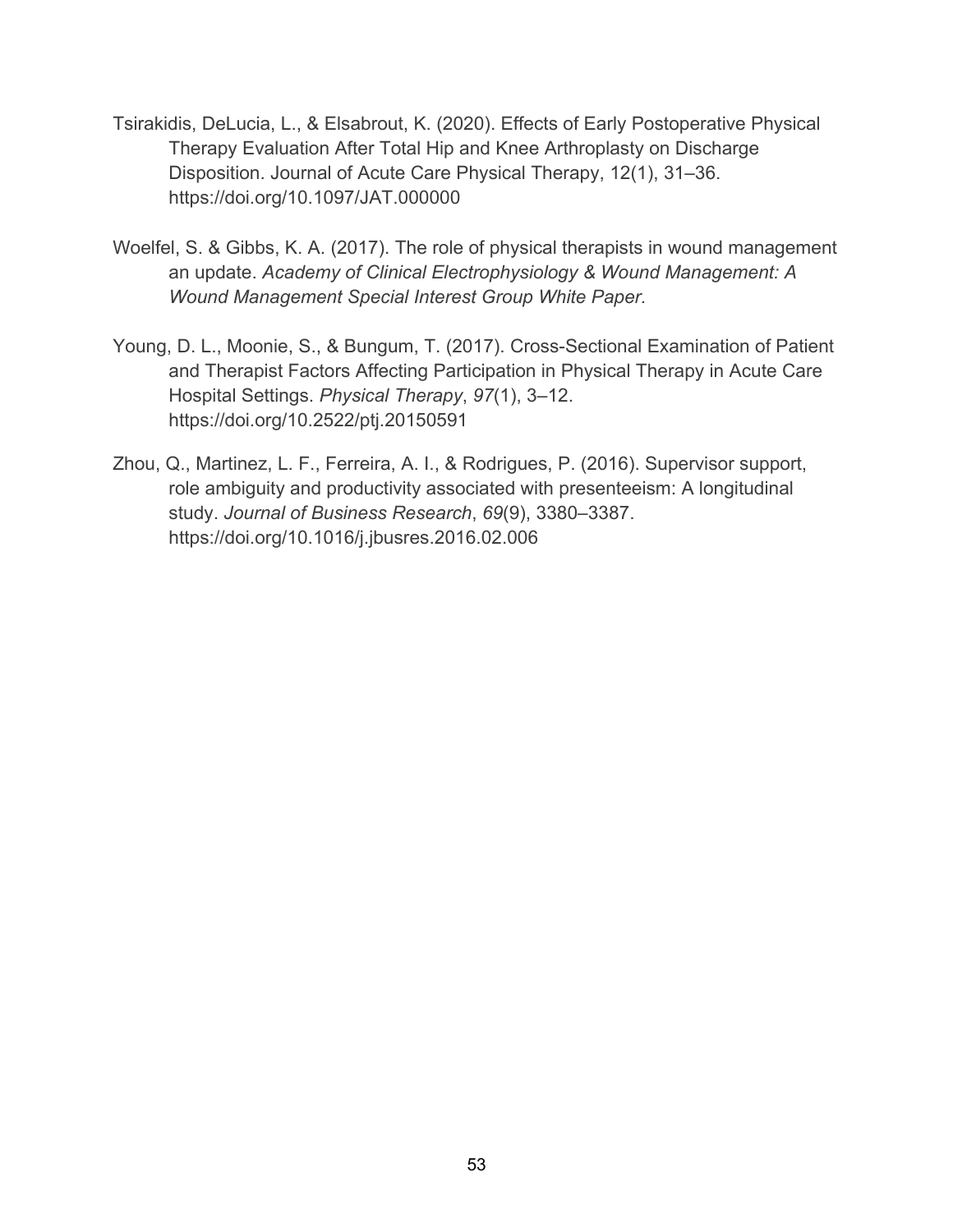Juliana Amenta Department of Physical Therapy, University of Nevada, Las Vegas 4505 Maryland Parkway, Las Vegas, Nevada, 89154 jamenta45073@gmail.com

# **Education**

Doctorate of Physical Therapy **Pending May 2022** *University of Nevada, Las Vegas* 

Bachelors of Science, Kinesiology May 2019 *California State University of San Marcos*

# **Licensure**

Nevada State Board of Physical Therapy Examiners License Pending Graduation May 2022

# **Certifications**

American Heart Association, BLS for Healthcare Providers<br>CITI Training March 2020 CITI Training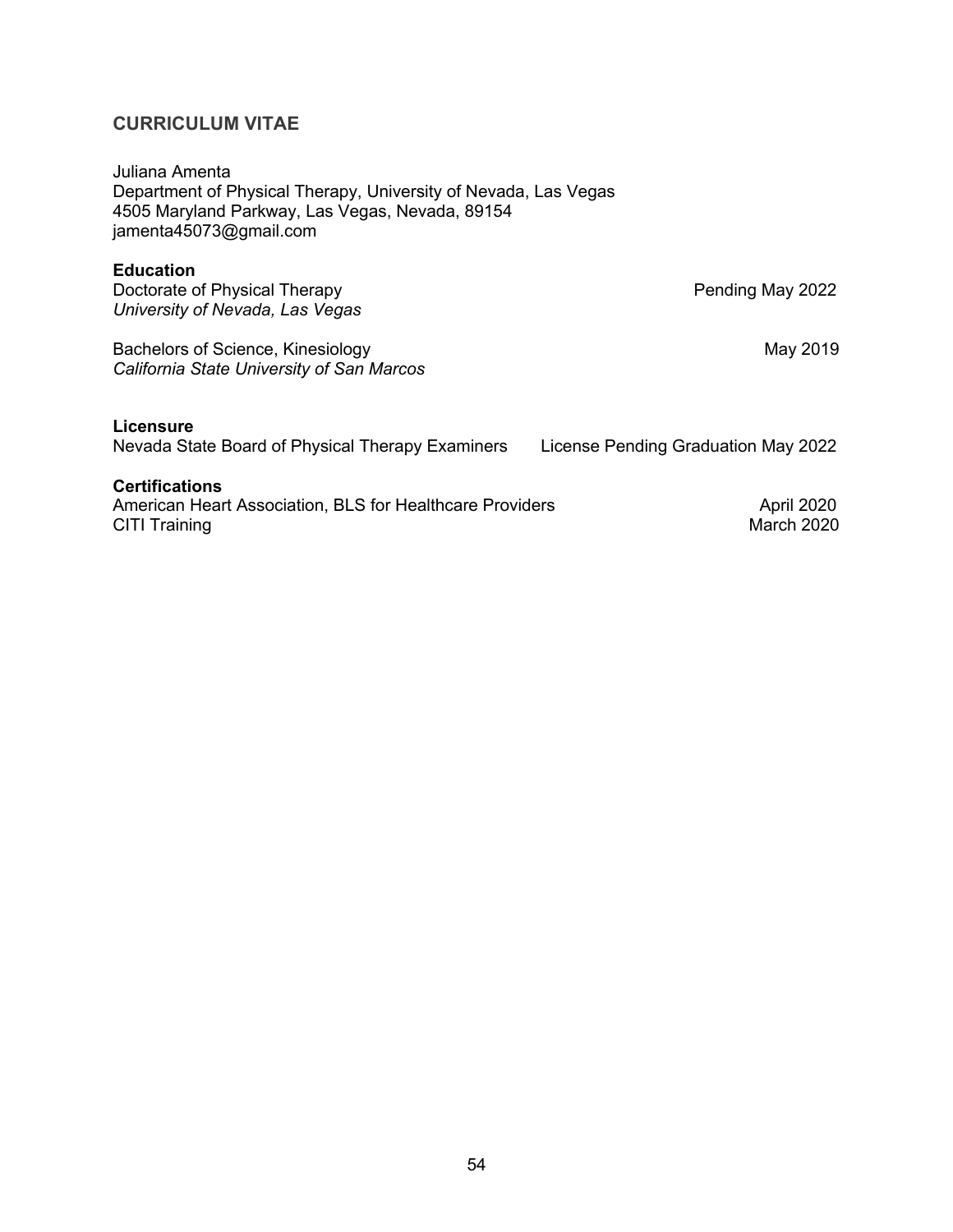Andrew "Drew" Falcinelli Department of Physical Therapy, University of Nevada, Las Vegas 4505 Maryland Parkway, Las Vegas, Nevada, 89154 Afalcinelli201@gmail.com

# **Education**

| Doctorate of Physical Therapy<br>University of Nevada, Las Vegas                                          | Pending May 2022                    |
|-----------------------------------------------------------------------------------------------------------|-------------------------------------|
| Bachelors of Science in Hotel Administration<br>University of Nevada, Las Vegas                           | December 2004                       |
| <b>Licensure</b><br>Nevada State Board of Physical Therapy Examiners                                      | License Pending Graduation May 2022 |
| <b>Membership in Professional Organizations</b><br>APTA Member - Member Number 860012                     | August 2019 - Present               |
| <b>Certifications</b><br>American Heart Association, BLS for Healthcare Providers<br><b>CITI Training</b> | April 2020<br>March 2020            |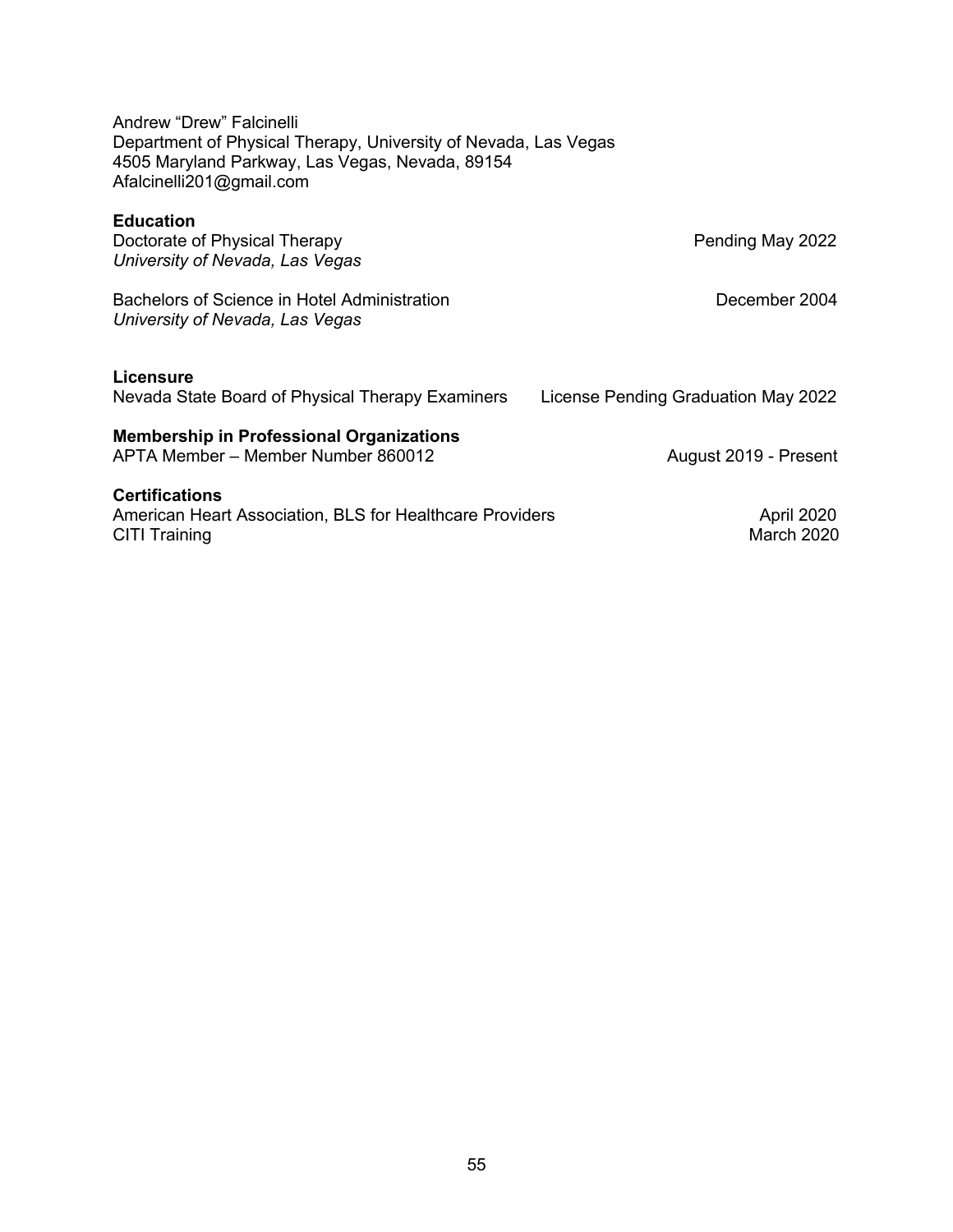| Erin Heenan<br>Department of Physical Therapy, University of Nevada, Las Vegas<br>4505 Maryland Parkway, Las Vegas, Nevada, 89154<br>Erin.heenan1@gmail.com |                                     |
|-------------------------------------------------------------------------------------------------------------------------------------------------------------|-------------------------------------|
| <b>Education</b><br>Doctorate of Physical Therapy<br>University of Nevada, Las Vegas                                                                        | Pending May 2022                    |
| Bachelors of Science in Community Health Sciences, Kinesiology<br>University of Nevada, Reno                                                                | May 2019                            |
| Certificate in Gerontology<br>University of Nevada, Reno                                                                                                    | May 2019                            |
| <b>Licensure</b><br>Nevada State Board of Physical Therapy Examiners                                                                                        | License Pending Graduation May 2022 |
| <b>Membership in Professional Organizations</b><br>APTA Member - Member Number 866725                                                                       | August 2019 - Present               |
| <b>Certifications</b><br>American Heart Association, BLS for Healthcare Providers<br><b>CITI Training</b>                                                   | April 2020<br>March 2020            |